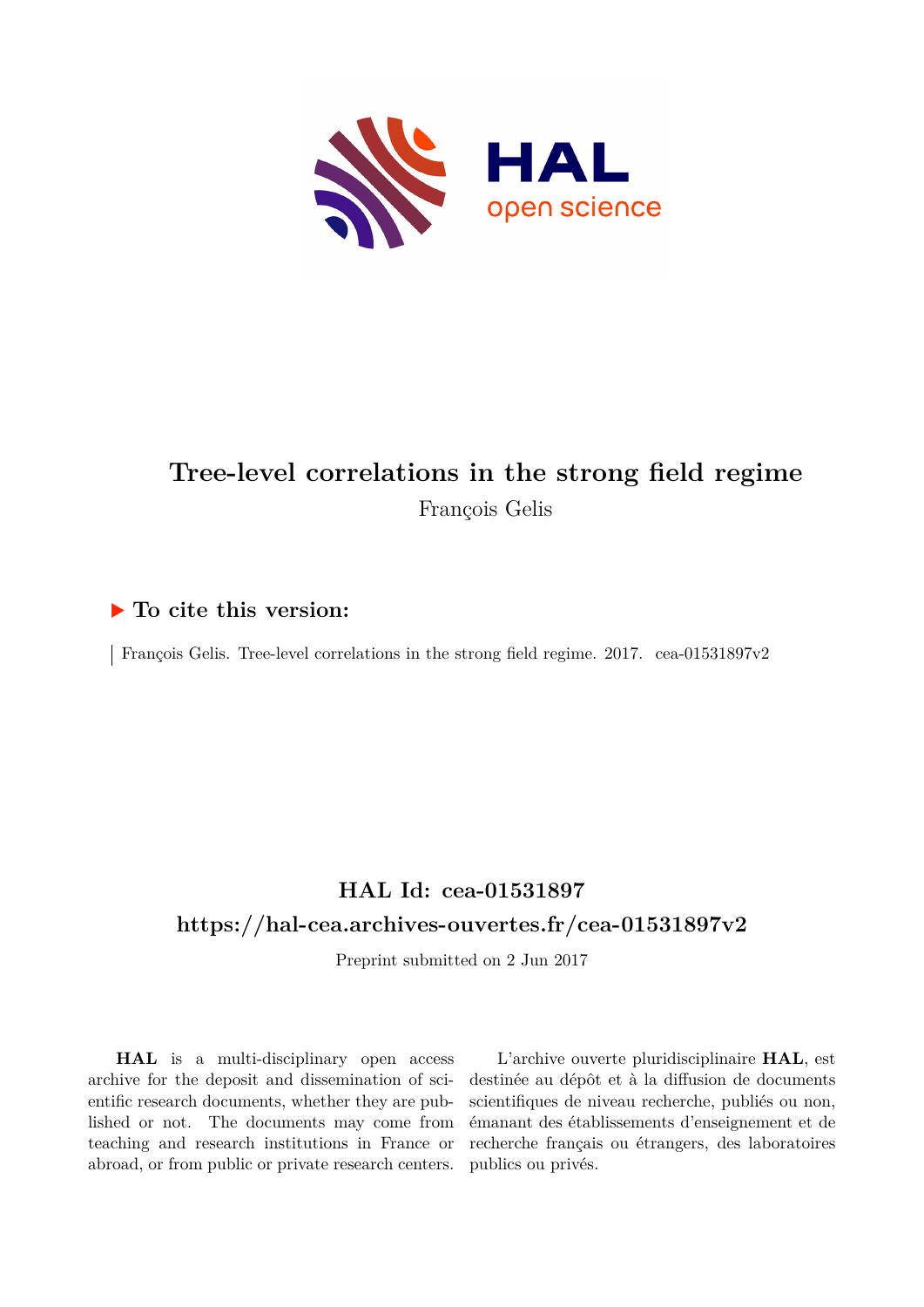# Tree-level correlations in the strong field regime

François Gelis

March 6, 2017

Institut de physique théorique CEA, CNRS, Université Paris-Saclay F-91191 Gif-sur-Yvette, France

#### Abstract

We consider the correlation function of an arbitrary number of local observables in quantum field theory. We show that, at tree level in the strong field regime, these correlations arise solely from fluctuations in the initial state. We obtain the general expression of these correlation functions in terms of the classical solution of the field equation of motion and its derivatives with respect to its initial conditions, that can be arranged graphically as the sum of labeled trees where the nodes are the individual observables, and the links are pairs of derivatives acting on them. For 3-point (and higher) correlation functions, there are additional tree-level terms beyond from the strong field approximation, generated throughout the evolution of the system.

# 1 Introduction

A common question in many areas is the evaluation of correlations between several measurements, given the microscopic dynamics of the system. This problem comes up for instance in the calculation of cosmological perturbations [1,2], or in nuclear physics, e.g. in heavy ion collisions [3,4]. These situations have in common that they are described by some underlying quantum field theory, and that the system starts from some supposedly known initial state. Then, it evolves under the effect of the self-interactions of the fields, and possibly the couplings to some external sources. Thereafter, we define an observable as some local operator  $\mathcal{O}(\phi(x))$  constructed from the fields of the theory. Our goal in this paper is to study (at leading order in the couplings) the correlations between measurements of this observable at several space-time points  $x_1, x_2, \dots, x_n$ ,

$$
\mathcal{C}_{\{1\cdots n\}} \equiv \langle 0_{\text{in}} | \mathcal{O}(\phi(x_1)) \cdots \mathcal{O}(\phi(x_n)) | 0_{\text{in}} \rangle_c . \tag{1}
$$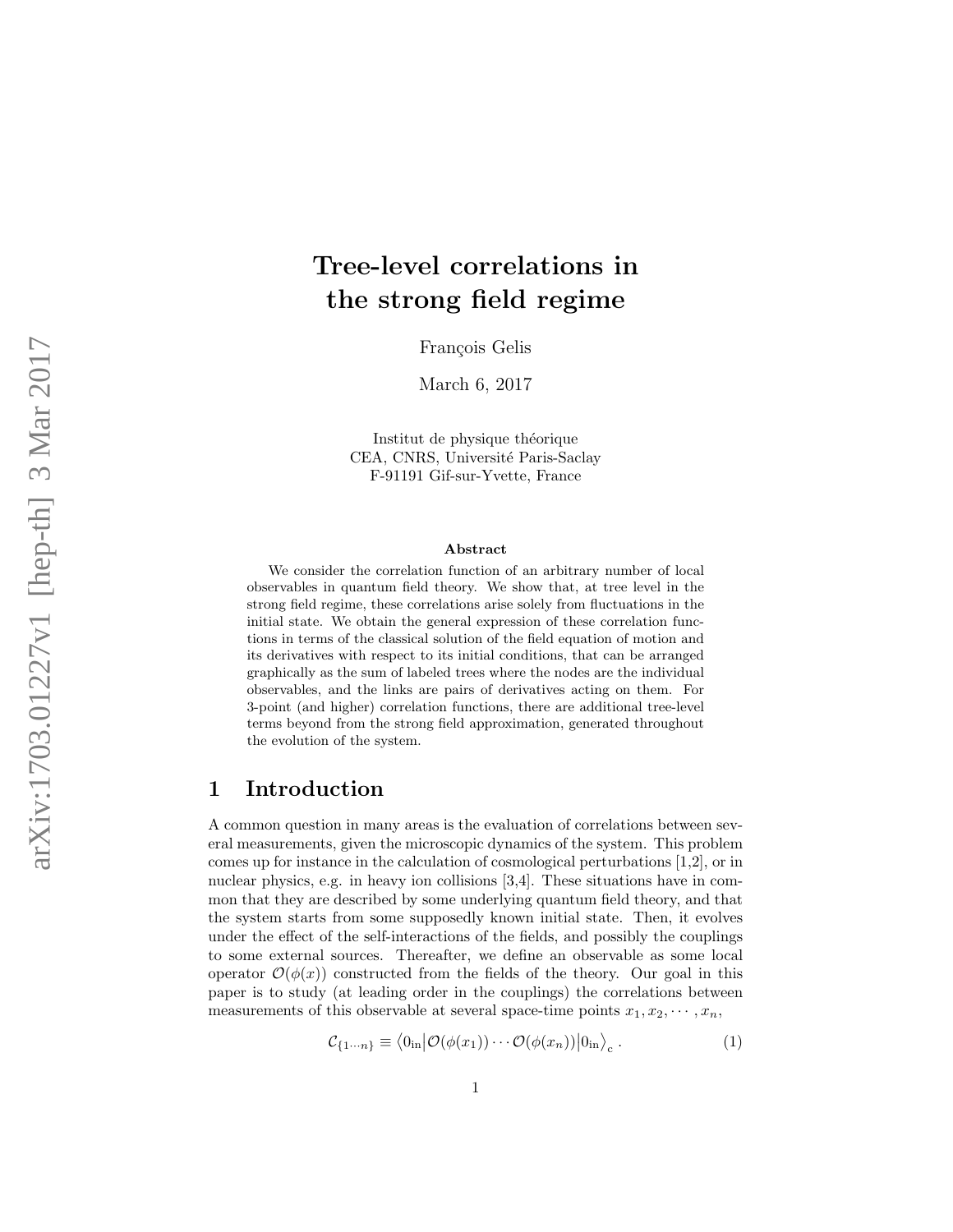In this definition, we have assumed that the system is initially in the perturbative vacuum state (see the appendices B and C for a discussion of the changes with other types of initial states). The subscript "c" indicates the connected part of this expectation value, i.e. the terms that contain the actual correlations. An important restriction in our discussion will be to consider only points  $x_i$  that all have space-like separations, i.e.  $(x_i - x_j)^2 < 0$ . Physically, this means that the measurement performed at one of the points cannot influence the outcome of the measurement at another point. Therefore, the correlations between the measurements are entirely due to the past evolution of the system.

The main difference compared to the more familiar problem of computing cross-sections is that the final state is not prescribed. Instead, one wishes to calculate the expectation value of some operators, by summing over all the possible final states given a prescribed initial state<sup>1</sup>. One could in principle perform such a calculation by using the usual techniques for calculating transition amplitudes, by first writing

$$
\langle \text{in} | \mathcal{O} | \text{in} \rangle = \sum_{f, f'} \langle \text{in} | f \rangle \langle f | \mathcal{O} | f' \rangle \langle f' | \text{in} \rangle . \tag{2}
$$

(The double sum over final states could be reduced to a single sum if we use eigenstates of the observable  $\mathcal{O}$ .) All the steps involved in this pedestrian approach can be encapsulated in a set of diagrammatic rules known as the Schwinger-Keldysh formalism, or in-in formalism [5–8] (see also [9,10]), that roughly consists in two copies of the usual Feynman rules (one that gives the factor  $\langle f' | \text{in} \rangle$ , and one –complex conjugated– that gives the factor  $\langle \text{in} | f \rangle$ ), plus some additional rules that give the final state sum. The approach we follow in this paper bears heavily on earlier works in the field of heavy ion collisions  $[11–14]$  and in cosmology  $[2,15]$ .

Although the approach used in this paper and the final result are quite general, the intermediate derivations are a bit cumbersome. In order to keep the notations as light as possible, we consider a theory with a single real scalar field  $\phi$ , whose Lagrangian density is given by

$$
\mathcal{L} \equiv \frac{1}{2} (\partial_{\mu} \phi)(\partial^{\mu} \phi) - \frac{1}{2} m^2 \phi^2 \underbrace{-V(\phi) + J\phi}_{\mathcal{L}_{int}(\phi)},
$$
\n(3)

where  $V(\phi)$  contains the self-interactions of the field and  $J(x)$  is an external source. The quantum field theory described by the Lagrangian density (3) has a well known perturbative expansion. However, we are interested in this paper in the strong field regime, where this perturbative expansion is insufficient. This corresponds to fields for which the interaction term  $V(\phi)$  is as large as the kinetic term  $(\partial_{\mu}\phi)(\partial^{\mu}\phi),$ 

$$
(\partial_{\mu}\phi)(\partial^{\mu}\phi) \sim V(\phi) , \qquad (4)
$$

<sup>&</sup>lt;sup>1</sup>This could be generalized somehow, by having a mixed initial state described by some density matrix, rather than a pure state. See the appendix C.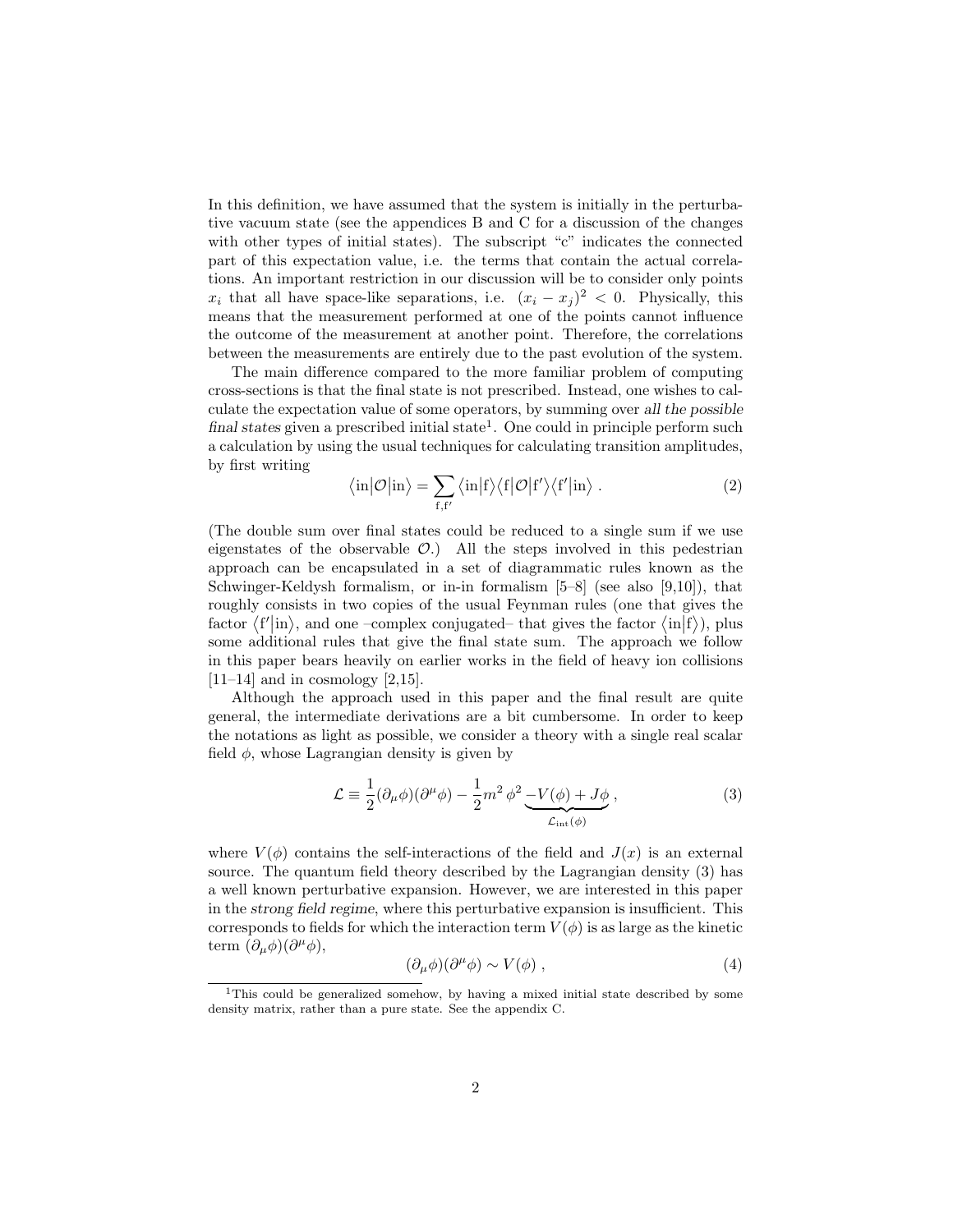implying that the interactions cannot be treated as a perturbation. For instance, for a theory with a quartic interaction term  $V(\phi) \sim g^2 \phi^4$ , this occurs for fields

$$
\phi \sim \frac{Q}{g} \,,\tag{5}
$$

where  $Q$  is some typical momentum scale in the problem (the field  $\phi$  has the dimension of a momentum in four space-time dimensions). For fields driven by an external source, the term  $J\phi$  must also have the same order of magnitude as the kinetic and self-interaction terms, and thus the order of magnitude of the source that may create this large field<sup>2</sup> is

$$
J \sim \frac{Q^3}{g} \ . \tag{6}
$$

In order to see where the usual perturbative expansion fails, let us recall the power counting in the case of a theory with a  $g^2\phi^4$  interaction term. The order of magnitude of a connected graph  $\mathcal G$  with  $n_E$  external legs,  $n_L$  loops and  $n_J$ external sources is given by

$$
\mathcal{G} \sim g^{-2} g^{-n_E} g^{-2n_L} (gJ)^{n_J} . \tag{7}
$$

Eq. (6) implies that  $gJ$  cannot be treated as a small expansion parameter. Any quantity must therefore be evaluated non-perturbatively in the number of sources  $n<sub>J</sub>$ . In contrast, the hierarchy of the contributions based on the number of loops in the Feynman diagrams survives. Our aim is to calculate the correlation function (1) to lowest order in the number of loops (i.e. at tree level) but to all order in  $n<sub>J</sub>$  (or equivalently to all orders in the field amplitude).

With large fields, the correlation function (1) is suppressed compared to the uncorrelated part, because each propagator connecting a pair of observables costs a factor  $g^2$  (the endpoints of such a link replace two fields of order  $g^{-1}$ ). In order to fully connect the n observables,  $n - 1$  propagators are necessary, suppressing the correlation by a factor  $g^{2(n-1)}$  with respect to the uncorrelated part. Thus, in a certain sense, the correlation function may be viewed as a higher order correction. At leading order, 1-point functions (i.e. the expectation value of a local observable) are obtained from a classical solution of the field equation of motion, obeying a retarded boundary condition that depends on the initial state ( $\phi = \phi = 0$  when the initial state is the perturbative vacuum) [11]. Their next-to-leading order (NLO) corrections are also known [13], and can be expressed in terms of functional derivatives of this classical field with respect to its initial condition. A similar result was proven in [14] for the NLO correction to a 2-point function, that contains its tree-level correlated part.

In this paper, we assess to what extent a similar representation exists for the correlated part of higher  $n$ -point functions at tree-level. We prove that, within the strong field approximation (defined in the section 5), the tree-level

<sup>2</sup>Alternatively, instead of creating large fields by the coupling to an external source, one may consider a system initialized in a coherent state where the field is initially large.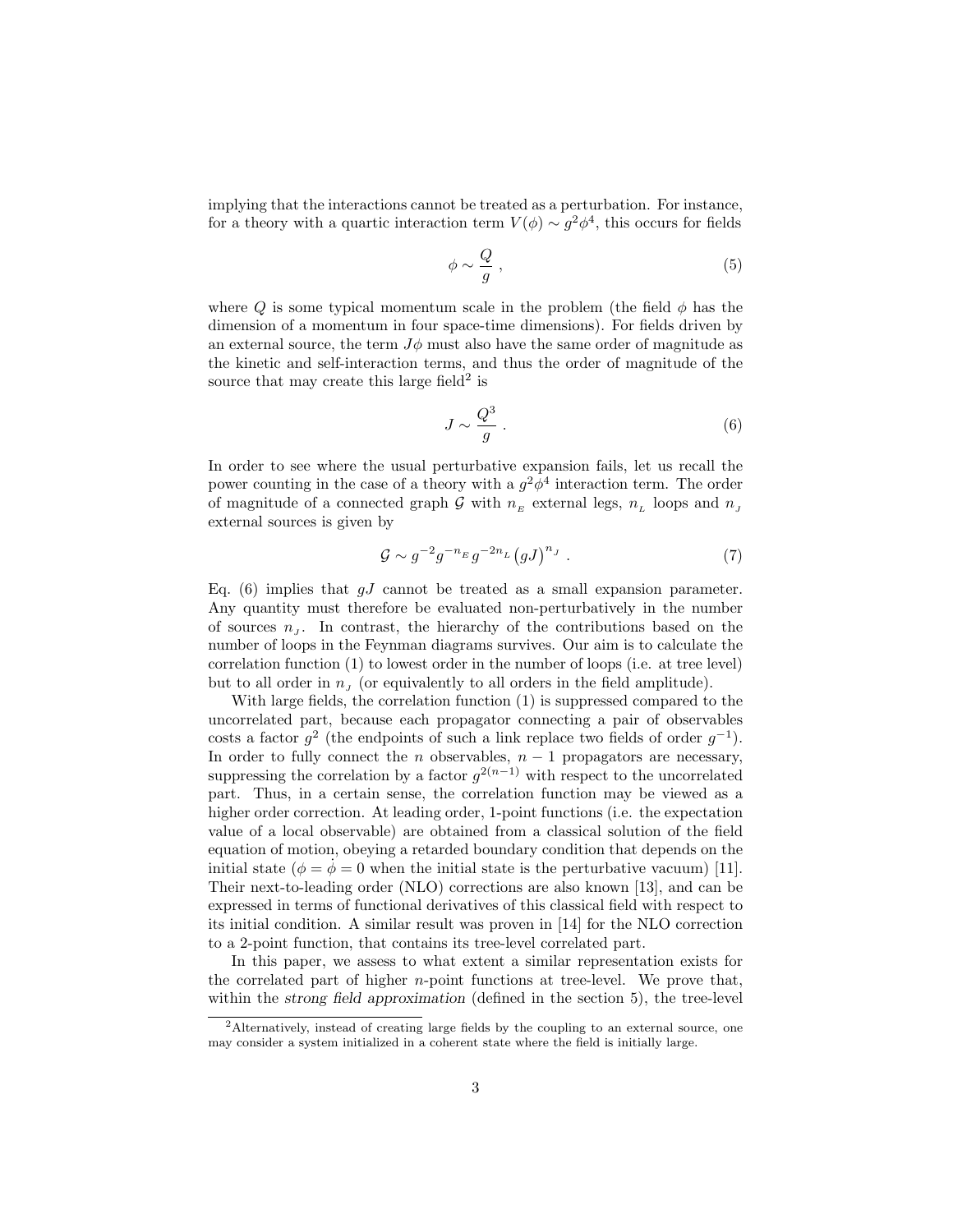correlation between any number of arbitrary local observables takes the following graphical form:



where the nodes are the observables evaluated for a classical solution of the field equation of motion, and the links are pairs of derivatives with respect to the initial condition of the classical field.

The paper is organized as follows. In the section 2, we couple the observable  $\mathcal{O}(\phi(x))$  to a fictitious source  $z(x)$  in order to define a generating functional whose derivatives give the expectation for the combined measurement of  $\mathcal{O}(\phi(x))$  at several points. We explain how to obtain this generating functional diagrammatically by extending the Schwinger-Keldysh formalism with an extra vertex that corresponds to the observable, and then we rephrase this diagrammatic expansion in the retarded-advanced basis, that will be useful to discuss the strong field regime. In the section 3, we study the first derivative of the generating functional. At leading order, it can be expressed in terms of a pair of fields that obey classical equations of motion and satisfy non-trivial z-dependent boundary conditions. In the following section 4, we set up an expansion of these fields order by order in powers of the function  $z(x)$ , and we determine explicitly the first two orders, that give the 1-point and 2-point correlation functions. We also show how to rewrite the 2-point function in terms of derivatives of a classical field with respect to its initial condition. In the section 5, we consider the strong field approximation, and we determine the solution to all orders in  $z$ in this approximation. We show that the tree level  $n$ -point correlation function in this approximation can be represented as the sum of all trees with  $n$  labeled nodes (the n instances of the observable), and pairwise links that are differential operators with respect to the initial condition of the classical field. The section 6 illustrates on the example of the 3-point function the type of contributions that arise at tree level beyond the strong field approximation. Summary and conclusions are in the section 7. In the appendix A, we derive some technical points used in the main part of the paper, while in the appendices B and C we discuss other types of initial states.

# 2 Generating functional for local measurements

## 2.1 Definition

For simplicity, we will take the points  $x_i$  where the measurements are performed to lie on the same surface of constant time  $x^0 = t_f$ , but the final results would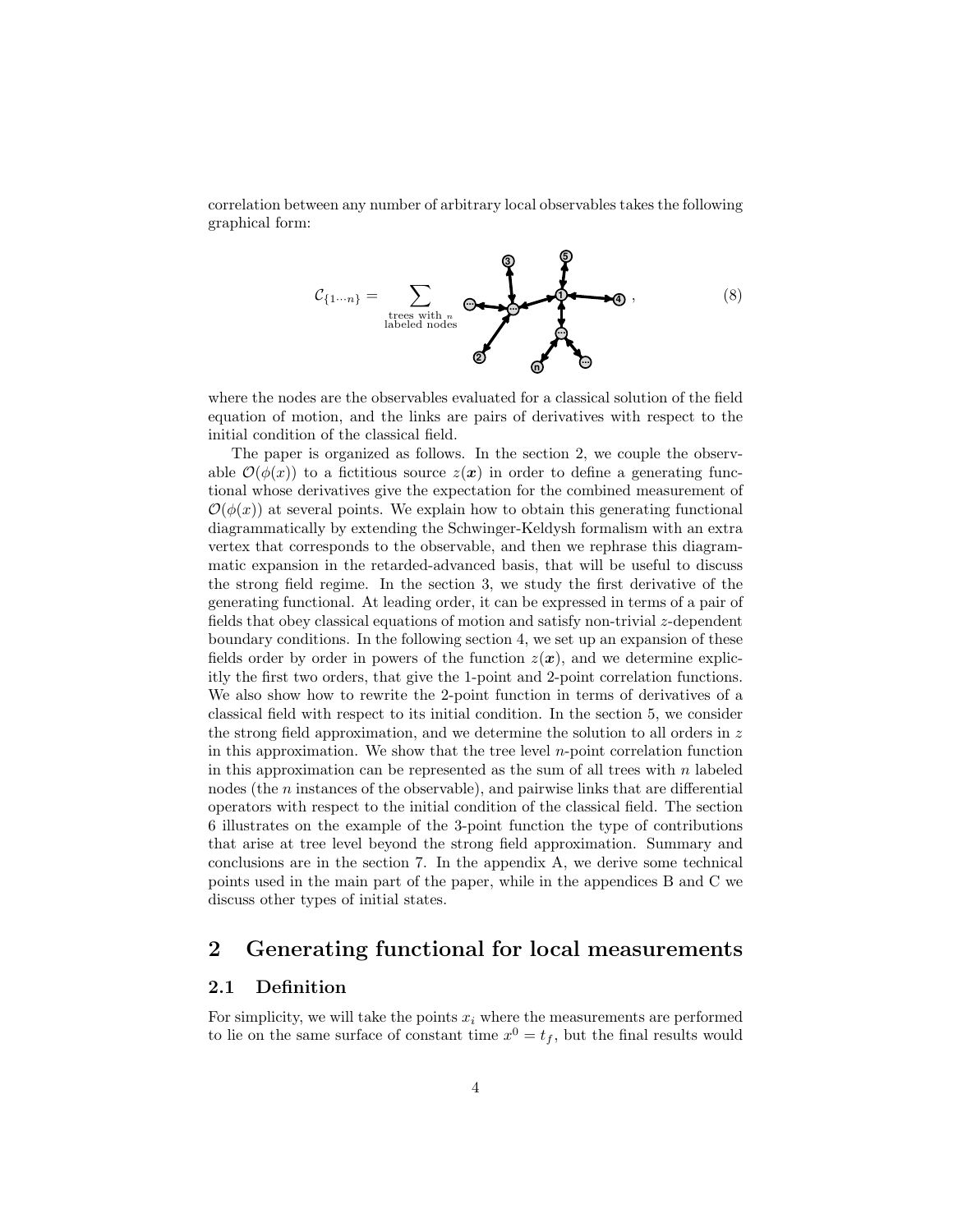be valid for any locally space-like surface (in order to ensure that there is no causal relation between the points  $x_i$ ).

One can encapsulate all the correlation functions (1) into a generating functional defined as follows<sup>3</sup>:

$$
\mathcal{F}[z(\boldsymbol{x})] \equiv \langle 0_{\rm in} | \exp \int_{t_f} d^3 \boldsymbol{x} \ z(\boldsymbol{x}) \, \mathcal{O}(\phi(x)) | 0_{\rm in} \rangle \ , \tag{9}
$$

where the argument of the field in  $\mathcal{O}$  is  $x \equiv (t_f, x)$ . From this generating functional, the correlation functions are obtained by differentiating with respect to  $z(\mathbf{x}_1), \dots, z(\mathbf{x}_n)$  and by setting  $z \equiv 0$  afterwards. In order to remove the uncorrelated part of the n-point function, we should differentiate the logarithm of  $F$ , i.e.

$$
\mathcal{C}_{\{1\cdots n\}} = \left. \frac{\delta^n \ln \mathcal{F}}{\delta z(\boldsymbol{x}_1) \cdots \delta z(\boldsymbol{x}_n)} \right|_{z=0} \tag{10}
$$

Note that since the final surface is space-like and the operators  $\mathcal{O}(\phi(x))$  are local, there is no need for a specific ordering of the exponential. The observable  $\mathcal{O}(\phi(x))$  is made of the field in the Heisenberg picture,  $\phi(x)$ , that can be related to the field  $\phi_{\text{in}}(x)$  of the interaction picture as follows:

$$
\phi(x) = U(-\infty, x^0) \phi_{\rm in}(x) U(x^0, -\infty) , \qquad (11)
$$

where  $U(t_1, t_2)$  is an evolution operator given in terms of the interactions by the following formula

$$
U(t_2, t_1) = T \exp i \int_{t_1}^{t_2} dx^0 d^3 \mathbf{x} \mathcal{L}_{int}(\phi_{in}(x)) . \qquad (12)
$$

We can therefore rewrite the generating functional solely in terms of the interaction picture field  $\phi_{\text{in}}$ ,

$$
\mathcal{F}[z(\boldsymbol{x})] = \langle 0_{\text{in}} | P \exp \int d^3 \boldsymbol{x} \left\{ i \int dx^0 \mathcal{L}_{\text{int}}(\phi_{\text{in}+}(\boldsymbol{x})) - \mathcal{L}_{\text{int}}(\phi_{\text{in}-}(\boldsymbol{x})) \right. \\ \left. + z(\boldsymbol{x}) \mathcal{O}(\phi_{\text{in}}(t_f, \boldsymbol{x})) \right\} | 0_{\text{in}} \rangle , \tag{13}
$$

where P denotes a *path ordering* on the following time contour:



The operators are ordered from left to right starting from the end of the contour. We denote by  $\phi_{\text{in+}}$  the field that lives on the upper branch and by  $\phi_{\text{in-}}$  the field

<sup>3</sup>This is the definition for the case where the initial state is the vacuum. The changes to the formalism when the initial state is a coherent state are discussed in the appendix B, and the case of a Gaussian mixed state is discussed in the appendix C.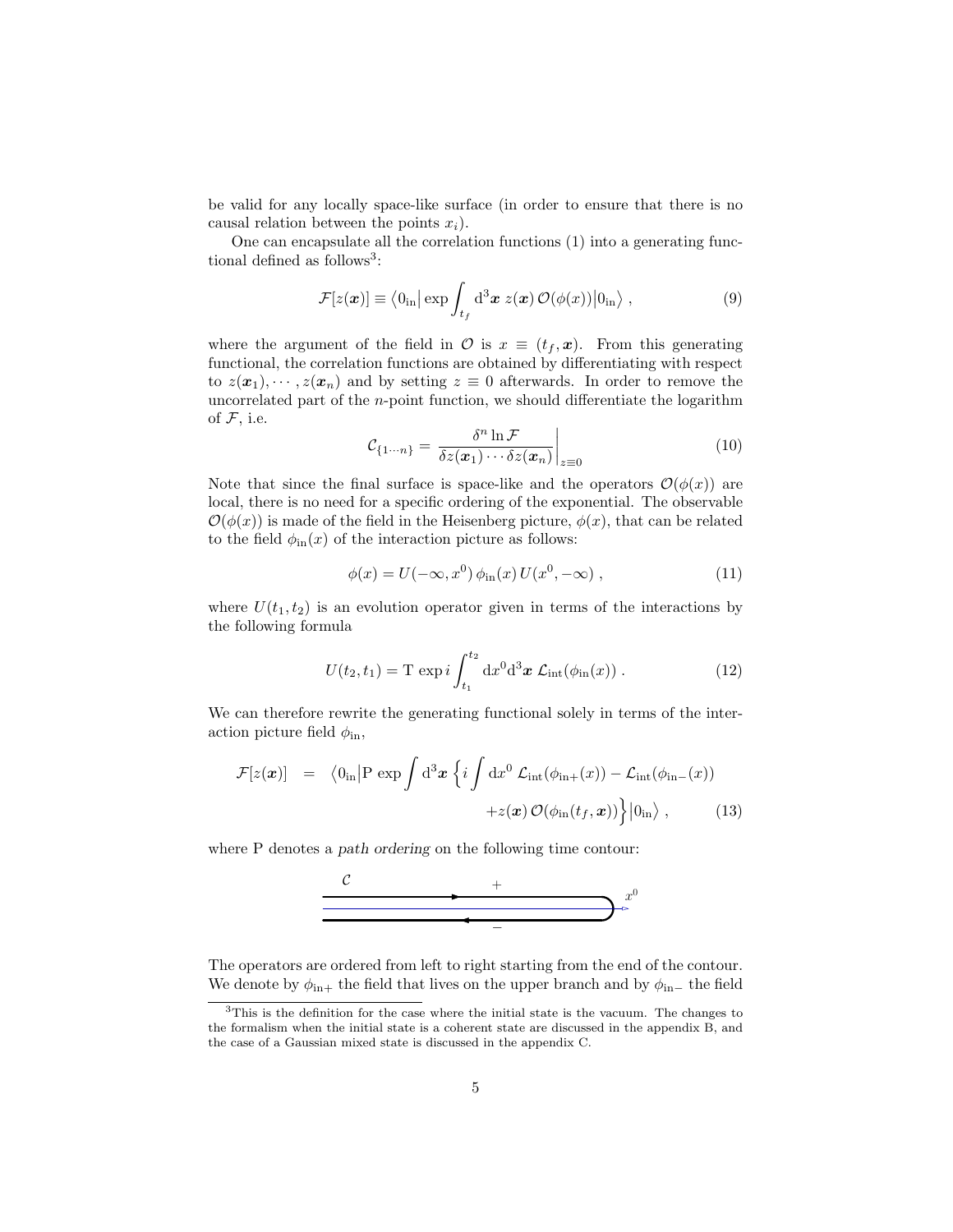on the lower branch (the minus sign in front of the term  $\mathcal{L}_{int}(\phi_{in-}(x))$  comes from the fact that the lower branch is oriented from  $+\infty$  to  $-\infty$ ). The operator  $\mathcal{O}(\phi_{\rm in}(x))$  lives at the final time of this contour, and could either be viewed as made of fields of type + or of type  $-$  (the two choices lead to the same results). Note that in eq. (13), the spacetime integration is a priori extended to the domain located below the final surface (the observable  $\mathcal O$  therefore lives on the upper time boundary of the integration domain). However, this restriction is not really necessary: by causality, the contribution of the domain located above  $t_f$  would cancel anyhow.

#### 2.2 Expression in the Schwinger-Keldysh formalism

Since the initial state is the vacuum, the generating functional defined in eq. (13) can be represented diagrammatically as the sum of all the vacuum-to-vacuum graphs (i.e. graphs without external legs) in the Schwinger-Keldysh formalism (also known as the in-in formalism), extended by an extra vertex that corresponds to the insertions of the observable  $\mathcal{O}$ . Let us recall here that the Schwinger-Keldysh diagrammatic rules consist in having two types of interaction vertices (+ and − depending on which branch of the contour the vertex lies on, the − vertex being the opposite of the + one) and four types of bare propagators  $(G_{++}^0, G_{--}^0, G_{+-}^0$  and  $G_{-+}^0$  depending on the location of the endpoints on the contour. The additional vertex exists only on the final surface, at the time  $t_f$ . It is accompanied by a factor  $z(\mathbf{x})$ , and has as many legs as there are fields in  $\mathcal O$ . There is only one kind of this vertex (we can decide to call it + or − without affecting anything). We recapitulate these Feynman rules in the figure 1. In the case of the vacuum initial state, the propagators have the

$$
\begin{array}{ccc}\n+ & + & \longrightarrow & G_{++}^0 & \xrightarrow{\cdot} & \longrightarrow & G_{--}^0 \\
+ & \longrightarrow & G_{+-}^0 & \xrightarrow{\cdot} & \longrightarrow & G_{++}^0 \\
\bigtimes & \longrightarrow & -ig^2 & \times & \longrightarrow & +ig^2 \\
\bullet & \longrightarrow & +iJ(x) & \bullet & \longrightarrow & -iJ(x) \\
\bigtimes & \longrightarrow & z(x)\n\end{array}
$$

Figure 1: Diagrammatic rules for the extended Schwinger-Keldysh formalism that gives the generating functional. The Feynman rules shown here for the self-interactions correspond to a  $g^2\phi^4/4!$  interaction term. In this illustration, we have assumed that the observable is quartic in the field when drawing the corresponding vertex (proportional to  $z(x)$ ).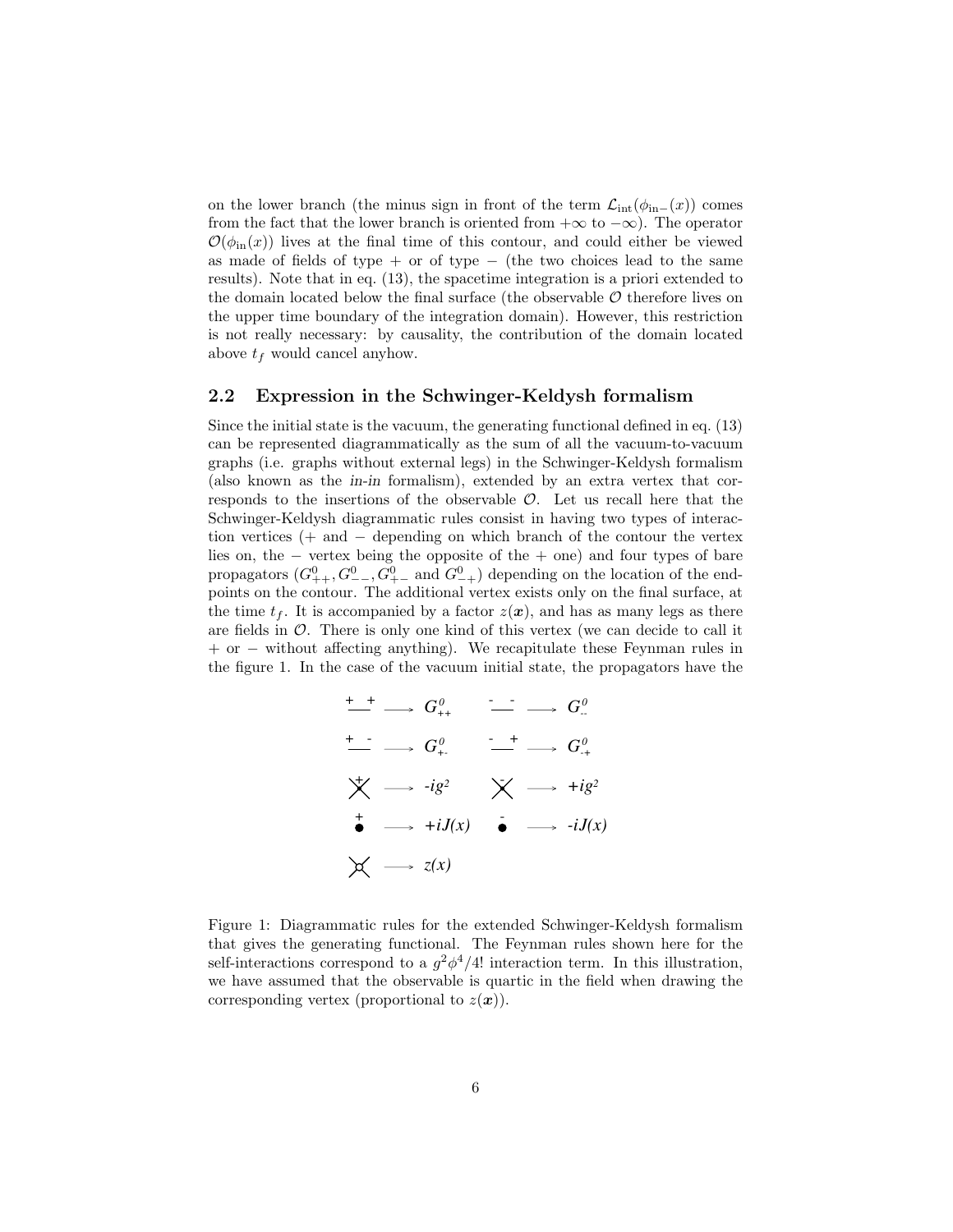following explicit expressions:

$$
G_{-+}^{0}(x,y) = \int_{\mathbf{k}} e^{-ik \cdot (x-y)} , \quad G_{+-}^{0}(x,y) = \int_{\mathbf{k}} e^{ik \cdot (x-y)} ,
$$
  
\n
$$
G_{++}^{0}(x,y) = \theta(x^{0} - y^{0}) G_{-+}^{0}(x,y) + \theta(y^{0} - x^{0}) G_{+-}^{0}(x,y) ,
$$
  
\n
$$
G_{--}^{0}(x,y) = \theta(x^{0} - y^{0}) G_{+-}^{0}(x,y) + \theta(y^{0} - x^{0}) G_{-+}^{0}(x,y) ,
$$
 (14)

where we have used the following compact notation

$$
\int_{\mathbf{k}} \cdots \equiv \int \frac{\mathrm{d}^3 \mathbf{k}}{(2\pi)^3 2E_{\mathbf{k}}} \cdots \qquad (E_{\mathbf{k}} \equiv \sqrt{\mathbf{k}^2 + m^2}) \ . \tag{15}
$$

Note that when we set  $z \equiv 0$ , these diagrammatic rules fall back to the pure Schwinger-Keldysh formalism, for which it is known that all the connected vacuum-to-vacuum graphs are zero. This implies that

$$
\mathcal{F}[z \equiv 0] = 1 \tag{16}
$$

in accordance with the fact that this should be  $\langle 0_{\text{in}} | 0_{\text{in}} \rangle = 1$ .

## 2.3 Retarded-advanced representation

In order to clarify what approximations may be done in the large field regime, it is useful to use a different basis of fields by introducing [16,17]

$$
\phi_2 \equiv \frac{1}{2} (\phi_+ + \phi_-), \qquad \phi_1 \equiv \phi_+ - \phi_- \,. \tag{17}
$$

The half-sum  $\phi_2$  in a sense captures the classical content (plus some quantum corrections), while the difference  $\phi_1$  is purely quantum (because it represents the different histories of the fields in the amplitude and in the complex conjugated amplitude). To see how the Feynman rules are modified in terms of these new fields, let us start from

$$
\phi_{\alpha} = \sum_{\epsilon = \pm} \Omega_{\alpha \epsilon} \phi_{\epsilon} \qquad (\alpha = 1, 2) , \qquad (18)
$$

where the matrix  $\Omega$  reads:

$$
\Omega_{\alpha\epsilon} \equiv \begin{pmatrix} 1 & -1 \\ 1/2 & 1/2 \end{pmatrix} . \tag{19}
$$

In terms of this matrix, the new propagators are obtained as follows

$$
G_{\alpha\beta}^{0} \equiv \sum_{\epsilon,\epsilon'= \pm} \Omega_{\alpha\epsilon} \Omega_{\beta\epsilon'} G_{\epsilon\epsilon'}^{0} . \qquad (20)
$$

Explicitly, these propagators read

$$
G_{21}^{0} = G_{++}^{0} - G_{+-}^{0},
$$
  
\n
$$
G_{12}^{0} = G_{++}^{0} - G_{-+}^{0},
$$
  
\n
$$
G_{22}^{0} = \frac{1}{2} [G_{+-}^{0} + G_{-+}^{0}],
$$
  
\n
$$
G_{11}^{0} = 0.
$$
\n(21)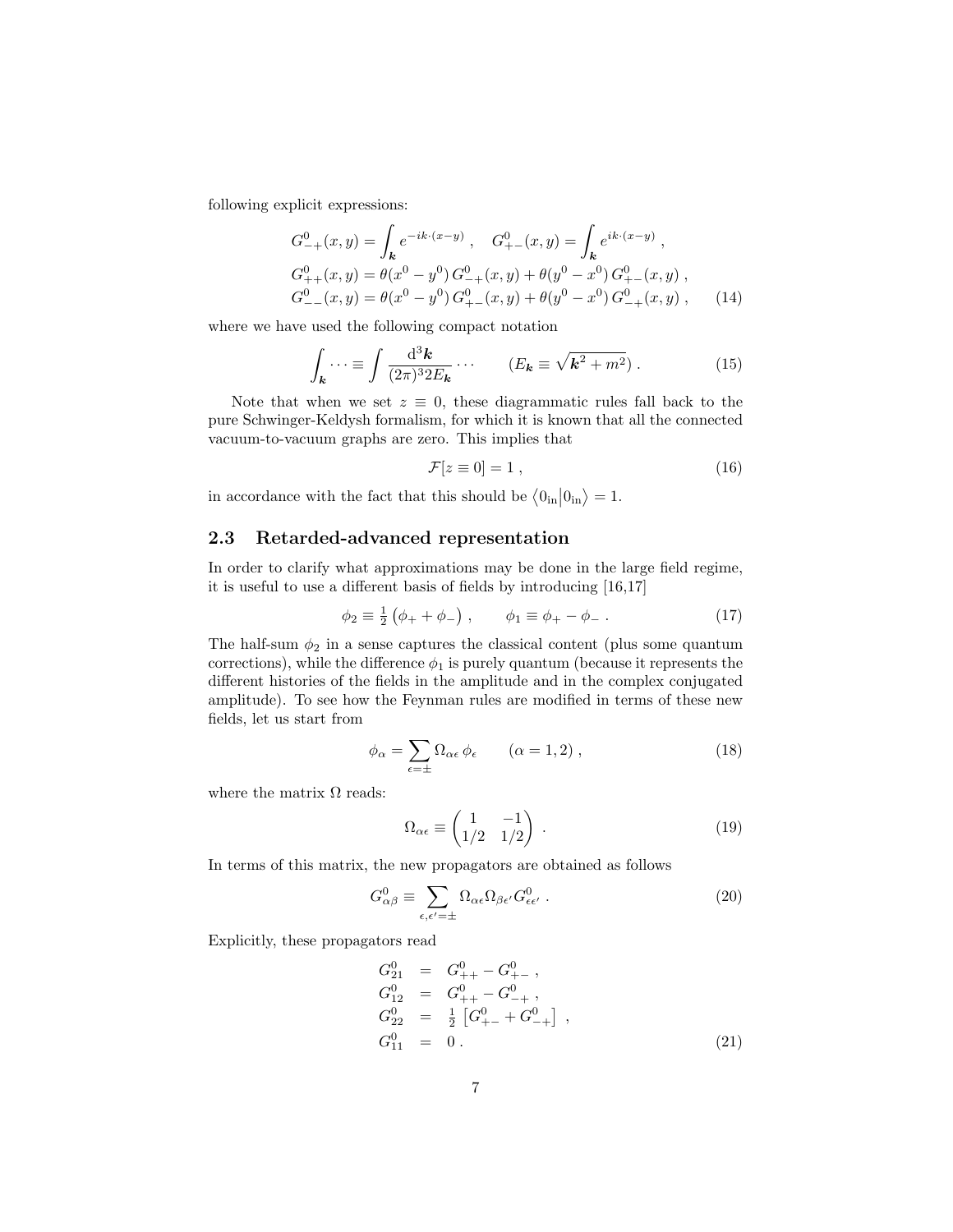Note that  $G_{21}^0$  is the bare retarded propagator, while  $G_{12}^0$  is the bare advanced propagator. The vertices in the new formalism (here written for a quartic interaction) are given by

$$
\Gamma_{\alpha\beta\gamma\delta} \equiv -ig^2 \left[ \Omega_{+\alpha}^{-1} \Omega_{+\beta}^{-1} \Omega_{+\gamma}^{-1} \Omega_{+\delta}^{-1} - \Omega_{-\alpha}^{-1} \Omega_{-\beta}^{-1} \Omega_{-\gamma}^{-1} \Omega_{-\delta}^{-1} \right] , \qquad (22)
$$

where

$$
\Omega_{\epsilon\alpha}^{-1} = \begin{pmatrix} 1/2 & 1 \\ -1/2 & 1 \end{pmatrix} \qquad [\Omega_{\alpha\epsilon}\Omega_{\epsilon\beta}^{-1} = \delta_{\alpha\beta}]. \qquad (23)
$$

More explicitly, we have :

$$
\Gamma_{1111} = \Gamma_{1122} = \Gamma_{2222} = 0
$$
  
\n
$$
\Gamma_{1222} = -ig^2, \quad \Gamma_{1112} = -ig^2/4.
$$
\n(24)

(The vertices not listed explicitly here are obtained by permutations.) Finally, the rules for an external source in the retarded-advanced basis are :

$$
J_1 = J \,, \quad J_2 = 0 \,. \tag{25}
$$

Finally, note that the observable depends only on the field  $\phi_2$ , i.e.  $\mathcal{O} = \mathcal{O}(\phi_2)$ . Indeed, the fields  $\phi_+$  and  $\phi_-$  represent the field in the amplitude and in the conjugated amplitude. Their difference should vanish when a measurement is performed.

## 3 First derivative at tree level

## 3.1 First derivative of  $\ln \mathcal{F}$

Differentiating the generating functional with respect to  $z(x)$  amounts to exhibiting a vertex  $\mathcal O$  at the point  $x$  at the final time (as opposed to weighting this vertex by  $z(x)$  and integrating over x). Furthermore, by considering the logarithm of the generating functional rather than  $\mathcal F$  itself, we have only diagrams that are connected to the point  $x$ , as shown in this representation:

$$
\frac{\delta \ln \mathcal{F}}{\delta z(\boldsymbol{x})} = \boldsymbol{x} \boldsymbol{\mathcal{F}} \tag{26}
$$

where the gray blob is a sum of graphs constructed with the Feynman rules of the figure 1, or their analogue in the retarded-advanced formulation. Therefore, these graphs still depend implicitly on z. Note that this blob does not have to be connected.

## 3.2 Tree level expression

Without further specifying the content of the blob, eq.  $(26)$  is valid to all orders, both in z and in g. At lowest order in  $g$  (tree level), a considerable simplification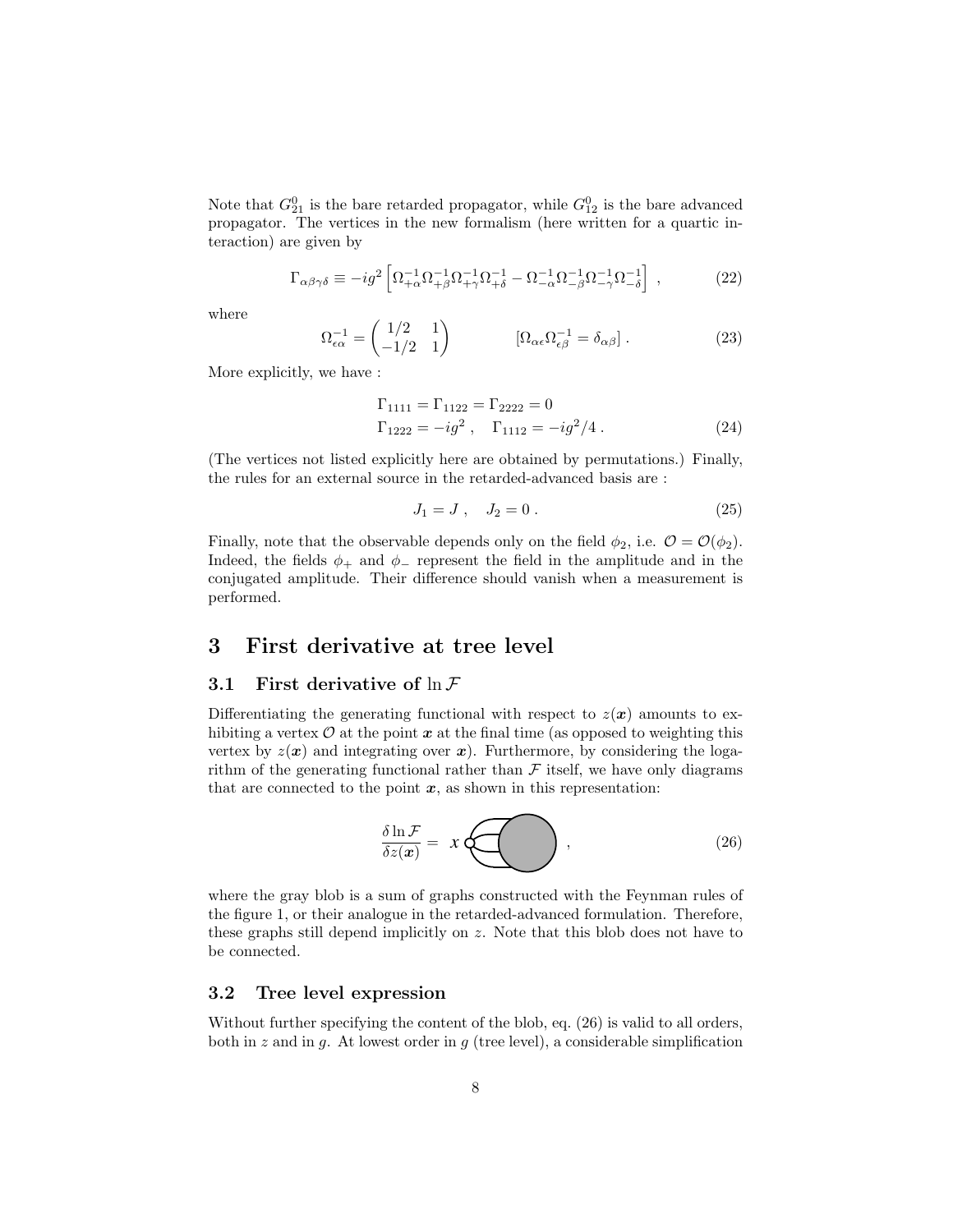happens because the blob must be a product of disconnected subgraphs, one for each line attached to the vertex  $\mathcal{O}(\phi(x))$ :

$$
\left. \frac{\delta \ln \mathcal{F}}{\delta z(\boldsymbol{x})} \right|_{\text{tree}} = \mathcal{X} \left( \begin{array}{c} 0 \\ 0 \\ 0 \end{array} \right), \tag{27}
$$

where now each of the light colored blob is a *connected tree* 1-point diagram. In the retarded-advanced formalism, there are two of these 1-point functions, that we will denote  $\phi_1$  and  $\phi_2$ . At tree level, they can be defined recursively by the following pair of coupled integral equations:

$$
\phi_1(x) = i \int_{\Omega} d^4 y G_{12}^0(x, y) \frac{\partial \mathbf{L}_{int}(\phi_1, \phi_2)}{\partial \phi_2(y)} \n+ \int_{t_f} d^3 y G_{12}^0(x, y) z(y) \mathcal{O}'(\phi_2(y)),
$$
\n
$$
\phi_2(x) = i \int_{\Omega} d^4 y \left\{ G_{21}^0(x, y) \frac{\partial \mathbf{L}_{int}(\phi_1, \phi_2)}{\partial \phi_1(y)} + G_{22}^0(x, y) \frac{\partial \mathbf{L}_{int}(\phi_1, \phi_2)}{\partial \phi_2(y)} \right\} \n+ \int_{t_f} d^3 y G_{22}^0(x, y) z(y) \mathcal{O}'(\phi_2(y)).
$$
\n(28)

In these equations,  $\mathcal{O}'$  is the derivative of the observable with respect to the field,  $\Omega$  is the space-time domain comprised between the initial and final times, and we denote

$$
L_{\rm int}(\phi_1, \phi_2) \equiv \mathcal{L}_{\rm int}(\phi_2 + \frac{1}{2}\phi_1) - \mathcal{L}_{\rm int}(\phi_2 - \frac{1}{2}\phi_1) \,. \tag{29}
$$

For an interaction Lagrangian  $-\frac{g^2}{4!}\phi^4 + J\phi$ , this difference reads

$$
\mathcal{L}_{int}(\phi_1, \phi_2) = -\frac{g^2}{6}\phi_2^3\phi_1 - \frac{g^2}{4!}\phi_1^3\phi_2 + J\phi_1.
$$
 (30)

In terms of these fields, we have

$$
\left. \frac{\delta \ln \mathcal{F}}{\delta z(\boldsymbol{x})} \right|_{\text{tree}} = \mathcal{O}(\phi_2(x)) \;, \tag{31}
$$

i.e. simply the observable  $\mathcal O$  evaluated on the field  $\phi_2(x)$  (but this field depends on  $z$  to all orders, via the boundary terms in eqs.  $(28)$ ).

## 3.3 Classical equations of motion

Using the fact that  $G_{12}^0$  and  $G_{21}^0$  are Green's functions of  $\Box + m^2$ , respectively obeying the following identities

$$
(\Box_x + m^2) G_{12}^0(x, y) = -i\delta(x - y) , \quad (\Box_x + m^2) G_{21}^0(x, y) = +i\delta(x - y) , \tag{32}
$$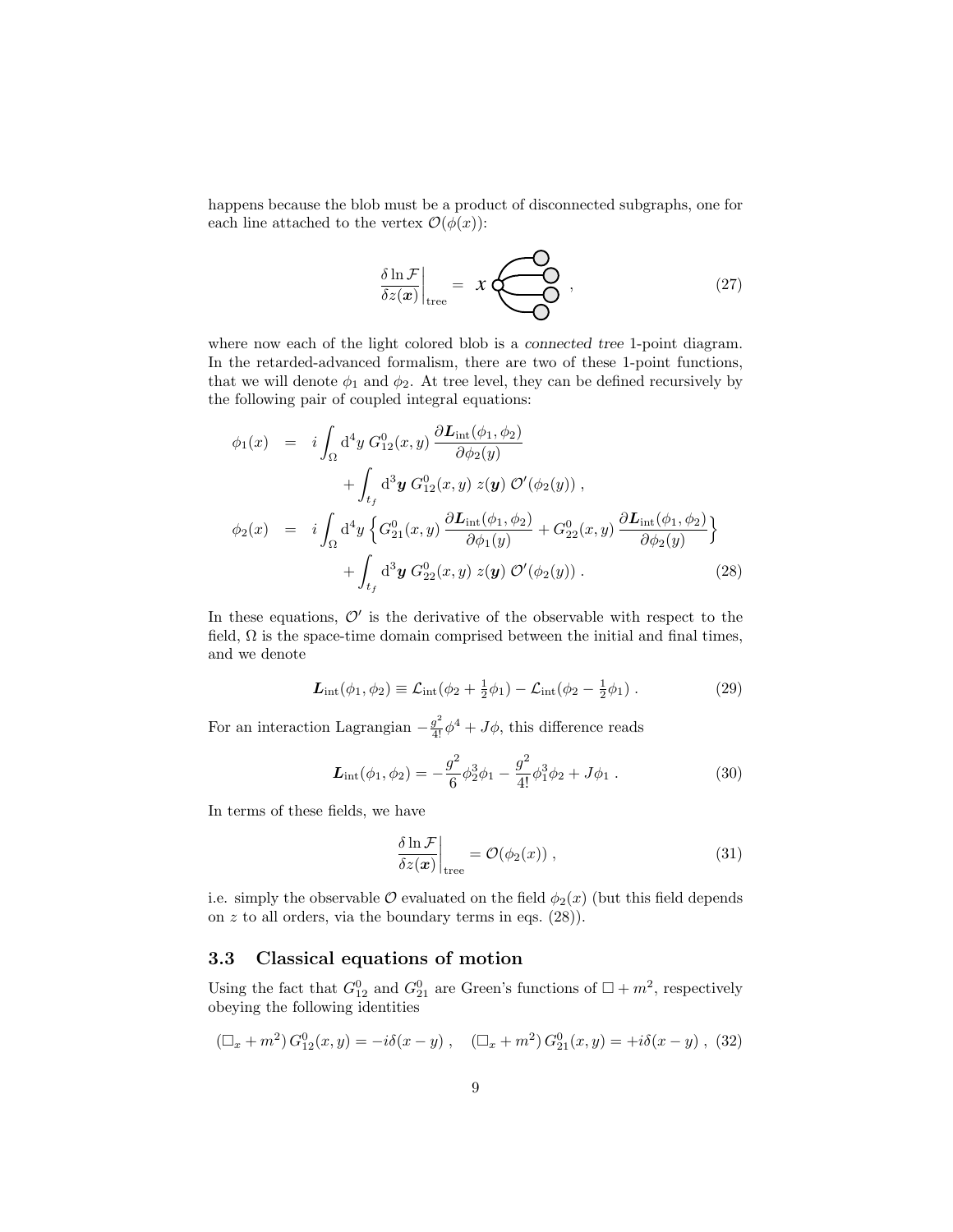while  $G_{22}^0$  vanishes when acted upon by this operator,

$$
(\Box_x + m^2) G_{22}^0(x, y) = 0 , \qquad (33)
$$

we see that  $\phi_1$  and  $\phi_2$  obey the following classical field equations of motion:

$$
(\Box_x + m^2) \phi_1(x) = \frac{\partial L_{\text{int}}(\phi_1, \phi_2)}{\partial \phi_2(x)},
$$
  

$$
(\Box_x + m^2) \phi_2(x) = \frac{\partial L_{\text{int}}(\phi_1, \phi_2)}{\partial \phi_1(x)}.
$$
 (34)

Note that here the point x is located in the "bulk"  $\Omega$ ; this is why the observable does not enter in these equations of motion. In fact, the observable enters only in the boundary conditions satisfied by these fields on the hypersurface at  $t_f$ . For later reference, let us also rewrite these equations of motion in the specific case of a scalar field theory with a  $g^2\phi^4/4!$  interaction term and an external source  $J$ :

$$
\left[\Box_x + m^2 + \frac{g^2}{2}\phi_2^2\right]\phi_1 + \frac{g^2}{4!}\phi_1^3 = 0,
$$
  

$$
\left(\Box_x + m^2\right)\phi_2 + \frac{g^2}{6}\phi_2^3 + \frac{g^2}{8}\phi_1^2\phi_2 = J.
$$
 (35)

#### 3.4 Boundary conditions

The equations of motion (34) are easier to handle than the integral equations (28), but they must be supplemented with boundary conditions in order to define uniquely the solutions. The standard procedure for deriving the boundary conditions is to consider the combination  $G_{12}^0(x, y)$  ( $\Box_y + m^2$ )  $\phi_1(y)$ , and let the operator  $\Box_y + m^2$  act alternatively on the right and on the left,

$$
G_{12}^{0}(x,y) \, (\overrightarrow{\Box}_{y} + m^{2}) \, \phi_{1}(y) = G_{12}^{0}(x,y) \, \frac{\partial \mathcal{L}_{int}(\phi_{1}, \phi_{2})}{\partial \phi_{2}(y)}
$$

$$
G_{12}^{0}(x,y) \, (\overrightarrow{\Box}_{y} + m^{2}) \, \phi_{1}(y) = -i \delta(x-y) \, \phi_{1}(y) \, . \tag{36}
$$

By subtracting these equations and integrating over  $y \in \Omega$ , we obtain

$$
\phi_1(x) = i \int_{\Omega} d^4 y \ G_{12}^0(x, y) \ \frac{\partial \mathcal{L}_{int}(\phi_1, \phi_2)}{\partial \phi_2(y)} - i \int_{\Omega} d^4 y \ G_{12}^0(x, y) \ \stackrel{\leftrightarrow}{\Box} \psi \ \phi_1(y) \ . \tag{37}
$$

The second term of the right hand side is a total derivative thanks to

$$
A \stackrel{\leftrightarrow}{\Box} B = \partial_{\mu} \left[ A \stackrel{\leftrightarrow}{\partial}{}^{\mu} B \right]. \tag{38}
$$

Therefore, this term can be rewritten as a surface integral extended to the boundary of the domain  $\Omega$ . With reasonable assumptions on the spatial localization of the source  $J(x)$  that drives the field, we may disregard the contribution from the boundary at spatial infinity. The remaining boundaries are at the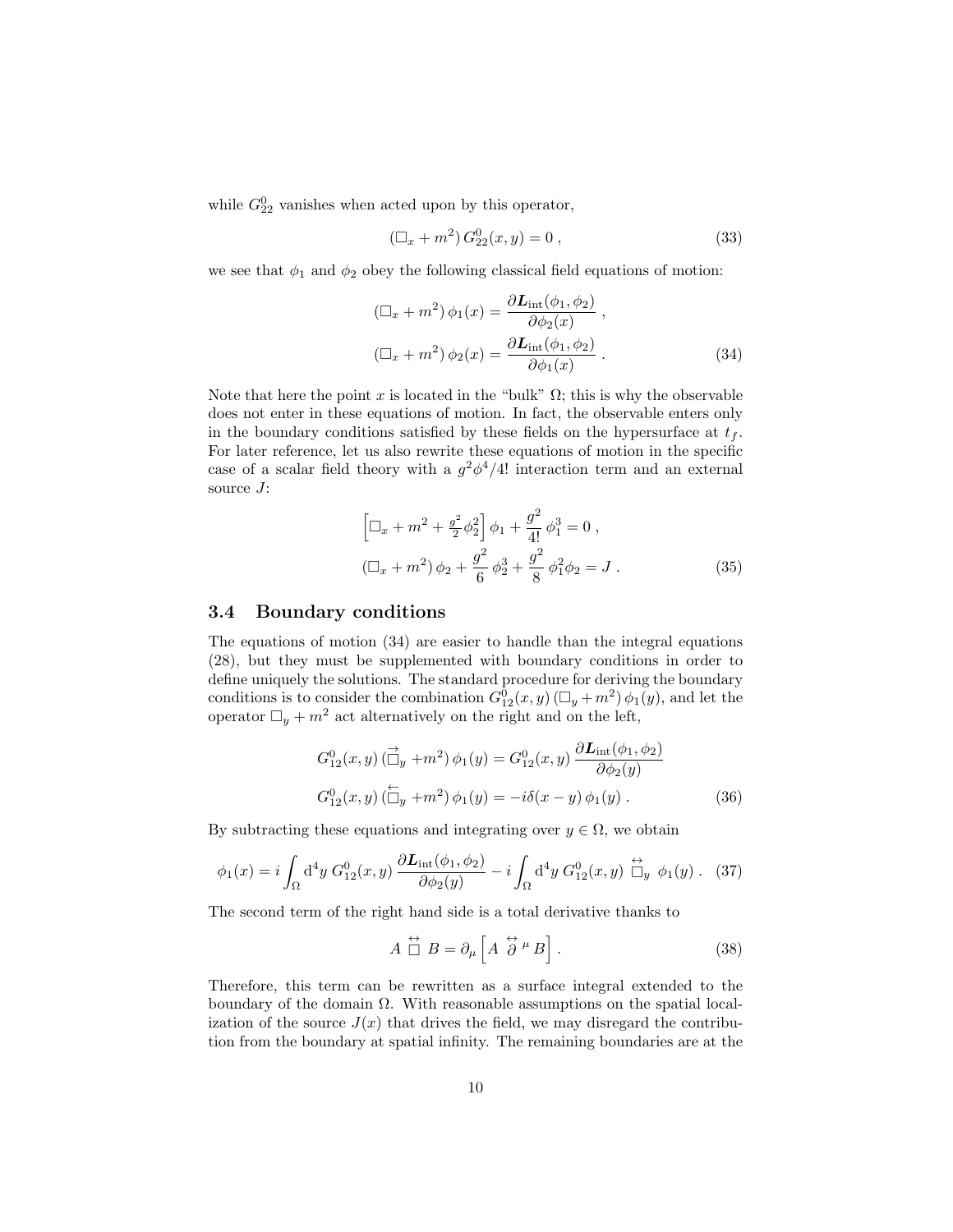initial time  $t_i$  and final time  $t_f$ ,

$$
\phi_1(x) = i \int_{\Omega} d^4 y \ G_{12}^0(x, y) \ \frac{\partial \mathcal{L}_{int}(\phi_1, \phi_2)}{\partial \phi_2(y)} - i \int d^3 y \left[ G_{12}^0(x, y) \ \stackrel{\leftrightarrow}{\partial}_{y_0} \phi_1(y) \right]^{t_f} . \tag{39}
$$

Note that the boundary term vanishes at the initial time  $t_i$ , because  $G_{12}^0$  is the retarded propagator. Likewise, we obtain the following equation for  $\phi_2$ :

$$
\phi_2(x) = i \int_{\Omega} d^4 y \left\{ G_{21}^0(x, y) \frac{\partial \mathbf{L}_{int}(\phi_1, \phi_2)}{\partial \phi_1(y)} + G_{22}^0(x, y) \frac{\partial \mathbf{L}_{int}(\phi_1, \phi_2)}{\partial \phi_2(y)} \right\} - i \int d^3 y \left[ G_{21}^0(x, y) \stackrel{\leftrightarrow}{\partial}_{y_0} \phi_2(y) + G_{22}^0(x, y) \stackrel{\leftrightarrow}{\partial}_{y_0} \phi_1(y) \right]_{t_i}^{t_f}.
$$
\n(40)

The boundary conditions at  $t_i$  and  $t_f$  are obtained by comparing eqs. (28) and (39-40). At the final time  $t_f$ , the boundary condition is

$$
\phi_1(t_f, \mathbf{x}) = 0 \quad , \qquad \partial_0 \phi_1(t_f, \mathbf{x}) = i z(\mathbf{x}) \mathcal{O}'(\phi_2(t_f, \mathbf{x})). \tag{41}
$$

At the initial time  $t_i$ , we must have

$$
\int_{y^0=t_i} \mathrm{d}^3 \mathbf{y} \left[ G_{21}^0(x,y) \stackrel{\leftrightarrow}{\partial}_{y_0} \phi_2(y) + G_{22}^0(x,y) \stackrel{\leftrightarrow}{\partial}_{y_0} \phi_1(y) \right] = 0 \,. \tag{42}
$$

Some simple manipulations lead to the following equivalent form

$$
\int_{y^0 = t_i} d^3 y \ G_{-+}^0(x, y) \stackrel{\leftrightarrow}{\partial}_{y_0} (\phi_2(y) + \frac{1}{2} \phi_1(y))
$$
  
= 
$$
\int_{y^0 = t_i} d^3 y \ G_{+-}^0(x, y) \stackrel{\leftrightarrow}{\partial}_{y_0} (\phi_2(y) - \frac{1}{2} \phi_1(y)) = 0.
$$
 (43)

From the explicit form of the propagators  $G_{++}^0$  and  $G_{-+}^0$  (see eqs. (14)), we see that, at the initial time, the combination  $\phi_2 + \frac{1}{2}\phi_1$  has no positive frequency components, and the combination  $\phi_2 - \frac{1}{2}\phi_1$  has no negative frequency components. An equivalent way to state this boundary condition is in terms of the Fourier coefficients of the fields  $\phi_{1,2}$ . Let us decompose them at the time  $t_i$  as follows,

$$
\phi_{1,2}(t_i, \mathbf{x}) \equiv \int_{\mathbf{k}} \left\{ \widetilde{\phi}_{1,2}^{(+)}(\mathbf{k}) e^{-ik \cdot x} + \widetilde{\phi}_{1,2}^{(-)}(\mathbf{k}) e^{+ik \cdot x} \right\}.
$$
 (44)

In terms of the coefficients introduced in this decomposition, the boundary conditions at the initial time read:

$$
\widetilde{\phi}_2^{(+)}(\mathbf{k}) = -\frac{1}{2} \widetilde{\phi}_1^{(+)}(\mathbf{k}) , \quad \widetilde{\phi}_2^{(-)}(\mathbf{k}) = \frac{1}{2} \widetilde{\phi}_1^{(-)}(\mathbf{k}) . \tag{45}
$$

The equations of motion (34), accompanied by the boundary conditions (41) and (45), are equivalent to the formulation of [15] (this reference uses the fields  $\phi_{\pm}$  of the in-in formalism, instead of the fields  $\phi_{1,2}$  of the retarded-advanced representation that we are using here).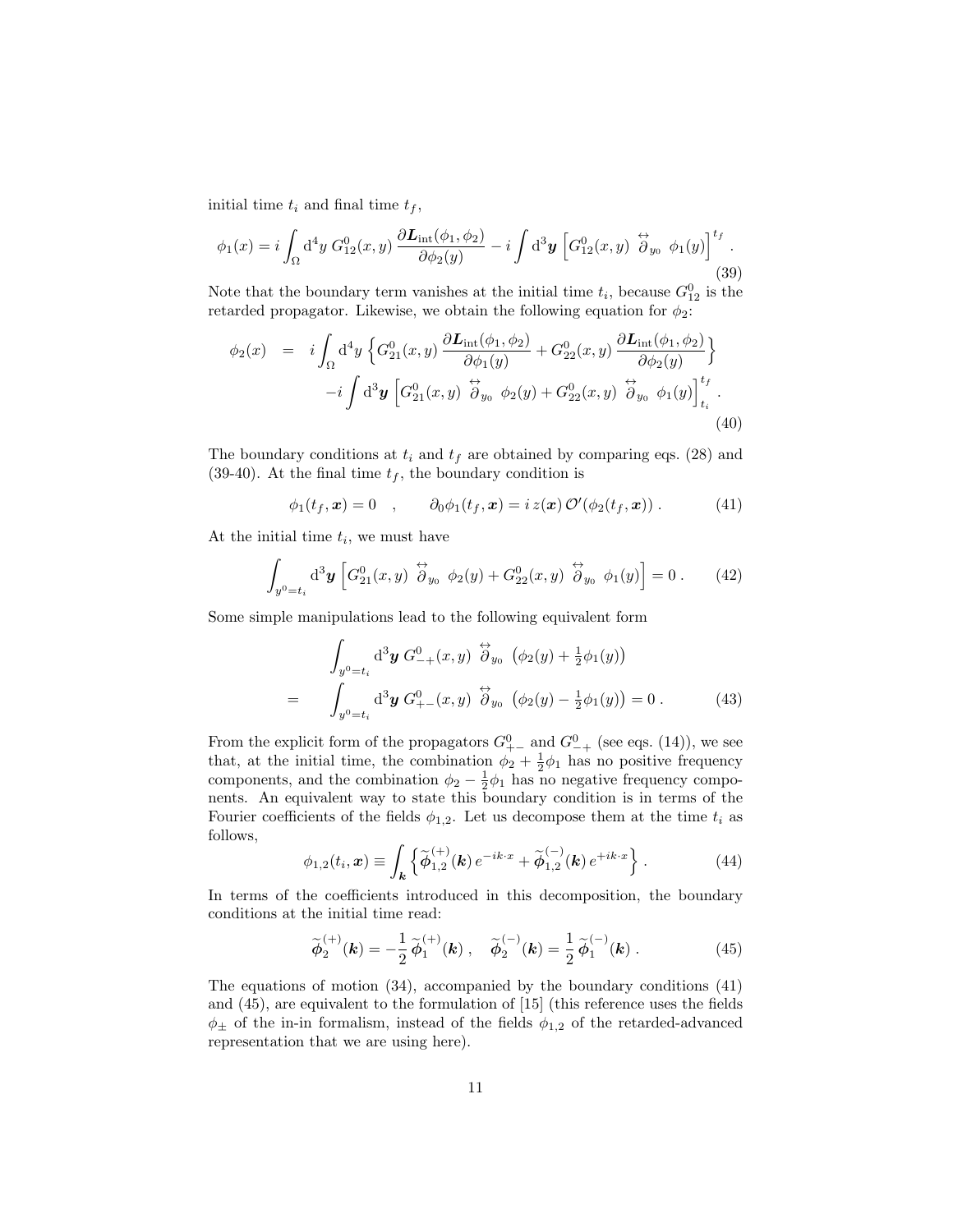# 4 Expansion of the solution in powers of  $z(x)$

### 4.1 Setup of the expansion

In the tree level approximation, the fields  $\phi_{1,2}$  obey classical equations of motion and satisfy coupled boundary conditions (both at the initial and final times), a problem which is usually extremely hard to solve, even numerically. Moreover, one should keep in mind that the z-dependence of the solutions arises entirely from the boundary condition at the final time.

A first approach, that we shall pursue in this section, it to expand the solutions in powers of  $z$ , by writing them as follows:

$$
\phi_1(x) \equiv \phi_1^{(0)}(x) + \int d^3x_1 z(x_1) \phi_1^{(1)}(x; x_1)
$$
  
+ 
$$
\frac{1}{2!} \int d^3x_1 d^3x_2 z(x_1) z(x_2) \phi_1^{(2)}(x; x_1, x_2) + \cdots
$$
  

$$
\phi_2(x) \equiv \phi_2^{(0)}(x) + \int d^3x_1 z(x_1) \phi_2^{(1)}(x; x_1)
$$
  
+ 
$$
\frac{1}{2!} \int d^3x_1 d^3x_2 z(x_1) z(x_2) \phi_2^{(2)}(x; x_1, x_2) + \cdots
$$
(46)

By construction, the coefficients of this expansion are symmetric functions of the  $x_i$ 's, and they are nothing but the functional derivatives of  $\phi_{1,2}(x)$  with respect to  $z$ ,

$$
\phi_{1,2}^{(n)}(x; \boldsymbol{x}_1 \cdots \boldsymbol{x}_n) = \left. \frac{\delta^n \phi_{1,2}(x)}{\delta z(\boldsymbol{x}_1) \cdots \delta z(\boldsymbol{x}_n)} \right|_{z=0} \tag{47}
$$

The n-point correlation function is obtained by starting from the first derivative of ln F, equal to  $\mathcal{O}(\phi_2)$ , and by differentiating it  $n-1$  times with respect to z. Using Faà di Bruno's formula, this leads to

$$
\langle \mathcal{O}(x_1)\mathcal{O}(x_2)\cdots \mathcal{O}(x_n)\rangle_c = \sum_{\pi \in \Pi(\{2\cdots n\})} \mathcal{O}^{(|\pi|)}(\phi_2^{(0)}(x_1)) \prod_{\sigma \in \pi} \phi_2^{(|\sigma|)}(x_1; \{\boldsymbol{x}_i\}_{i \in \sigma}),
$$
\n(48)

where the notations used in this equation are the following:

- $\Pi({2 \cdots n})$  is the set of the partitions of  ${2 \cdots n}$ ,
- $\pi$  denotes one of these partitions, and  $|\pi|$  is its cardinal, i.e. the number of blocks into which  $\{2 \cdots n\}$  is partitioned,
- $\sigma$  denotes a block in the partition  $\pi$ , and  $|\sigma|$  the number of elements in this block.

From eq. (48), it is clear that all the correlation functions can be obtained from the coefficients in the expansion of  $\phi_2$  in powers of z.

The coefficients  $\phi_{1,2}^{(n)}$  can be determined iteratively as follows. By inserting eqs. (46) in the equations of motion (34) (or eqs. (35) in the specific case of a  $\phi^4$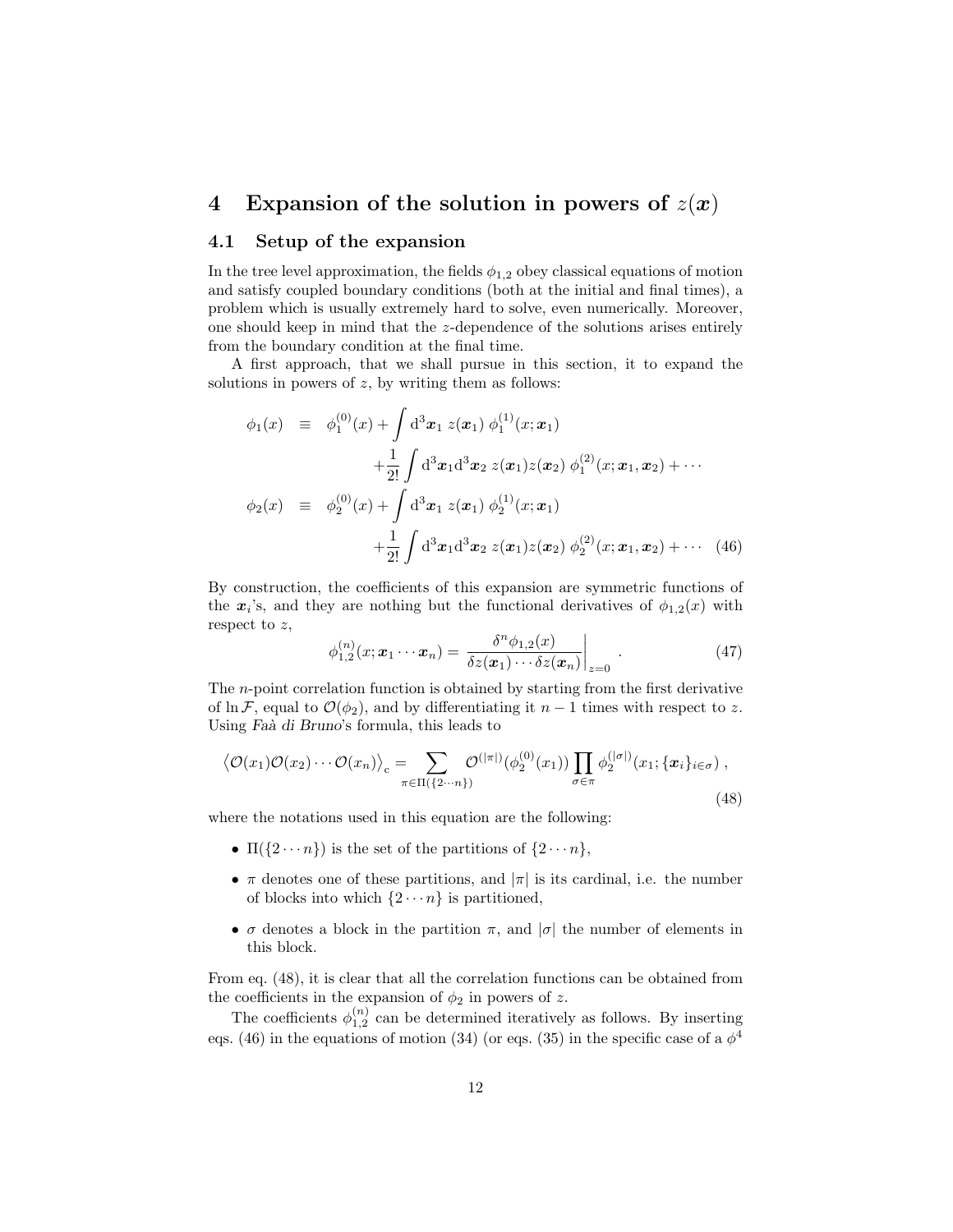interaction), and by using the fact that the functions 1,  $z(\mathbf{x}_1)$ ,  $z(\mathbf{x}_1)z(\mathbf{x}_2)$ ,  $\cdots$ are linearly independent, we obtain a system of coupled equations for the coefficients. In a similar fashion, we obtain boundary conditions at the initial and final time for the coefficients. These equations form a "triangular" hierarchy, starting with equations that involve only  $\phi_{1,2}^{(0)}$ , and where the equations for  $\phi_{1,2}^{(n)}$ only contain the previously obtained  $\phi_{1,2}^{(n')}$  with  $n' < n$ . In the rest of this section, we solve the first two orders of this hierarchy, in order to obtain the 1-point and 2-point correlation functions.

## 4.2 Order zero

The order 0 in z is obtained by setting  $z \equiv 0$  in the equations of motion (34) and in the boundary conditions (41-43). This leads to considerable simplifications. Firstly, the boundary condition at  $t_f$  for the coefficient  $\phi_1^{(0)}$  reads

$$
\phi_1^{(0)}(t_f, \mathbf{x}) = 0 \quad , \qquad \partial_0 \phi_1^{(0)}(t_f, \mathbf{x}) = 0 \; . \tag{49}
$$

From the equation of motion for  $\phi_1^{(0)}$ , we conclude that  $\phi_1^{(0)}(x)$  is identically zero in the entire domain  $\Omega$ ,

$$
\forall x \in \Omega \;, \quad \phi_1^{(0)}(x) = 0 \; . \tag{50}
$$

Then, the boundary conditions at  $t_i$  tell us that

$$
\phi_2^{(0)}(t_i, \mathbf{x}) = 0 \quad , \qquad \partial_0 \phi_2^{(0)}(t_i, \mathbf{x}) = 0 \tag{51}
$$

and since  $\phi_1^{(0)} \equiv 0$  the equation of motion for  $\phi_2^{(0)}$  simplifies into

$$
\left(\Box_x + m^2\right)\phi_2^{(0)}(x) = \mathcal{L}'_{\text{int}}(\phi_2^{(0)}(x))\,,\tag{52}
$$

i.e. the usual Euler-Lagrange equation for the theory under consideration. Therefore, the coefficient  $\phi_1^{(0)}$  is zero, and  $\phi_2^{(0)}$  is the solution of the classical equation of motion that vanishes (as well as its first time derivative) at the initial time. The expectation value of the observable at tree level is simply given by  $(0)$ 

$$
\mathcal{C}_{\{1\}} = \mathcal{O}(\phi_2^{(0)}(x_1))\,. \tag{53}
$$

Since this object will appear repeatedly in the following, let us introduce a simple graphical representation:



The shaded blob in fact encapsulates an infinite series of tree diagrams, a glimpse of which is given by the second equality.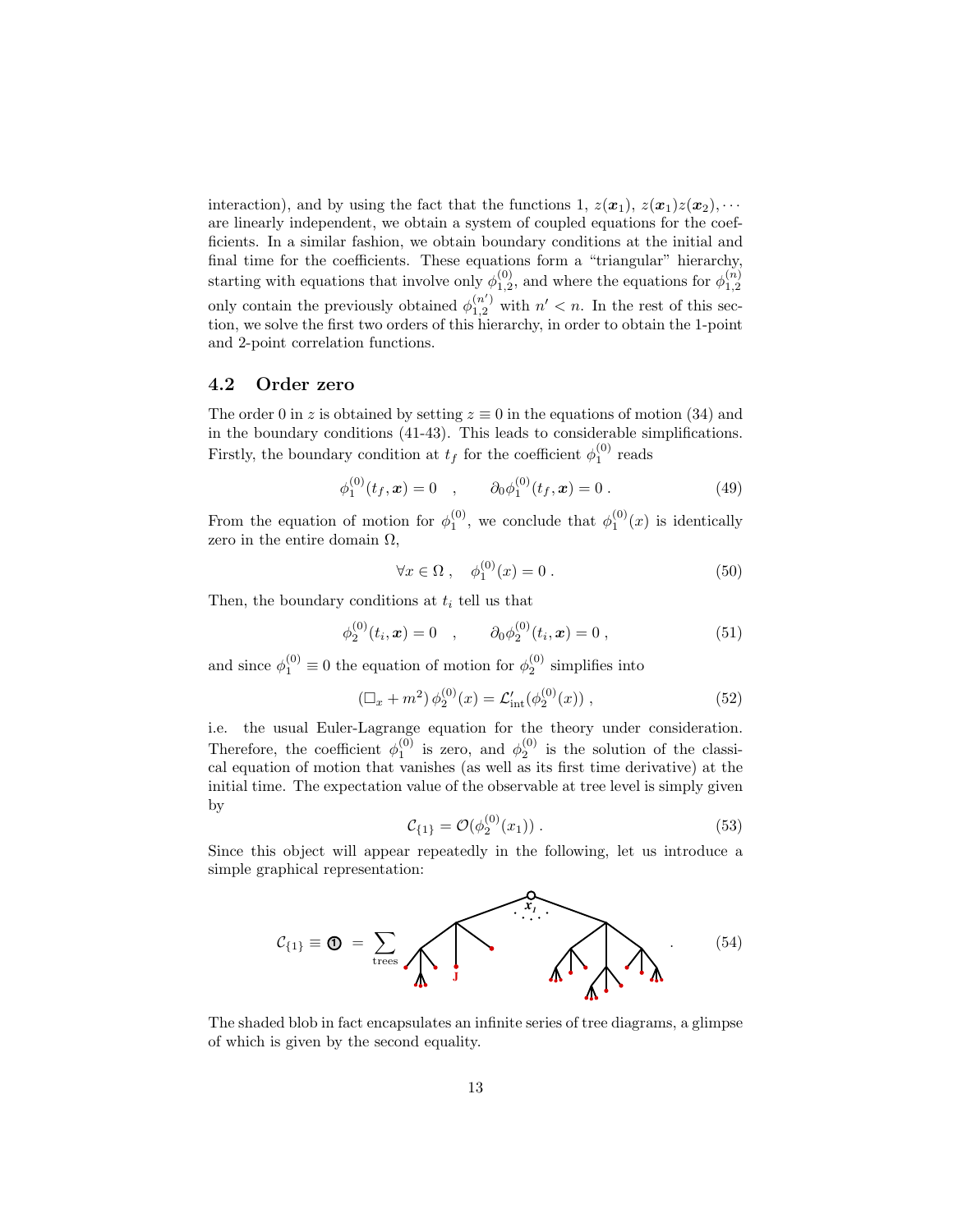## 4.3 Order one

#### 4.3.1 Equations of motion and boundary conditions

Let us now consider the next order in  $z$ . Firstly, we obtain the following two equations of motion,

$$
\left[\Box + m^2 - \mathcal{L}_{int}''(\phi_2^{(0)})\right] \phi_1^{(1)} = 0
$$
  

$$
\left[\Box + m^2 - \mathcal{L}_{int}''(\phi_2^{(0)})\right] \phi_2^{(1)} = 0,
$$
 (55)

where we have used the fact that  $\phi_1^{(0)} = 0$  to discard several terms. Thus, both  $\phi_1^{(1)}$  and  $\phi_2^{(1)}$  obey the linearized classical equation of motion about the  $\phi_2^{(0)}$  background. The boundary condition at the final time reads

$$
\phi_1^{(1)}(t_f, \mathbf{x}; \mathbf{x}_1) = 0 \quad , \qquad \partial_0 \phi_1^{(1)}(t_f, \mathbf{x}; \mathbf{x}_1) = i \, \delta(\mathbf{x} - \mathbf{x}_1) \, \mathcal{O}'(\phi_2^{(0)}(t_f, \mathbf{x}_1)) \; , \; (56)
$$

while those at the initial time are

$$
\int_{y^0=t_i} d^3 y \ G_{-+}^0(x,y) \stackrel{\leftrightarrow}{\partial}_{y_0} \left( \phi_2^{(1)}(y;x_1) + \frac{1}{2} \phi_1^{(1)}(y;x_1) \right)
$$
\n
$$
= \int_{y^0=t_i} d^3 y \ G_{+-}^0(x,y) \stackrel{\leftrightarrow}{\partial}_{y_0} \left( \phi_2^{(1)}(y;x_1) - \frac{1}{2} \phi_1^{(1)}(y;x_1) \right) = 0 \ , \quad (57)
$$

#### 4.3.2 Solution in terms of mode functions

The solution of this problem can be constructed as follows. Firstly, let us introduce a complete basis of solutions of the linear equation of motion that appears in eq. (55). A convenient choice will be to choose the functions of this basis such that they coincide with plane waves at the initial time,

$$
\left[\Box_x + m^2 - \mathcal{L}'_{\text{int}}(\phi_2^{(0)}(x))\right] a_{\pm \mathbf{k}}(x) = 0
$$
  

$$
\lim_{x^0 \to t_i} a_{\pm \mathbf{k}}(x) = e^{\mp ik \cdot x}.
$$
 (58)

These functions are sometimes called mode functions. The boundary condition at  $x^0 \rightarrow t_i$  means that both the value of the function and that of its first time derivative coincide with those of the indicated plane wave. Thus, the functions  $a_{+k}(x)$  contain only positive frequency modes at  $t_i$ , and the functions  $a_{-k}$  have only negative frequencies<sup>4</sup>. The solution for  $\phi_1^{(1)}$  can be expressed as a linear combination of these mode functions as follows,

$$
\phi_1^{(1)}(x; \mathbf{x}_1) = \underbrace{\int_{\mathbf{k}} \left\{ a_{-\mathbf{k}}(x) a_{+\mathbf{k}}(t_f, \mathbf{x}_1) - a_{+\mathbf{k}}(x) a_{-\mathbf{k}}(t_f, \mathbf{x}_1) \right\}}_{i \ G_A(x, x_1)} \mathcal{O}'(\phi_2^{(0)}(t_f, \mathbf{x}_1)) .
$$
\n(59)

<sup>&</sup>lt;sup>4</sup>Naturally, these statements are only true at  $t_i$ , since their subsequent propagation over a time dependent background will mix positive and negative frequencies.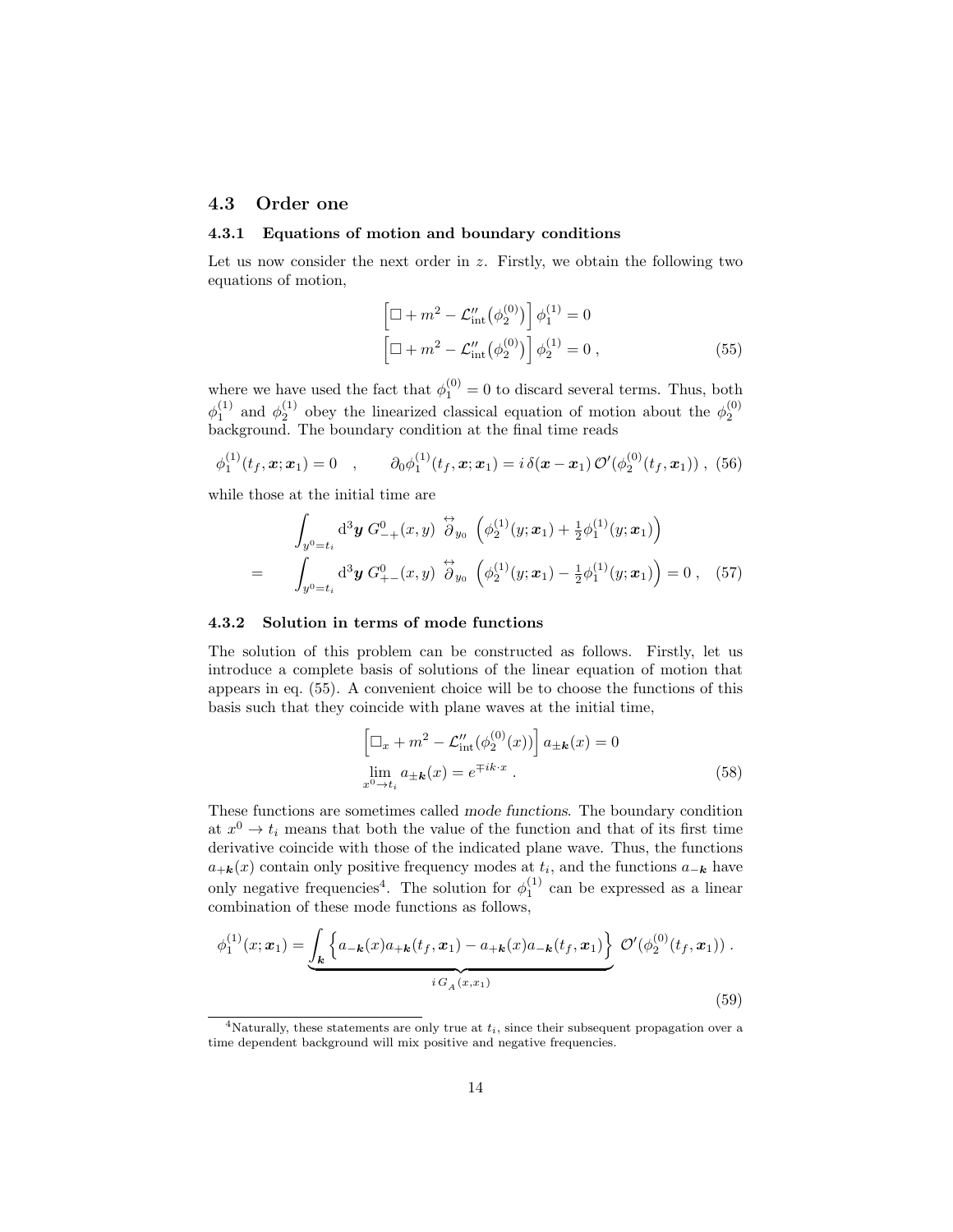That this function satisfies the required equation of motion is obvious from the first of eqs. (58). The boundary conditions at the final time follow from the properties (122) of the mode functions that are derived in the appendix A (up to a factor  $i$ , the underlined combination of mode functions is the advanced propagator dressed by the background field  $\phi_2^{(0)}$ ). The boundary conditions at the initial time tell us that the positive frequency content of  $\phi_2^{(1)}$  at  $t_i$  is minus one-half that of  $\phi_1^{(1)}$ , and its negative frequency content is plus one-half that of  $\phi_1^{(1)}$ . Since the mode functions  $a_{+\mathbf{k}}(x)$  and  $a_{-\mathbf{k}}(x)$  have been defined in such a way that they contain only positive or negative frequencies at  $t_i$ , respectively, it is immediate to write the solution for  $\phi_2^{(1)}$ :

$$
\phi_2^{(1)}(x; \mathbf{x}_1) = \underbrace{\frac{1}{2} \int_{\mathbf{k}} \left\{ a_{-\mathbf{k}}(x) a_{+\mathbf{k}}(t_f, \mathbf{x}_1) + a_{+\mathbf{k}}(x) a_{-\mathbf{k}}(t_f, \mathbf{x}_1) \right\}}_{G_{22}} \mathcal{O}'(\phi_2^{(0)}(t_f, \mathbf{x}_1)) .
$$
\n(60)

Note that the underlined combination, that we denote  $G_{22}$ , is nothing but the symmetric 22 propagator dressed by the background field  $\phi_2^{(0)}$ . The 2-point correlation function is then given by

$$
\mathcal{C}_{\{12\}} = \langle \mathcal{O}(x_1) \mathcal{O}(x_2) \rangle = \mathcal{O}'(\phi_2^{(0)}(t_f, \boldsymbol{x}_2)) \phi_2^{(1)}(t_f, \boldsymbol{x}_2) \n= \mathcal{O}'(\phi_2^{(0)}(t_f, \boldsymbol{x}_2)) G_{22}(x_1, x_2) \mathcal{O}'(\phi_2^{(0)}(t_f, \boldsymbol{x}_1)) .
$$
\n(61)

Note that, although the final expression for the correlation function is symmetric (as expected since the two observables with a space-like separation commute), the intermediate calculations break this manifest symmetry. Eq. (61) generalizes to the non-linear strong field regime the "equation of motion method" (see [18] for instance) that has been devised for the calculation of 2-point correlations of cosmological density fluctuations.

#### 4.3.3 Expression in terms of derivatives w.r.t. the initial field

Eq. (61) can also be rewritten in a different way, that we will generalize to the case of the n-point correlation in the strong field approximation. Firstly, let us generalize the classical field  $\phi_2^{(0)}(x)$  (that has null initial conditions) into a classical field Φ obeying the same equation of motion but with generic initial condition  $\Phi_{\text{ini}}$  at  $t_i$ . Such a field obeys the following Green's formula,

$$
\Phi(x) = i \int_{\Omega} d^4 y G_R^0(x, y) \mathcal{L}'_{int}(\Phi(y))
$$

$$
+ i \int_{t_i} d^3 y G_R^0(x, y) \stackrel{\leftrightarrow}{\partial} y^0 \Phi_{ini}(y) , \qquad (62)
$$

where  $G_R^0 \equiv G_{++}^0 - G_{+-}^0$  is the bare retarded propagator. Note that, by definition

$$
\phi_2^{(0)} = \Phi|_{\Phi_{\text{ini}} \equiv 0} \tag{63}
$$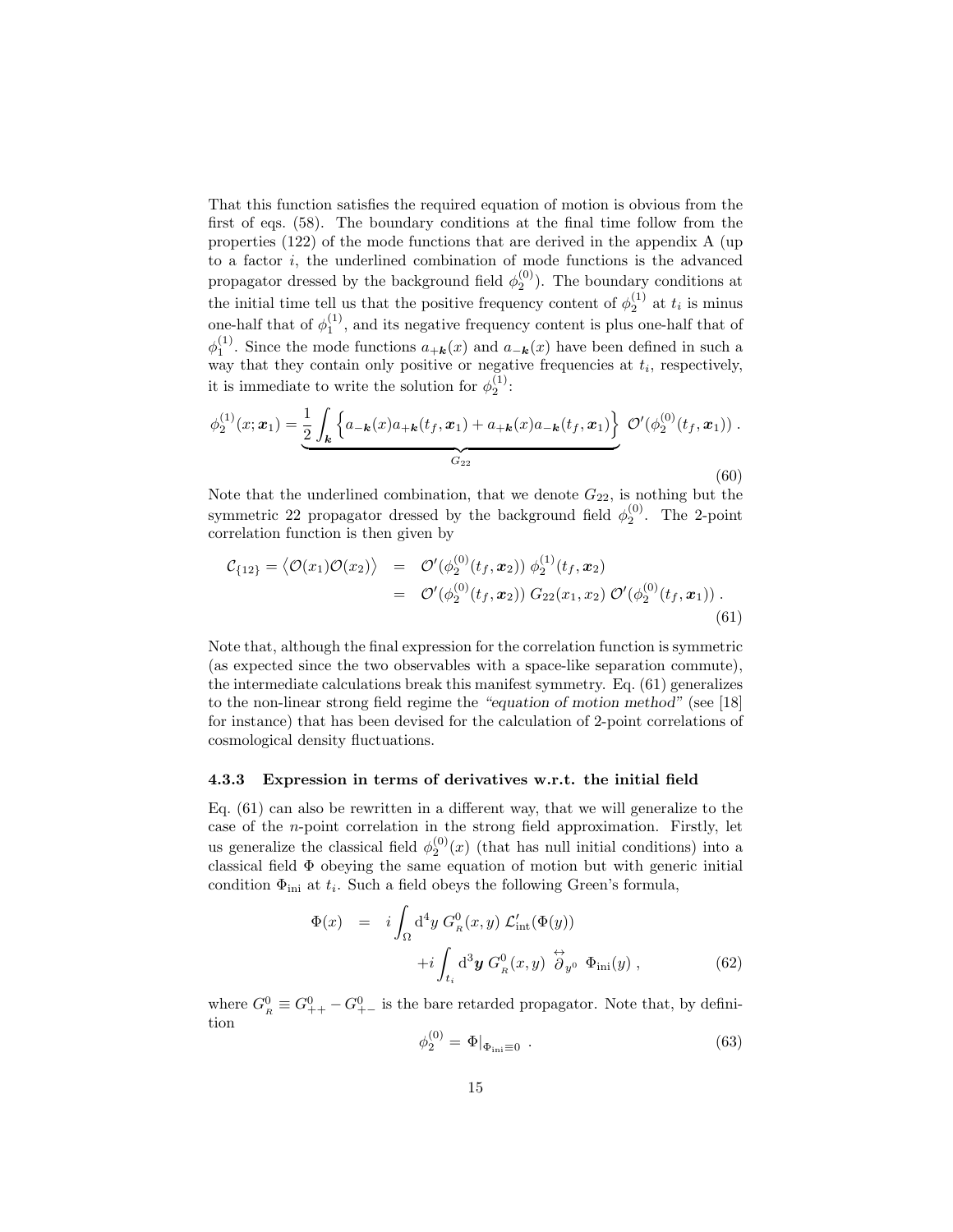Then, let us write a similar integral representation for the mode functions  $a_{\pm \mathbf{k}}(x)$ introduced above,

$$
a_{\pm \mathbf{k}}(x) = i \int_{\Omega} d^4 y G_R^0(x, y) \mathcal{L}_{\text{int}}''(\phi_2^{(0)}(y)) a_{\pm \mathbf{k}}(y)
$$

$$
+ i \int_{t_i} d^3 y G_R^0(x, y) \stackrel{\leftrightarrow}{\partial}_{y^0} e^{\mp ik \cdot y}, \qquad (64)
$$

By comparing these two integral representations, we see that we can write the following formal relationship between  $\Phi$  and  $a_{\pm k}$ :

$$
a_{\pm \mathbf{k}}(x) = \left[ \left. \int_{t_i} \mathrm{d}^3 \mathbf{y} \, e^{\mp i k \cdot y} \frac{\delta}{\delta \Phi_{\text{ini}}(y)} \right] \Phi(x) \right|_{\Phi_{\text{ini}} \equiv 0} . \tag{65}
$$

In other words, the mode function  $a_{\pm k}(x)$  can be viewed as the functional derivative of the retarded classical field  $\Phi$  with respect to its initial condition, reweighted by the plane wave  $\exp(\mp ik \cdot x)$ . This relationship implies that

$$
a_{\pm \mathbf{k}}(x) \mathcal{O}'(\phi_2^{(0)}(x)) = \left[ \underbrace{\int_{t_i} \mathrm{d}^3 \mathbf{y} \, e^{\mp i k \cdot y} \frac{\delta}{\delta \Phi_{\text{ini}}(y)}}_{\mathbb{T}_{\pm \mathbf{k}}} \right] \mathcal{O}(\Phi(x)) \Big|_{\Phi_{\text{ini}} \equiv 0} . \tag{66}
$$

Thus, the tree level 2-point correlation function can be written as

$$
\mathcal{C}_{\{12\}} = \frac{1}{2} \int_{\mathbf{k}} \left\{ \left[ \mathbb{T}_{+\mathbf{k}} \mathcal{O}(\Phi(x_1)) \right] \left[ \mathbb{T}_{-\mathbf{k}} \mathcal{O}(\Phi(x_2)) \right] + \left[ \mathbb{T}_{-\mathbf{k}} \mathcal{O}(\Phi(x_1)) \right] \left[ \mathbb{T}_{+\mathbf{k}} \mathcal{O}(\Phi(x_2)) \right] \right\} \Big|_{\Phi_{\text{ini}} \equiv 0} . \tag{67}
$$

The  $\otimes$  product<sup>5</sup> introduced here is just a compact notation for the symmetrized integration over the momentum  $k$ . In this formulation, the 2-point correlation function is obtained by linking two copies of the observable (at the points  $x_1$ and  $x_2$ ), with a "link operator" made of two derivatives with respect to the initial condition of the classical field  $\Phi$ , one acting on each end of the link. We will represent diagrammatically this link operation as follows:

$$
\mathcal{C}_{\{12\}} \equiv \mathbf{0} \longrightarrow \mathbf{0} \tag{68}
$$

It is important to keep in mind that this compact representation is not a Feynman diagram, but rather a shorthand for an infinite series of tree Feynman

$$
A \otimes B \equiv \frac{1}{2} \int_{\mathbf{k}} A \left[ \stackrel{\leftarrow}{\mathbb{T}}_{+k} \stackrel{\rightarrow}{\mathbb{T}}_{-k} + \stackrel{\leftarrow}{\mathbb{T}}_{-k} \stackrel{\rightarrow}{\mathbb{T}}_{+k} \right] B ,
$$

<sup>&</sup>lt;sup>5</sup>From its definition,

the  $\otimes$  product is symmetric,  $A \otimes B = B \otimes A$ .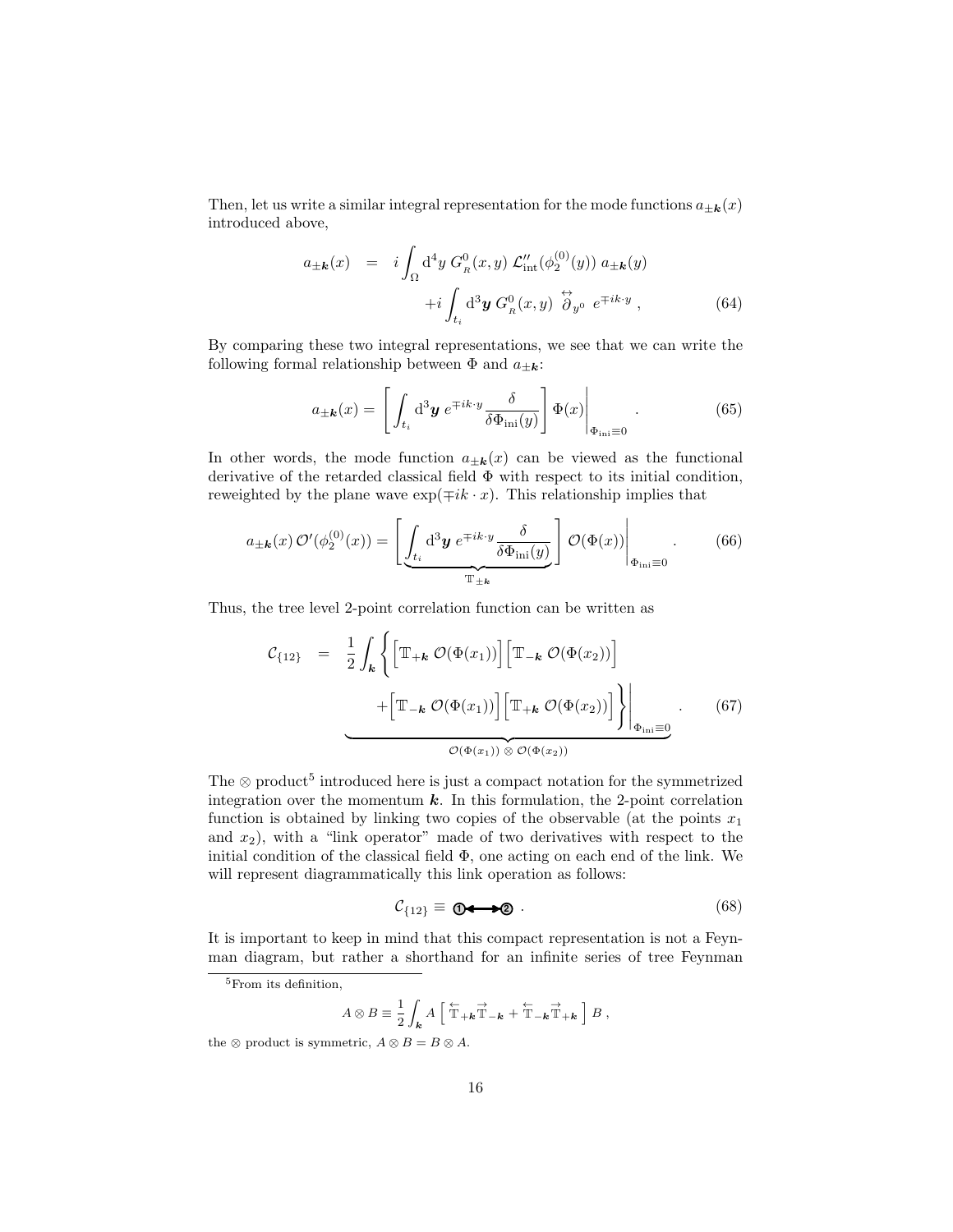diagrams, made of two copies of the graphs that appear in eq. (54) connected by a bare  $G_{22}^0$  propagator in all the possible ways:



This representation of the tree-level 2-point correlation function was already contained in the NLO result obtained in [14], but the retarded-advanced basis used in the present paper simplifies considerably its derivation.

The main result of this section is that all these graphs can be obtained from the 1-point function evaluated for a classical field  $\Phi$  with generic initial condition  $\Phi_{\text{ini}}$ , by taking functional derivatives with respect to this initial condition. The "link" that connects the two handles created by these derivatives encodes the zero-point fluctuations in the initial vacuum state. For higher-point correlation functions at tree level, this result is not true in general. Starting with the 3 point correlation function (see the section 6), there are additional contributions that cannot be expressed in terms of functional derivatives with respect to the initial classical field  $\Phi_{\text{ini}}$ . However, as we shall see in the next section, this remains valid in the strong field approximation.

# 5 Correlations in the strong field regime

## 5.1 Strong field approximation

Until now, our counting was based on the fact that a large external source  $J$ leads to large fields  $\phi_{\pm}$ , but no approximation was made in the calculation of the 1-point and 2-point correlation functions at tree level in the previous section. Instead of pursuing the very cumbersome expansion in powers of  $z$  that we have used so far, we consider in this section an approximation that allows a formal solution to all orders in z. Here, we give only a very sketchy motivation for this approximation, and a lengthier discussion of its validity will be provided later in this section (after we have derived expressions for the fields  $\phi_1$  and  $\phi_2$ ).

Let us first recall that the fields  $\phi_+$  and  $\phi_-$  represent, respectively, the space-time evolution of the field in amplitudes and in conjugate amplitudes. The fact that they are distinct leads to interferences when squaring amplitudes, a quantum effect controlled by  $\hbar$ . Consequently, we may expect the difference  $\phi_1 \equiv \phi_+ - \phi_-$  to be small compared to  $\phi_{\pm}$  themselves, i.e.

$$
\phi_1 \ll \phi_2 \tag{70}
$$

In this regime, that we will call the strong field approximation (SFA), we can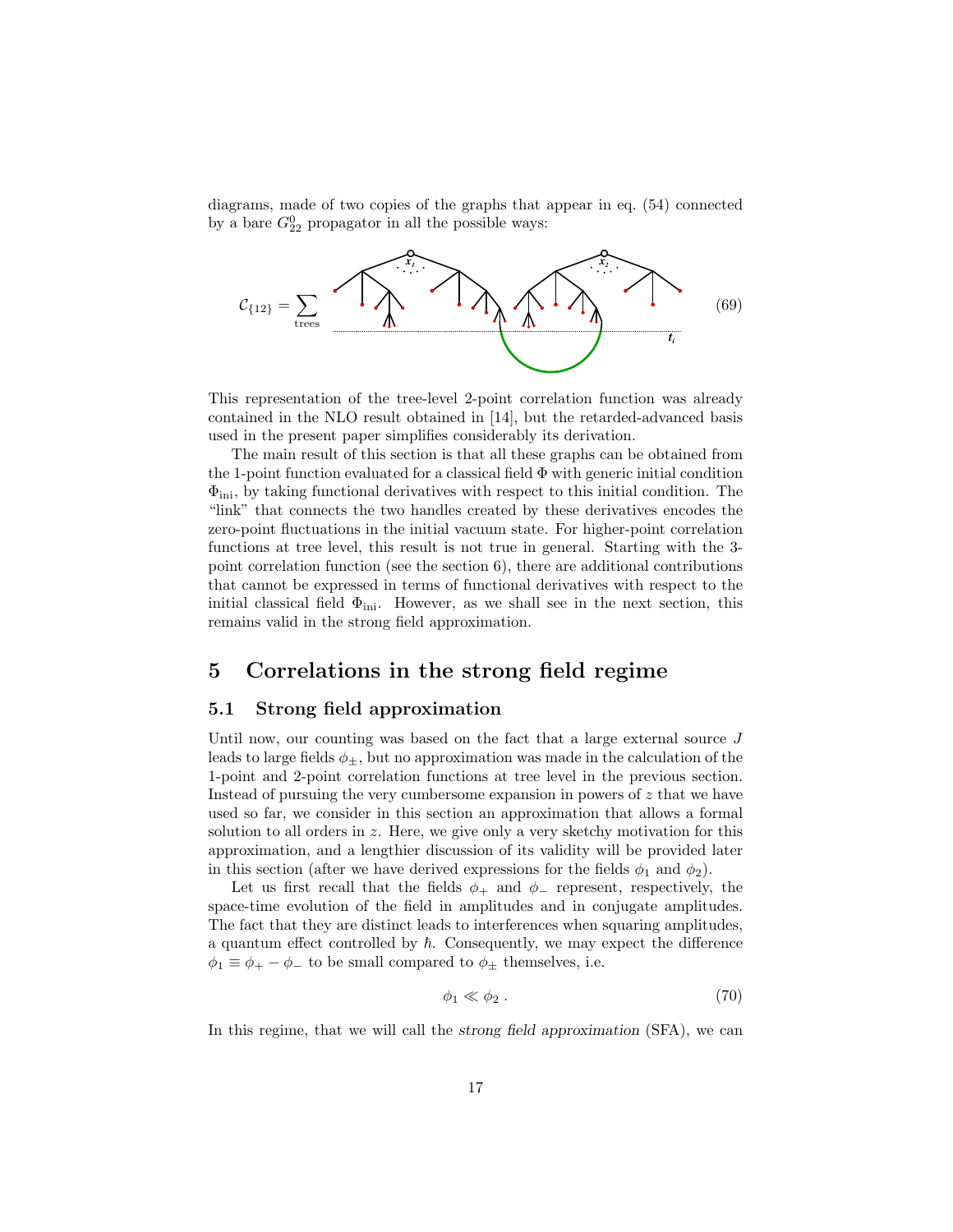approximate the equations of motion<sup>6</sup> (34) by keeping only the lowest order in  $\phi_1$ . This amounts to keeping only the terms linear in  $\phi_1$  in eq. (29) (in the case of a  $\phi^4$  theory, it means dropping the  $\phi_1^3\phi_2$  term in eq. (30)). In the approximation, they read

$$
\left[\Box + m^2 - \mathcal{L}_{\text{int}}''(\phi_2)\right]\phi_1 = 0,
$$
  

$$
\left(\Box + m^2\right)\phi_2 - \mathcal{L}_{\text{int}}'(\phi_2) = 0,
$$
 (71)

while the boundary conditions are still given by  $(41)$  and  $(43)$ . The problem one must now solve is illustrated in the figure 2. The field  $\phi_1$  obeys a linear equation



Figure 2: Relationship between the fields  $\phi_1$  and  $\phi_2$  in the strong field approximation.

of motion (dressed by the field  $\phi_2$ , although this aspect is not visible in the figure), with an advanced boundary condition that depends on  $\phi_2$ . In parallel, the field  $\phi_2$  obeys a non-linear equation of motion, with a retarded boundary condition that depends on  $\phi_1$ . As we shall show in the next subsection, this tightly constrained problem admits a formal solution, valid to all orders in the function  $z$ , in the form of an implicit functional equation for the first derivative of  $\ln \mathcal{F}[z]$ .

#### 5.2 Formal solution

The equation of motion for  $\phi_1$  (first of eqs. (71)) is formally identical to the first of eqs. (55). We can therefore mimic eq. (59) and write directly  $\phi_1$  as follows:

$$
\phi_1(x) = \int_{\mathbf{k}} \int d^3 \mathbf{u} \left\{ a_{-\mathbf{k}}(x) a_{+\mathbf{k}}(t_f, \mathbf{u}) - a_{+\mathbf{k}}(x) a_{-\mathbf{k}}(t_f, \mathbf{u}) \right\} z(\mathbf{u}) \mathcal{O}'(\phi_2(t_f, \mathbf{u})) ,
$$
\n(72)

 $6$ The strong field approximation (70) is known to be non-renormalizable [19]. However, this is not an issue in the present paper, since we are considering only tree-level contributions.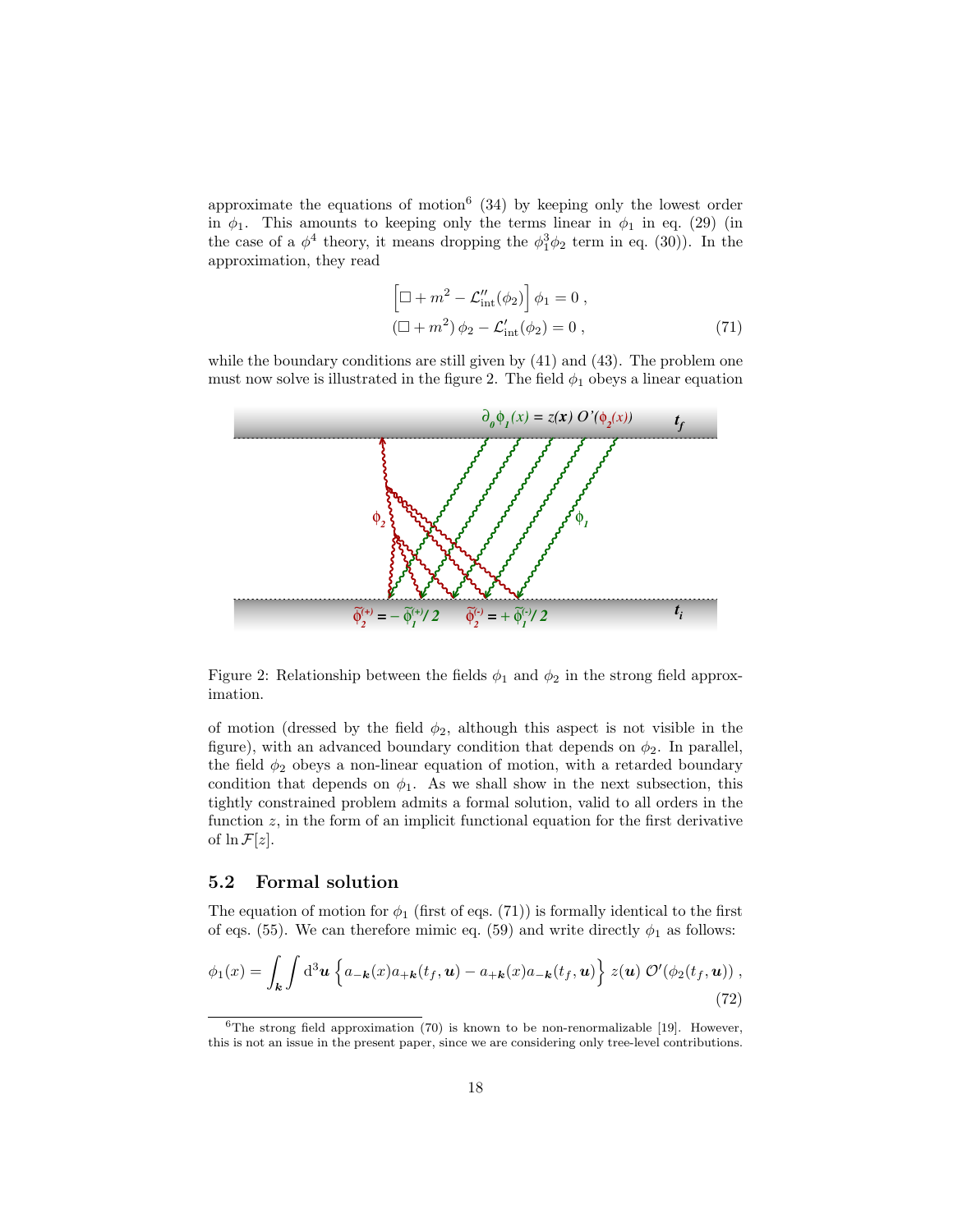where the mode functions  $a_{\pm k}$  should now be defined with  $\phi_2$  as the background, rather than  $\phi_2^{(0)}$ . To obtain eq. (72), it was crucial to have a linear equation of motion for  $\phi_1$ , a consequence of the strong field approximation. The above equation formally defines  $\phi_1(x)$  in the bulk,  $x \in \Omega$ , in terms of the field  $\phi_2$  at the final time. It is important to note that this equation is valid to all orders in  $z$ , contrary to the equations encountered in the expansion in powers of  $z$ that we have used in the previous section. Beside the explicit factor  $z(u)$ , the right hand side contains also an implicit  $z$  dependence (to all orders in  $z$ ) in the field  $\phi_2(t_f, \mathbf{u})$  and in the mode functions  $a_{\pm \mathbf{k}}$  (since they evolve on top of the background  $\phi_2$ ).

Then, using the boundary condition at the initial time, we obtain the following expression for the field  $\phi_2$  at  $t_i$ ,

$$
\phi_2(t_i, \mathbf{y}) = \frac{1}{2} \int_{\mathbf{k}} \int d^3 \mathbf{u} \left\{ e^{+ik \cdot y} a_{+\mathbf{k}}(t_f, \mathbf{u}) \right.\n\left. + e^{-ik \cdot y} a_{-\mathbf{k}}(t_f, \mathbf{u}) \right\} z(\mathbf{u}) \, \mathcal{O}'(\phi_2(t_f, \mathbf{u}))
$$
\n
$$
= \frac{1}{2} \int_{\mathbf{k}} \int d^3 \mathbf{u} \, z(\mathbf{u}) \, \mathcal{O}(\phi_2(t_f, \mathbf{u})) \left\{ \overleftarrow{\mathbb{T}} + \mathbf{k} \, e^{+ik \cdot y} + \overleftarrow{\mathbb{T}} - \mathbf{k} \, e^{-ik \cdot y} \right\} \right.\n\tag{73}
$$

where the arrows indicate on which side the  $\mathbb{T}_{\pm k}$  operators act. This expression for the field  $\phi_2$  at the time  $t_i$  can be used as initial condition for the first of eqs. (71). The next step is to note that the field  $\phi_2(x)$  that satisfies this equation of motion, and has the initial condition  $\phi_2(t_i, y)$  is formally given by

$$
\phi_2(x) = \exp\left\{ \int d^3 \mathbf{y} \, \phi_2(t_i, \mathbf{y}) \frac{\delta}{\delta \Phi_{\text{ini}}(t_i, \mathbf{y})} \right\} \Phi(x) \Big|_{\Phi_{\text{ini}} \equiv 0} . \tag{74}
$$

This formula follows from the fact that the derivative  $\delta/\delta\Phi_{\text{ini}}$  is the generator for shifts of the initial condition of  $\Phi$ ; its exponential is therefore the corresponding translation operator. The same formula applies also to any function of the field, since the exponential operator shifts  $\Phi_{\text{ini}}$  in any instance of  $\Phi$  on its right. In particular, we have

$$
\mathcal{O}(\phi_2(x)) = \exp\left\{ \int d^3 \mathbf{y} \, \phi_2(t_i, \mathbf{y}) \frac{\delta}{\delta \Phi_{\text{ini}}(t_i, \mathbf{y})} \right\} \mathcal{O}(\Phi(x)) \Big|_{\Phi_{\text{ini}} \equiv 0}.
$$
 (75)

Substituting  $\phi_2(t_i, y)$  by eq. (73) inside the exponential, this leads to

$$
\mathcal{O}(\phi_2(x)) = \exp\left\{\frac{1}{2}\int_{\mathbf{k}}\int \mathrm{d}^3\mathbf{u} \ z(\mathbf{u})\,\mathcal{O}(\phi_2(t_f, \mathbf{u}))\right.\times\left[\overbrace{\mathbb{T}+\mathbf{k}}^{\leftarrow}\overline{\mathbb{T}}-\mathbf{k}+\overbrace{\mathbb{T}-\mathbf{k}}^{\leftarrow}\overline{\mathbb{T}}+\mathbf{k}\right]\right\}\,\mathcal{O}(\Phi(x))\Big|\mathbf{e}_{\text{ini}}=0
$$
\n
$$
= \exp\left\{\int \mathrm{d}^3\mathbf{u} \ z(\mathbf{u})\,\mathcal{O}(\phi_2(t_f, \mathbf{u}))\otimes\right\}\,\mathcal{O}(\Phi(x))\Big|\mathbf{e}_{\text{ini}}=0\qquad(76)
$$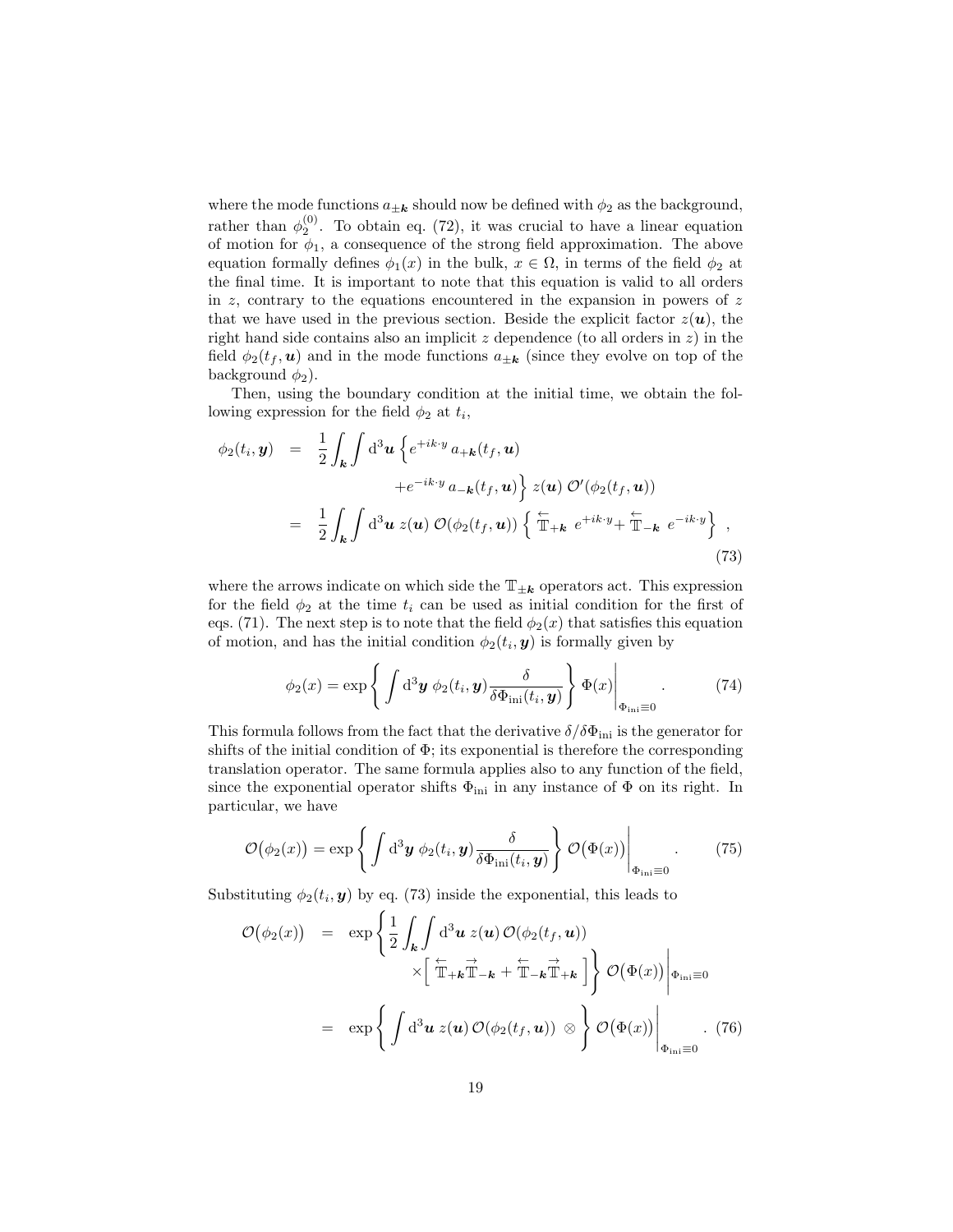Setting  $x^0 = t_f$  and denoting

$$
\mathcal{D}[\boldsymbol{x}_1; z] \equiv \mathcal{O}(\phi_2(t_f, \boldsymbol{x}_1)) \tag{77}
$$

the first derivative of  $\ln \mathcal{F}$ , we see that it obeys the following recursive formula

$$
\mathcal{D}[\boldsymbol{x}_1; z] = \exp\left\{ \int d^3 \boldsymbol{u} \ z(\boldsymbol{u}) \ \mathcal{D}[\boldsymbol{u}; z] \otimes \right\} \mathcal{O}(\Phi(t_f, \boldsymbol{x}_1)) \Big|_{\Phi_{\text{ini}} \equiv 0} . \qquad (78)
$$

Let us make a technical remark about the scope of the  $\mathbb{T}_{\pm k}$  derivative (contained in the ⊗ product) that acts on the factor  $\mathcal{D}[\boldsymbol{u};z]$  inside the exponential. This derivative originates from the terms in  $a_{\pm k}(t_f, \boldsymbol{u}) \mathcal{O}'(\phi_2(t_f, \boldsymbol{u}))$  in eq. (73).



Figure 3: Typical term in  $D[\boldsymbol{u}; z]$  (here we have shown a term with two nodes), showing the tree dependence on the initial field  $\Phi_{\text{ini}}$  (represented by open squares on the initial time surface). The filled square represents the link between the two nodes, that involves the function of eq.  $(97)$ . The ⊗ product acting on  $D[u; z]$  in eq. (78) acts only on the initial fields that connect to the point u.

From this origin, it is clear that  $\mathbb{T}_{\pm k}$  must establish a link between a point on the initial surface and the point  $u$  on the final surface, as illustrated in the figure 3, where the black line is the function  $a_{\pm k}(t_f, u)$ ). As we shall see in the next section, the recursive expansion of eq. (78) leads to a tree structure where the nodes are observables  $\mathcal{O}(\Phi(t_f, \boldsymbol{x}))$ . The above discussion tells us that when performing this expansion, the ⊗ product should not be "distributed" to all the nodes inside  $D[u; z]$ , but applied only to the node of coordinate u.

## 5.3 Realization of the strong field approximation

Let us now return on the condition  $\phi_1 \ll \phi_2$ , that was used in the derivation of eq. (78), in order to see a posteriori when it is satisfied. To that effect, we can use eq. (72) for  $\phi_1$ . For  $\phi_2$ , the initial condition at  $t_i$  is given by eq. (73).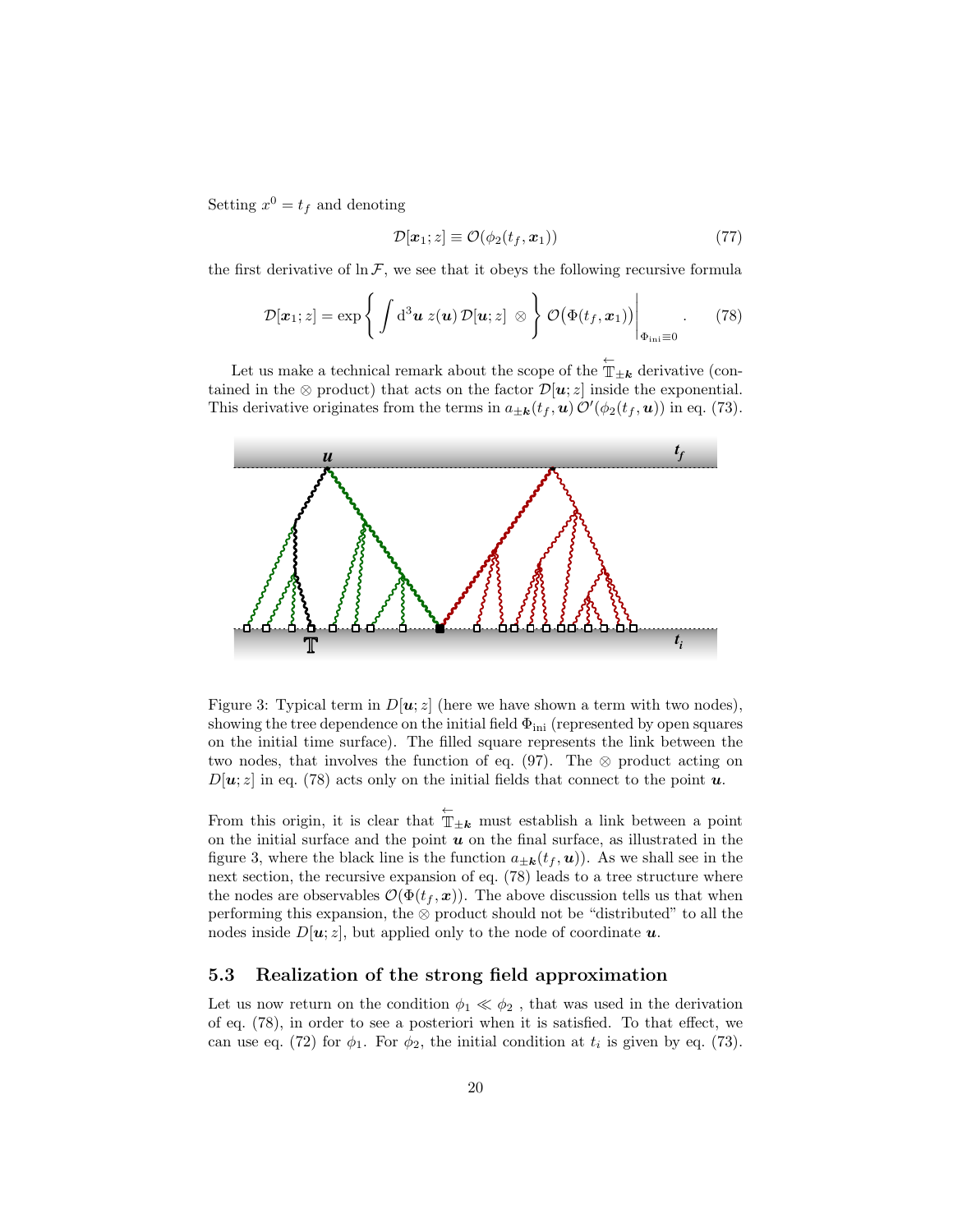For the sake of this discussion, it is sufficient to use a linearized solution for  $\phi_2$ in the bulk, that reads

$$
\phi_2(x)\Big|_{\text{lin}} = \frac{1}{2} \int_{\mathbf{k}} \int d^3 \mathbf{u} \left\{ a_{-\mathbf{k}}(x) a_{+\mathbf{k}}(t_f, \mathbf{u}) + a_{+\mathbf{k}}(x) a_{-\mathbf{k}}(t_f, \mathbf{u}) \right\} \times z(\mathbf{u}) \mathcal{O}'(\phi_2(t_f, \mathbf{u})) , \tag{79}
$$

First of all, a comparison between eqs. (72) and (79) indicates that  $\phi_1$  and  $\phi_2$ have the same order in the coupling constant  $g$ , since they are made of the same building blocks (the only difference is the sign between the two terms of the integrand, and an irrelevant overall factor  $\frac{1}{2}$ ).

However, a hierarchy between  $\phi_1$  and  $\phi_2$  arises dynamically when the classical solutions of the field equation of motion (52) are unstable. Such instabilities are fairly generic in several quantum field theories; in particular the scalar field theory with a  $\phi^4$  coupling that we are using as example throughout this paper is known to have a parametric resonance [20,21]. Since the mode functions  $a_{\pm k}$ are linearized perturbations on top of the classical field  $\phi_2$ , an instability of the classical solution  $\phi_2$  is equivalent to the fact that some of the mode functions grow exponentially with time, as  $\exp(\mu(x^0 - t_i))$  (where  $\mu$  is the Lyapunov exponent). Thus, since eq. (79) is bilinear in the mode functions, we expect that

$$
\phi_2(x)\Big|_{\text{lin}} \sim e^{\mu(x^0 + t_f - 2t_i)} \ . \tag{80}
$$

Estimating the magnitude of  $\phi_1$  requires more care. Indeed, from eqs. (122) in the appendix A, antisymmetric combinations of the mode functions at equal times remain of order 1 even if individual mode functions grow exponentially with time. Thus, at the final time, we have

$$
\phi_1(t_f, \mathbf{x}) \sim 1
$$
 and  $\frac{\phi_2(t_f, \mathbf{x})}{\phi_1(t_f, \mathbf{x})} \sim e^{2\mu(t_f - t_i)} \gg 1$ , (81)

for sufficiently large  $t_f - t_i$ .

In order to estimate the ratio  $\phi_2/\phi_1$  at intermediate times, one may use the following reasoning. The antisymmetric combination of mode functions that enters in eq. (72) is the advanced propagator  $G_A$  in the background  $\phi_2$ . This retarded propagator may also be expressed in terms of a different set of mode functions  $b_{\pm k}$  defined to be plane waves at the final time  $t_f$ ,

$$
\left[\Box_x + m^2 - \mathcal{L}_{\text{int}}''(\phi_2(x))\right] b_{\pm k}(x) = 0
$$
  

$$
\lim_{x^0 \to t_f} b_{\pm k}(x) = e^{\mp ik \cdot x}.
$$
 (82)

In terms of these alternate mode functions, we also have

$$
\phi_1(x) = \int_{\mathbf{k}} \int d^3 \mathbf{u} \left\{ b_{-\mathbf{k}}(x) b_{+\mathbf{k}}(t_f, \mathbf{u}) - b_{+\mathbf{k}}(x) b_{-\mathbf{k}}(t_f, \mathbf{u}) \right\} z(\mathbf{u}) \mathcal{O}'(\phi_2(t_f, \mathbf{u})) ,
$$
\n(83)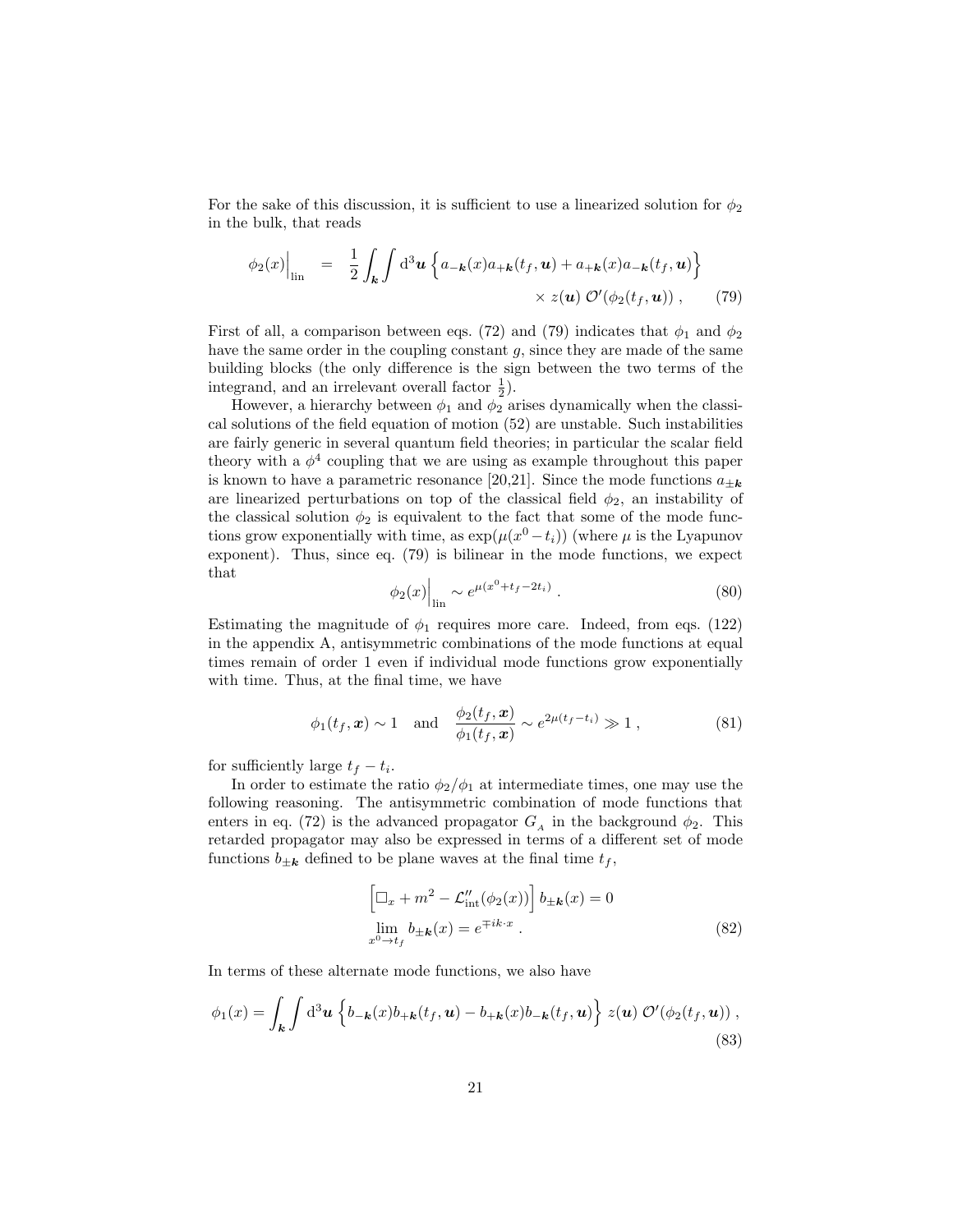In the presence of instabilities, these backward evolving mode functions grow when  $x^0$  decreases away from  $t_f$ , as  $\exp(\mu(t_f - x^0))$  (in this sketchy argument, the Lyapunov exponent  $\mu$  is assumed here to be the same for the forward and backward mode functions). This implies

$$
\phi_1(x) \sim e^{\mu(t_f - x^0)}\,,\tag{84}
$$

and the following magnitude for the ratio  $\phi_2/\phi_1$  at intermediate times

$$
\frac{\phi_2(x)}{\phi_1(x)} \sim \frac{e^{\mu(x^0 + t_f - 2t_i)}}{e^{\mu(t_f - x^0)}} \sim e^{2\mu(x^0 - t_i)}.
$$
\n(85)

Thus, with instabilities and non-zero Lyapunov exponents, the strong field approximation is generically satisfied thanks to the exponential growth of perturbations over the background. In the appendix C, we will discuss another situation where this approximation is also satisfied, namely when the initial state is a mixed state with large occupation number.

## 5.4 Expansion of eq. (78) in powers of z

Although eq. (78) cannot be solved explicitly, it is fairly easy to obtain a diagrammatic representation of its solution. For this, let us introduce the following graphical notations:

$$
\begin{array}{rcl}\n\textbf{(i)} & \equiv & \mathcal{O}(\Phi(t_f, \mathbf{x}_i)) \;, \\
\textbf{I} & \equiv & \int \mathrm{d}^3 \mathbf{u} \, z(\mathbf{u}) \, \mathcal{O}(\Phi(t_f, \mathbf{u})) \;, \\
\textbf{A} & \equiv & A \otimes B \;. \n\end{array}
$$

At the order 0 in z, we just need to set  $z \equiv 0$  inside the exponential, to obtain

$$
\mathcal{D}^{(0)}[\boldsymbol{x}_1; z] = \boldsymbol{\mathbb{O}}\,. \tag{86}
$$

Then, we proceed recursively. We insert the 0-th order result in the exponential, and expand to order 1 in  $z$ , leading to the following result at order 1:

$$
\mathcal{D}^{(1)}[x_1; z] = \bullet \bullet \bullet \bullet \bullet \tag{87}
$$

The next two iterations give:

$$
\mathcal{D}^{(2)}[x_1; z] = \bullet \longleftrightarrow \bullet \bullet \bullet \bullet \quad + \frac{1}{2!} \bullet \bullet \bullet \bullet \bullet \bullet \bullet \quad , \tag{88}
$$

and

D (3)[x1; z] = **<sup>1</sup>** + **<sup>1</sup>** + 1 2! **<sup>1</sup>** + 1 3! **<sup>1</sup>** . (89)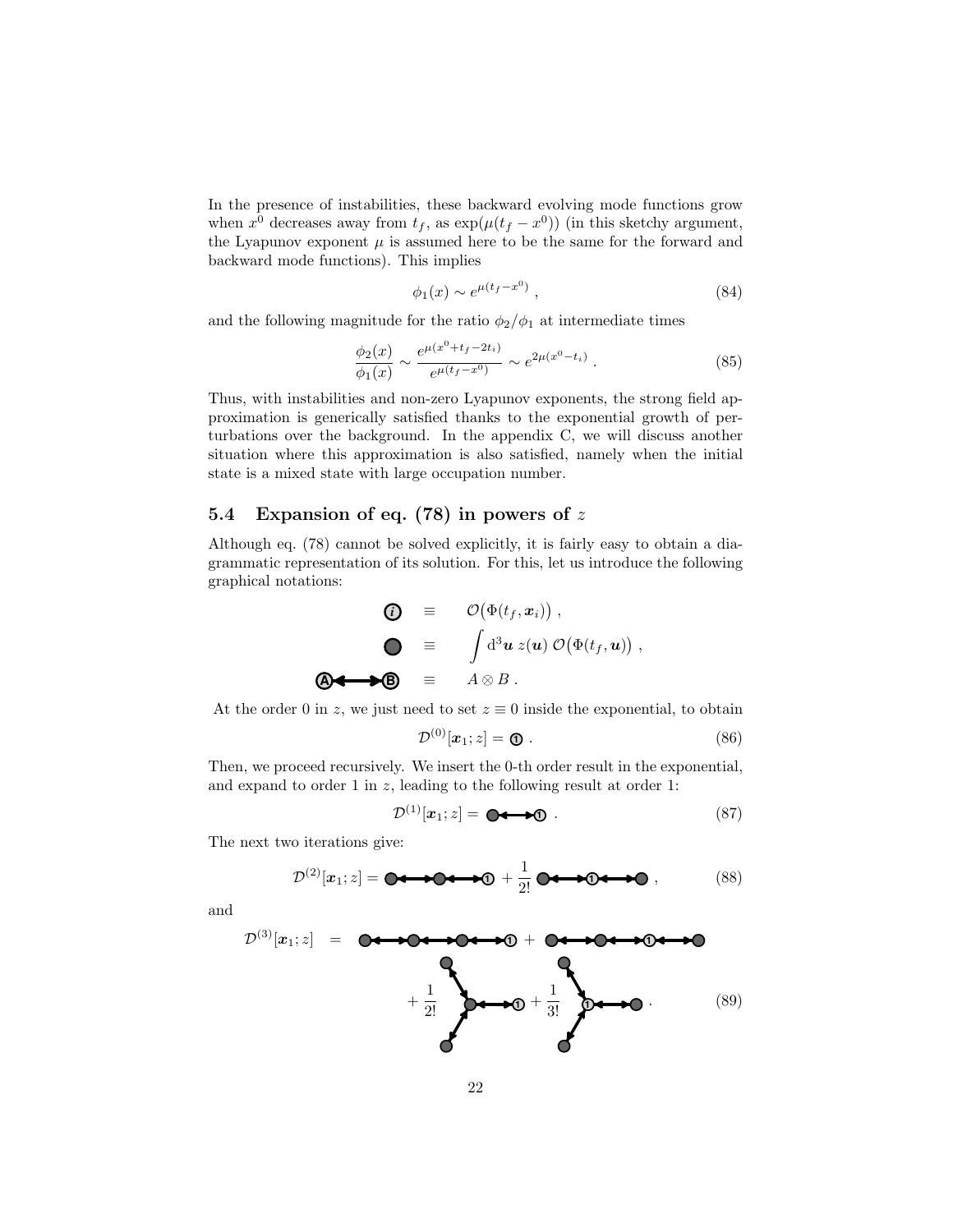These examples generalize to all orders in z: the functional  $\mathcal{D}[x_1; z]$  can be represented as the sum of all the rooted trees (the root being the node carrying the fixed point  $x_1$ ) weighted by the corresponding symmetry factor  $1/\mathcal{S}(T)$ :



Note that the sum of the weights for the trees with  $n + 1$  nodes (one of them being the root node  $x_1$ ,

$$
w_n \equiv \sum_{\substack{\text{rooted} \\ \text{trees } T_{n+1}}} \frac{1}{\mathcal{S}(T_{n+1})},\tag{91}
$$

is the *n*-th Taylor coefficient of the function  $w(z)$ ,

$$
w(z) \equiv \sum_{n=0}^{\infty} w_n z^n , \qquad (92)
$$

that satisfies the following identity

$$
w(z) = e^{z w(z)}.
$$
\n
$$
(93)
$$

This functional identity may be viewed as a structureless version of eq. (78), in which the function  $z(x)$  is replaced by a scalar variable z. Eq. (93) leads to (see [22], pp. 127-128)

$$
w_n = \frac{(n+1)^{n-1}}{n!} \,,\tag{94}
$$

which is the number of trees with  $n+1$  labeled nodes (Cayley's formula) divided by the number of ways of reshuffling the n nodes that are integrated out.

## 5.5 Correlation functions

The n-point correlation function is obtained by differentiating this expression  $n-1$  times, with respect to  $z(x_2), \dots, z(x_n)$ , and by setting  $z \equiv 0$  afterwards. This selects all the trees with  $n$  distinct labeled nodes<sup>7</sup> (including the node at  $x_1$ ). Moreover, since derivatives commute, these successive differentiations

<sup>7</sup>Thus, permuting nodes in general yields a different tree.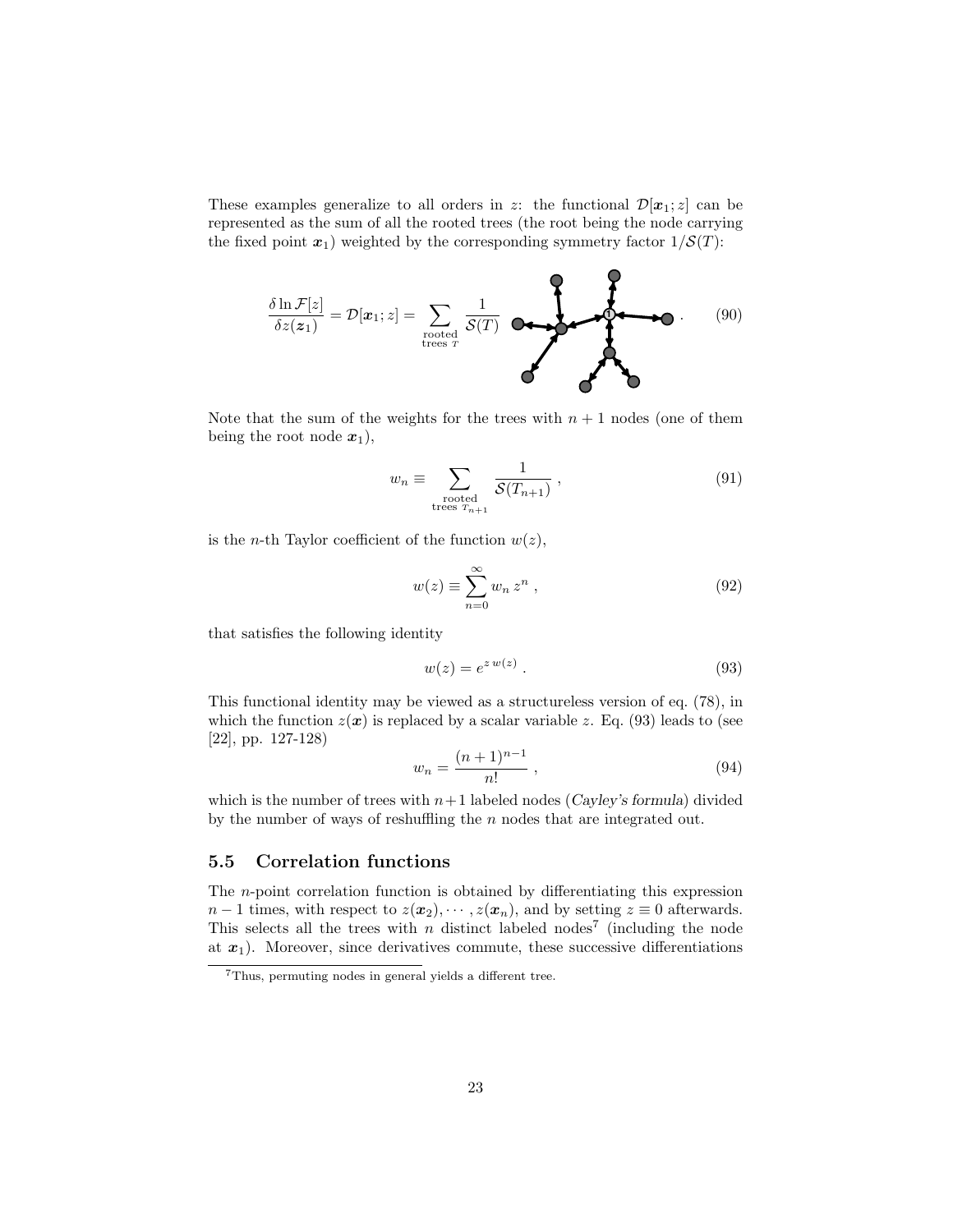eliminate the symmetry factors, leading to

$$
\frac{\delta \ln \mathcal{F}[z]}{\delta z(z_1) \cdots \delta z(x_n)}\bigg|_{z=0} = \mathcal{C}_{\{1\cdots n\}} = \sum_{\text{trees with } n \atop \text{labeled nodes}} \underbrace{\bullet}_{\text{modelsed nodes}} \underbrace{\bullet}_{\text{op}} \bullet \bullet \bullet \quad (95)
$$

The number of trees contributing to this sum is equal to  $n^{n-2}$ . Eq. (95) tells us that, at tree level in the strong field regime, all the  $n$ -point correlation functions are entirely determined by the functional dependence of the solution of the classical field equation of motion with respect to its initial condition. Moreover, this formula provides a way to construct explicitly the correlation functions in terms of functional derivatives with respect to the initial field.

In this tree representation, the number of links reaching a node is the number derivatives with respect to  $\Phi_{\text{ini}}$  that act on the corresponding  $\mathcal{O}(\Phi)$ . When the observable is a composite operator in terms of the fields of the theory, this includes a large number of contributions. For instance, when  $\mathcal{O}(\Phi(x))$  is cubic in the field  $\Phi(x)$ , a node with three links would contain the following terms:

$$
\mathbb{T}_1 \mathbb{T}_2 \mathbb{T}_3 \bigodot = \bigotimes_{\left\{\begin{matrix}1\\2\end{matrix}\right\}} + \bigotimes_{\left\{\begin{matrix}1\\2\end{matrix}\right\}} + \bigotimes_{\left\{\begin{matrix}1\\2\end{matrix}\right\}} + \bigotimes_{\left\{\begin{matrix}1\\2\end{matrix}\right\}} + \bigotimes_{\left\{\begin{matrix}1\\2\end{matrix}\right\}} ,\qquad (96)
$$

where the three dots inside the blob represent the three fields  $\Phi$  it contains. Instead of the functional derivation of the representation (95) that we have performed in this section, one could in principle have iterated on the z-expansion introduced in the previous section (after simplifying the equations of motion based on  $\phi_1 \ll \phi_2$ ). This approach produces a sum of terms corresponding to the right hand side of eq. (96) that, after some hefty combinatorics, one may rewrite in the compact form of the left hand side of eq. (96).

In the strong field approximation, the final state correlations are entirely due to quantum fluctuations in the initial state, that are encoded in the function  $G_{22}^{0}(x, y)$ . If the initial state is the vacuum, as we have assumed in this paper, it reads

$$
G_{22}^{0}(x,y) = \int \frac{\mathrm{d}^{3} \mathbf{k}}{(2\pi)^{2} 2E_{\mathbf{k}}} e^{i\mathbf{k} \cdot (\mathbf{x} - \mathbf{y})} . \tag{97}
$$

The support of this function is dominated by distances  $|x - y|$  smaller than the Compton wavelength  $m^{-1}$ . Thus, in the tree representation of eq. (95), a link between the points  $x_i$  and  $x_j$  is nonzero provided that the past light-cones of summits  $x_i$  and  $x_j$  overlap at the initial time (or at least approach each other within distances  $\leq m^{-1}$ , as illustrated in the figure 4.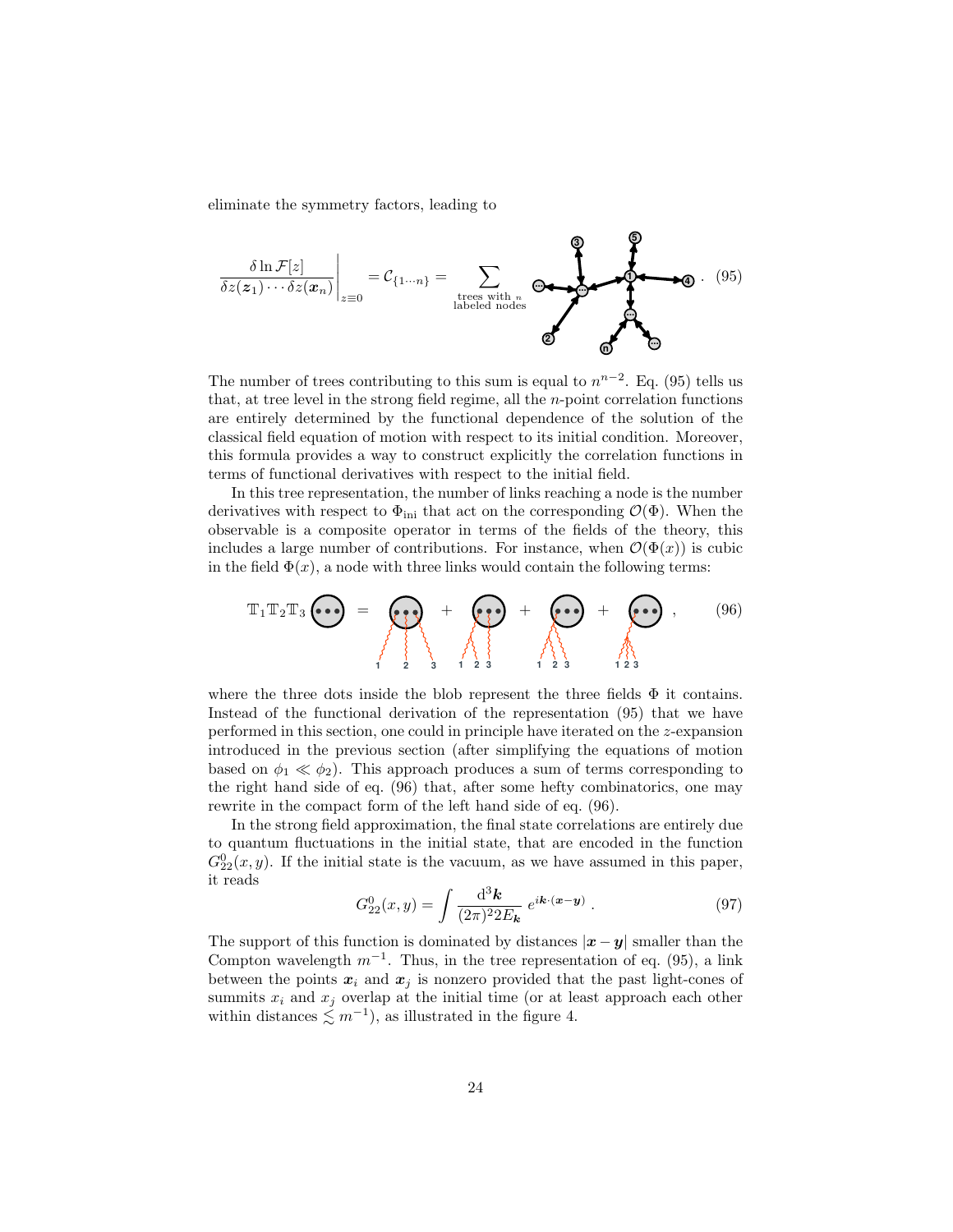

Figure 4: Causal structure of the 3-point correlation function in the strong field regime.

## 5.6 Generalizations

Let us list here several extensions, for which the result of eq.  $(95)$  would remain valid modulo some minor changes:

- Although we have assumed for simplicity in the derivation that all the observables are evaluated at the same time  $t_f$ , the final result (95) remains valid for measurements at more general spacetime locations  $x_1, \dots, x_n$ . The only limitation is that all the separations between these points should be space-like,  $(x_i - x_j)^2 < 0$  if  $i \neq j$ , in order to avoid that the measurement performed at one point influences the outcome of the measurement performed at another point.
- It is possible to evaluate correlation functions where different observables are evaluated at each point  $x_i$ , by having one type of node for each observable in the tree representation of eq. (95).
- One can easily replace the initial vacuum state by any coherent state. Instead of setting the initial field  $\Phi_{\text{ini}}$  (and its first time derivative) to zero after evaluating the derivatives corresponding to the links in the trees of eq. (95), one would have to set them to the values of  $\Phi_{\text{ini}}$  and  $\partial_0\Phi_{\text{ini}}$  that correspond to the coherent state of interest (see the appendix B for more details).
- Another extension is to consider a mixed state as initial state. If this state is highly occupied, the strong field approximation is also satisfied, as explained in the appendix C.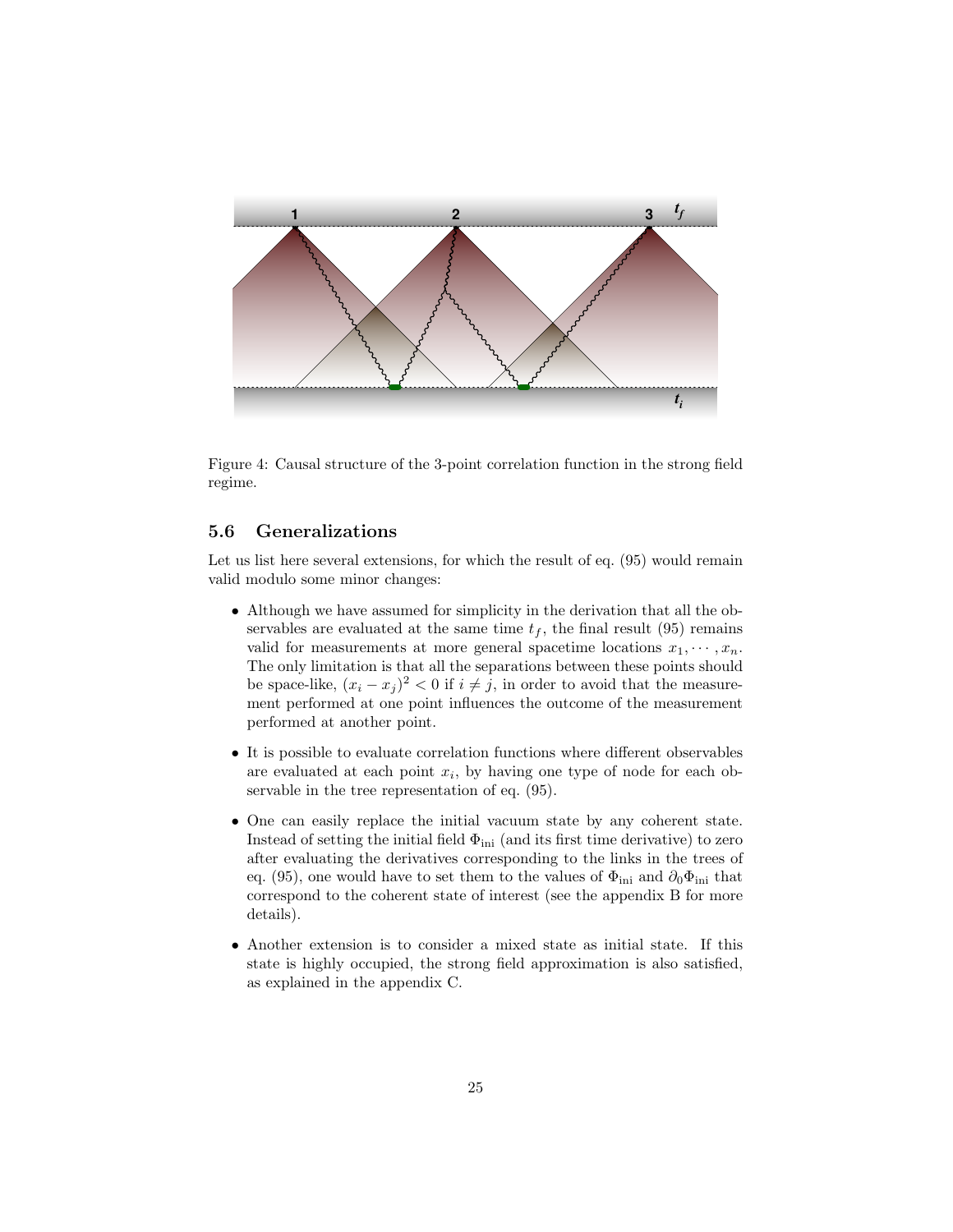# 6 Beyond the strong field approximation

In the section 4, we have obtained the complete tree level result for the 1 point (eq. (54)) and 2-point (eq. (68)) functions, and one readily sees that they coincide with the result of the strong field approximation derived in the previous section (eq. (95) for  $n = 1$  and  $n = 2$ , respectively). However, as we shall see now, for the 3-point function and beyond, the strong field approximation does not include all the tree level contributions. This is expected from the fact that the strong field approximation neglects some terms in the equations of motion for the fields  $\phi_1$  and  $\phi_2$ . In this section, we work out the full tree level result for the 3-point function, in order to clarify which terms are missed by the strong field approximation. Firstly, let us recall here the result for  $C_{\{123\}}$  in the strong field approximation:

$$
\mathcal{C}_{\{123\}}\Big|_{\text{strong}\atop \text{field}} = \text{0} \leftarrow \text{0} \leftarrow \text{0} \leftarrow \text{0} \leftarrow \text{0} \leftarrow \text{0} \leftarrow \text{0} \leftarrow \text{0} \leftarrow \text{0} \leftarrow \text{0} \leftarrow \text{0} \leftarrow \text{0} \leftarrow \text{0} \leftarrow \text{0} \leftarrow \text{0} \leftarrow \text{0} \leftarrow \text{0} \leftarrow \text{0} \leftarrow \text{0} \leftarrow \text{0} \leftarrow \text{0} \leftarrow \text{0} \leftarrow \text{0} \leftarrow \text{0} \leftarrow \text{0} \leftarrow \text{0} \leftarrow \text{0} \leftarrow \text{0} \leftarrow \text{0} \leftarrow \text{0} \leftarrow \text{0} \leftarrow \text{0} \leftarrow \text{0} \leftarrow \text{0} \leftarrow \text{0} \leftarrow \text{0} \leftarrow \text{0} \leftarrow \text{0} \leftarrow \text{0} \leftarrow \text{0} \leftarrow \text{0} \leftarrow \text{0} \leftarrow \text{0} \leftarrow \text{0} \leftarrow \text{0} \leftarrow \text{0} \leftarrow \text{0} \leftarrow \text{0} \leftarrow \text{0} \leftarrow \text{0} \leftarrow \text{0} \leftarrow \text{0} \leftarrow \text{0} \leftarrow \text{0} \leftarrow \text{0} \leftarrow \text{0} \leftarrow \text{0} \leftarrow \text{0} \leftarrow \text{0} \leftarrow \text{0} \leftarrow \text{0} \leftarrow \text{0} \leftarrow \text{0} \leftarrow \text{0} \leftarrow \text{0} \leftarrow \text{0} \leftarrow \text{0} \leftarrow \text{0} \leftarrow \text{0} \leftarrow \text{0} \leftarrow \text{0} \leftarrow \text{0} \leftarrow \text{0} \leftarrow \text{0} \leftarrow \text{0} \leftarrow \text{0} \leftarrow \text{0} \leftarrow \text{0} \leftarrow \text{0} \leftarrow \text{0} \leftarrow \text{0} \leftarrow \text{0} \leftarrow \text{0} \leftarrow \text{0} \leftarrow \text{0} \leftarrow \text{0} \leftarrow \text{0} \leftarrow \text{0} \leftarrow \text{0} \leftarrow \text{0} \leftarrow \text{0} \leftarrow \text
$$

(The first of these contributions corresponds to the figure 4.)

Let us now calculate in full the 3-point function at tree level, including the contributions that are beyond the strong field approximation. To that effect, we must return to the original equations of motion (35), and expand them to second order in z, which leads to

$$
\left[\Box_x + m^2 + \frac{g^2}{2} \left(\phi_2^{(0)}(x)\right)^2\right] \phi_1^{(2)}(x; \mathbf{x}_1, \mathbf{x}_2) = 0,
$$
\n
$$
\left[\Box_x + m^2 + \frac{g^2}{2} \left(\phi_2^{(0)}(x)\right)^2\right] \phi_2^{(2)}(x; \mathbf{x}_1, \mathbf{x}_2) = -g^2 \phi_2^{(0)}(x) \phi_2^{(1)}(x; \mathbf{x}_1) \phi_2^{(1)}(x; \mathbf{x}_2)
$$
\n
$$
-\frac{g^2}{4} \phi_2^{(0)}(x) \phi_1^{(1)}(x; \mathbf{x}_1) \phi_1^{(1)}(x; \mathbf{x}_2), \qquad (99)
$$

where we have systematically used the fact that  $\phi_1^{(0)} \equiv 0$  in order to eliminate a few terms. The underlined term in the second equation is the only one that comes from the  $\phi_1^3 \phi_2$  interaction term in eq. (30), that we had neglected in the strong field approximation. The boundary conditions obeyed by these secondorder coefficients at the final time read

$$
\phi_1^{(2)}(t_f, \mathbf{x}; \mathbf{x}_1, \mathbf{x}_2) = 0 ,
$$
  
\n
$$
\partial_0 \phi_1^{(2)}(t_f, \mathbf{x}; \mathbf{x}_1, \mathbf{x}_2) = \delta(\mathbf{x} - \mathbf{x}_1) \mathcal{O}''(\phi_2^{(0)}(x_1)) \phi_2^{(1)}(x, \mathbf{x}_2)
$$
  
\n
$$
+ \delta(\mathbf{x} - \mathbf{x}_2) \mathcal{O}''(\phi_2^{(0)}(x_2)) \phi_2^{(1)}(x, \mathbf{x}_1) ,
$$
 (100)

while those at the initial time relate their Fourier coefficients as follows

$$
\widetilde{\phi}_{2}^{(2)(+)}(\mathbf{k};x_{1},x_{2})+\frac{1}{2}\widetilde{\phi}_{1}^{(2)(+)}(\mathbf{k};x_{1},x_{2})=0 ,\n\widetilde{\phi}_{2}^{(2)(-)}(\mathbf{k};x_{1},x_{2})-\frac{1}{2}\widetilde{\phi}_{1}^{(2)(-)}(\mathbf{k};x_{1},x_{2})=0 .
$$
\n(101)

Let us recall now that the strong field approximation is exact for all the coefficients of lesser order, i.e.  $\phi_{1,2}^{(0)}$  and  $\phi_{1,2}^{(1)}$ . Therefore, since the equation for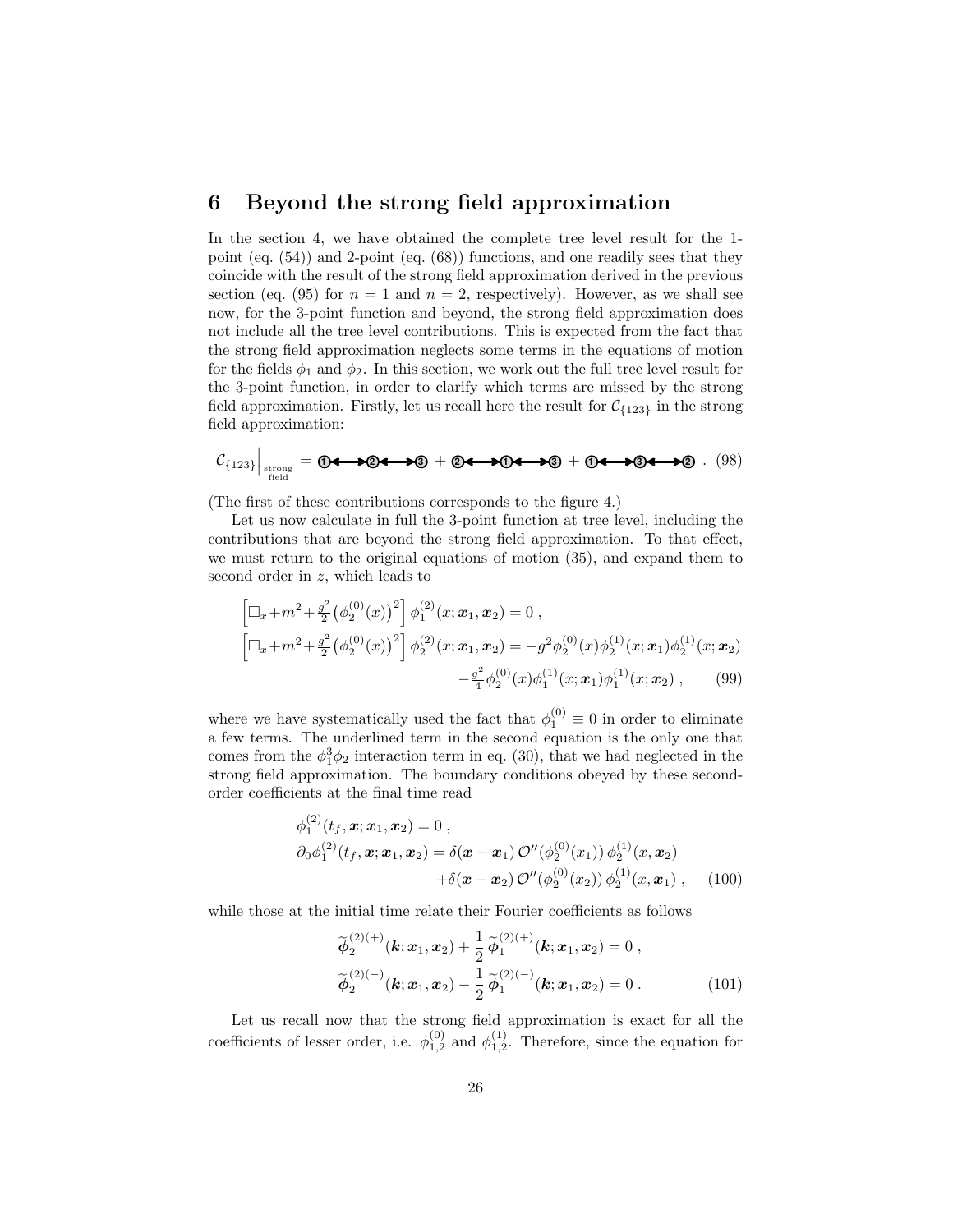$\phi_1^{(2)}$  does not contain any term coming from the vertex  $\phi_2 \phi_1^3$ , its solution is identical to the result of the strong field approximation. Let us now focus on the equation for  $\phi_2^{(2)}$ . It has the structure of a linear equation of motion with the terms in the right hand side playing the role of source terms, since they do not contain  $\phi_2^{(2)}$  itself. Therefore, we may decompose the solution as the sum of two terms; a term that solves the homogeneous (i.e. without source) equation and obeys the non-trivial boundary conditions (101), and a term that solves the full equation with a trivial null initial condition:

$$
\phi_2^{(2)} \equiv \psi_2^{(2)} + \xi_2^{(2)} , \qquad (102)
$$

with

$$
\left[\Box_x + m^2 + \frac{g^2}{2} \left(\phi_2^{(0)}(x)\right)^2\right] \psi_2^{(2)} = 0,
$$
  

$$
\widetilde{\psi}_2^{(2)(+)} + \frac{1}{2} \widetilde{\phi}_1^{(2)(+)} = 0, \quad \widetilde{\psi}_2^{(2)(-)} - \frac{1}{2} \widetilde{\phi}_1^{(2)(-)} = 0 \quad (\text{at } t_i), \quad (103)
$$

and

$$
\left[\Box_x + m^2 + \frac{g^2}{2} \left(\phi_2^{(0)}(x)\right)^2\right] \xi_2^{(2)} = -g^2 \phi_2^{(0)} \phi_2^{(1)} \phi_2^{(1)} - \frac{g^2}{4} \phi_2^{(0)} \phi_1^{(1)} \phi_1^{(1)} ,
$$
  

$$
\xi_2^{(2)} = \partial_0 \xi_2^{(2)} = 0 \quad (\text{at } t_i) .
$$
 (104)

Concerning  $\psi_2^{(2)}$ , the equation of motion does not contain any term coming from the  $\phi_2 \phi_1^3$  vertex, and all the objects that appear in the equation of motion and boundary conditions are exact in the strong field approximation. Therefore,  $\psi_2^{(2)}$  is itself correctly given by this approximation. For  $\xi_2^{(2)}$ , we can write the following solution:

$$
\xi_2^{(2)}(x; \mathbf{x}_1, \mathbf{x}_2) = -g^2 \int d^4 y \ G_R(x, y) \phi_2^{(0)}(y) \left[ \phi_2^{(1)}(y; \mathbf{x}_1) \phi_2^{(1)}(y; \mathbf{x}_2) + \frac{1}{4} \phi_1^{(1)}(y; \mathbf{x}_1) \phi_1^{(1)}(y; \mathbf{x}_2) \right], \tag{105}
$$

where  $G_R(x, y)$  is the retarded propagator dressed by the background field  $\phi_2^{(0)}$ . The first term is already contained in the strong field approximation since it does not involve the  $\phi_2 \phi_1^3$  vertex, but the second term is present only beyond this approximation. Therefore, the only tree level term in the 3-point correlation function that is not contained in the strong field approximation is

$$
\mathcal{C}_{\{123\}}\Big|_{\text{beyond}} = -\frac{ig^2}{4} \mathcal{O}'(\phi_2^{(0)}(x_1))\mathcal{O}'(\phi_2^{(0)}(x_2))\mathcal{O}'(\phi_2^{(0)}(x_3))
$$
  

$$
\times \int d^4y \ G_R(x_3, y) \phi_2^{(0)}(y)\phi_1^{(1)}(y; \mathbf{x}_1)\phi_1^{(1)}(y; \mathbf{x}_2)
$$
  

$$
= \frac{ig^2}{4} \mathcal{O}'(\phi_2^{(0)}(x_1))\mathcal{O}'(\phi_2^{(0)}(x_2))\mathcal{O}'(\phi_2^{(0)}(x_3))
$$
  

$$
\times \int d^4y \ G_R(x_1, y)G_R(x_2, y)G_R(x_3, y) \phi_2^{(0)}(y) , (106)
$$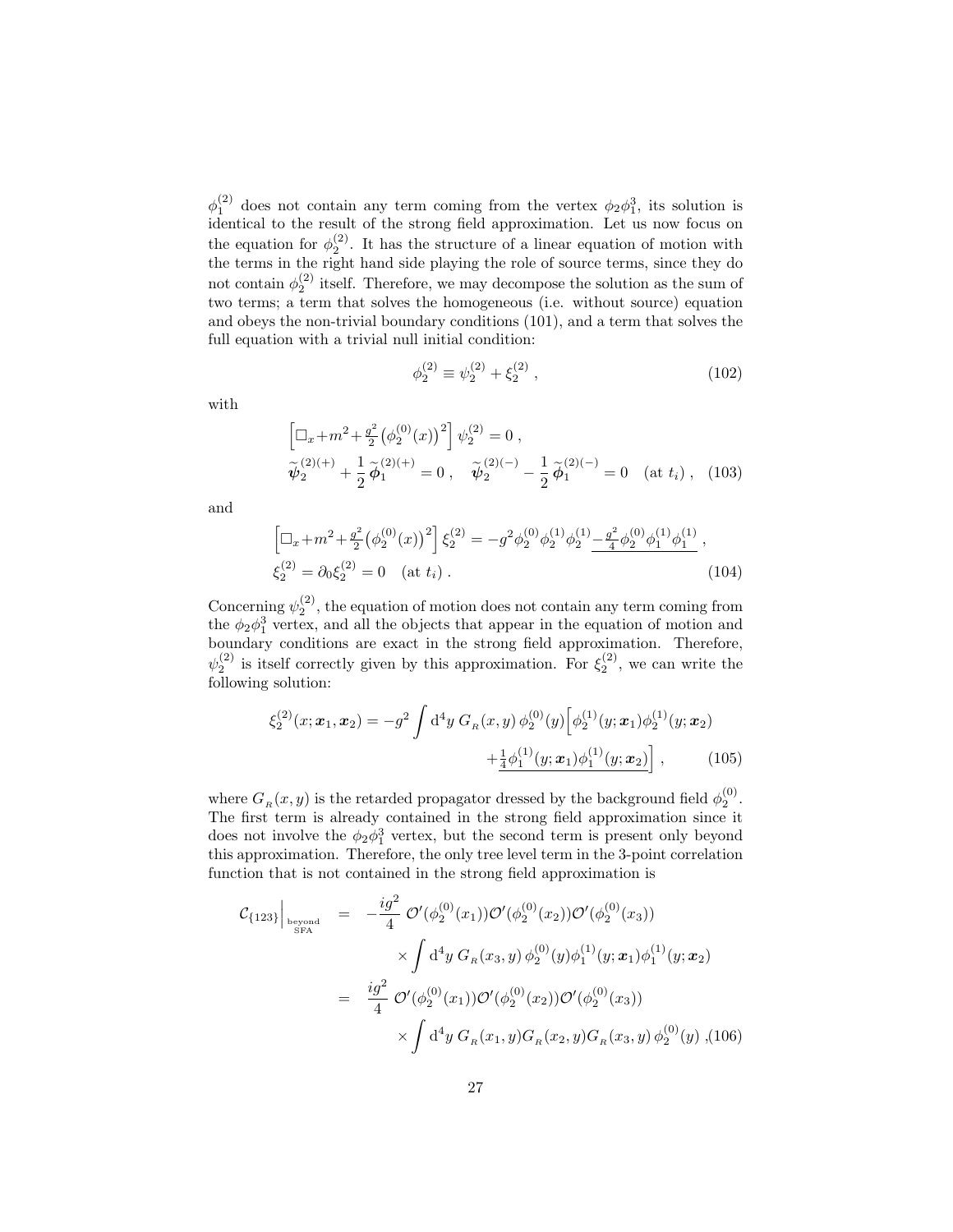where we have used the explicit form (59) of  $\phi_1^{(1)}$  in order to rewrite it in a completely symmetric form in the second equality. The peculiarity of this contribution is that the correlation is created in the bulk by the self-interactions of the fields, instead of the pairwise initial state correlations that we have encountered in the strong field approximation. Generalizing the diagrammatic representation of eq. (95), such a term may be represented as follows:

$$
\mathcal{C}_{\{123\}}\Big|_{\substack{\text{beyond}\\ \text{SFA}}} = \bigotimes_{\text{S}} \bullet \text{.}
$$
 (107)

(Note that in this representation, the power of the classical field  $\phi_2^{(0)}(y)$  that accompanies the vertex does not appear explicitly.) The causal structure of this term is illustrated in the figure 5: because of the three retarded propagators,



Figure 5: Causal structure of the extra contribution to the 3-point correlation function that arises beyond the strong field approximation. In this contribution, the correlation is produced in the bulk, from the vertex  $\phi_1^3 \phi_2$ . Causality implies that this vertex must be located in the intersection of the three light-cones. The red dot contains a power of the classical field  $\phi_2^{(0)}(y)$ .

the vertex  $y$  must be located inside the overlap of the three past light-cones of summits  $x_{1,2,3}$ , but it is not tied to the initial surface.

To close this section, let us compare the orders of magnitude of the contributions of eq. (98) and of eq. (107) in the presence of the instabilities discussed in the section 5.3. On the one hand, we have

$$
\mathbf{0} \leftarrow \blacktriangleright \mathbf{0} \leftarrow \blacktriangleright \mathbf{0} \sim g^4 \, e^{4\mu(t_f - t_i)} \,, \tag{108}
$$

where the factor  $g<sup>4</sup>$  is relative to the completely disconnected 3-point function (each derivative  $\delta/\delta\Phi_{\rm ini}$  brings a factor g when the background field  $\Phi$  is of order  $g^{-1}$ ). Regarding the contribution of eq. (107), each link brings a factor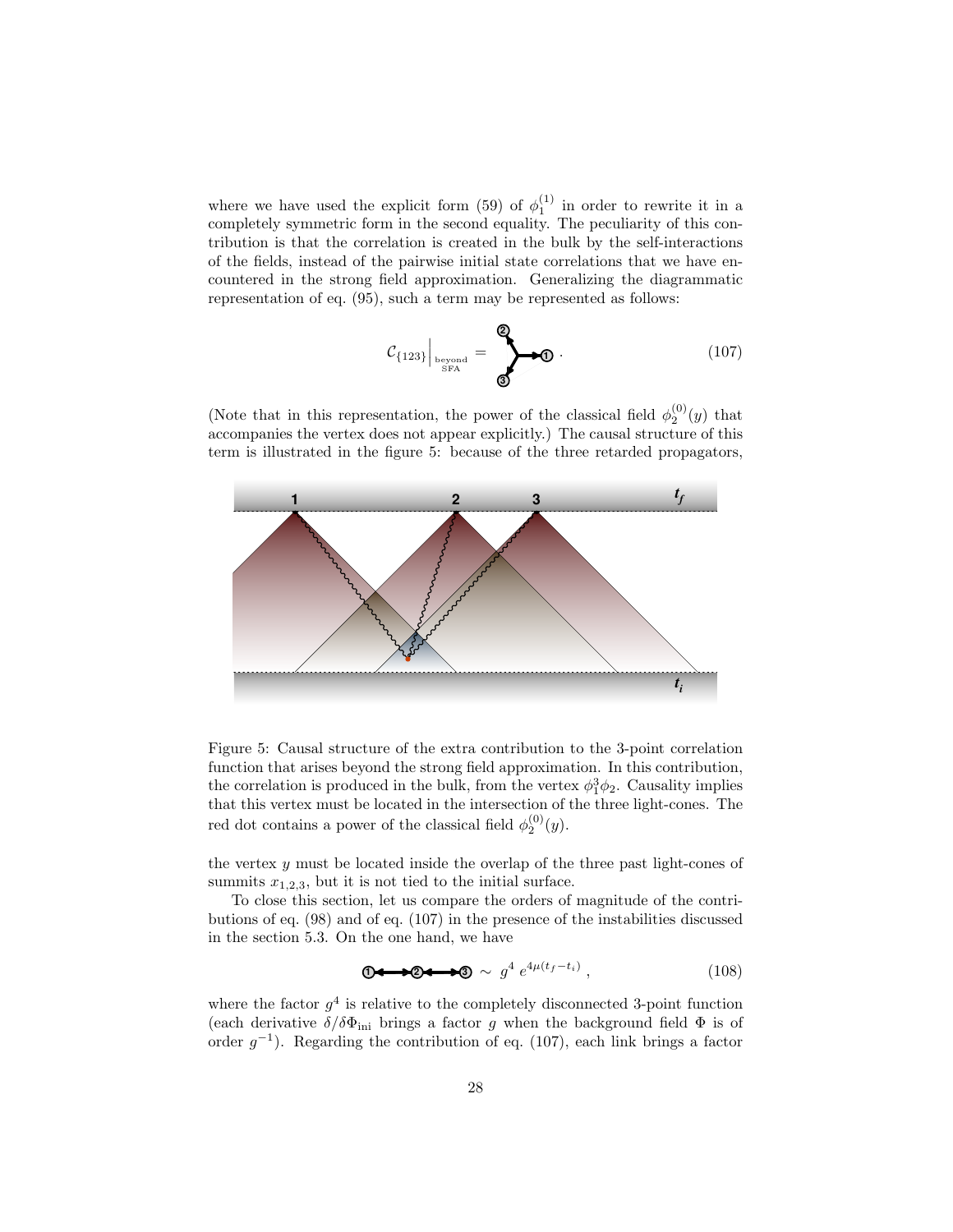g since it replaces a field  $\Phi$ , and the factor  $g^2 \phi_2^{(0)}$  is of order g. Regarding the time dependence, each retarded propagator behaves as

$$
G_R(x_1, y) \sim e^{\mu(t_f - y^0)}.
$$
\n(109)

Therefore, we have

$$
\bigotimes \Phi \sim g^4 e^{3\mu(t_f - y^0)} \lesssim g^4 e^{3\mu(t_f - t_i)}.
$$
 (110)

We see that the terms beyond the strong field approximation have the same order in g, but are exponentially suppressed by a factor of order  $\exp(-\mu(t_f - t_i)).$ 

# 7 Summary and conclusions

In this paper, we have studied the correlation function between an arbitrary number of observables measured at equal times (or more generally at points with space-like separations) in quantum field theory. Our main focus has been the strong field regime, that arises for instance when the fields are driven by a large external source and their classical equations of motion are subject to instabilities.

Firstly, we have constructed a generating functional that encapsulates all these correlation functions by coupling the observables to a fictitious source  $z(x)$ . Using the retarded-advanced basis of the in-in formalism, we have shown that it can be expressed at tree level in terms of a pair of fields that obey coupled equations of motion and non-trivial boundary conditions that depend on the observables. At the first two orders in the fictitious source (i.e. for the 1-point and 2-point correlation functions), the results can be expressed in terms of the retarded classical solution of the field equation of motion, and its functional derivative with respect to its initial condition.

For these two lowest orders, the result we have obtained is in fact exact at tree level, and does not rely on having strong fields. Beyond these low orders, this direct approach is very cumbersome to extend systematically. In order to circumvent this difficulty, we have introduced the strong field approximation, thanks to which one can formally solve the equations of motion with the appropriate boundary conditions, in the form of an implicit functional equation for the first derivative of the generating functional. From this functional relation, we have found that all the correlation functions are expressible in terms of the classical field and its derivatives with respect to the initial condition, generalizing the results for the 1-point and 2-point functions. Moreover, the expressions can be systematically represented by trees, where the nodes are the observables and the links are pairs of derivatives with respect to the initial condition of the classical field. Physically, these links correspond to correlations induced by fluctuations in the initial state.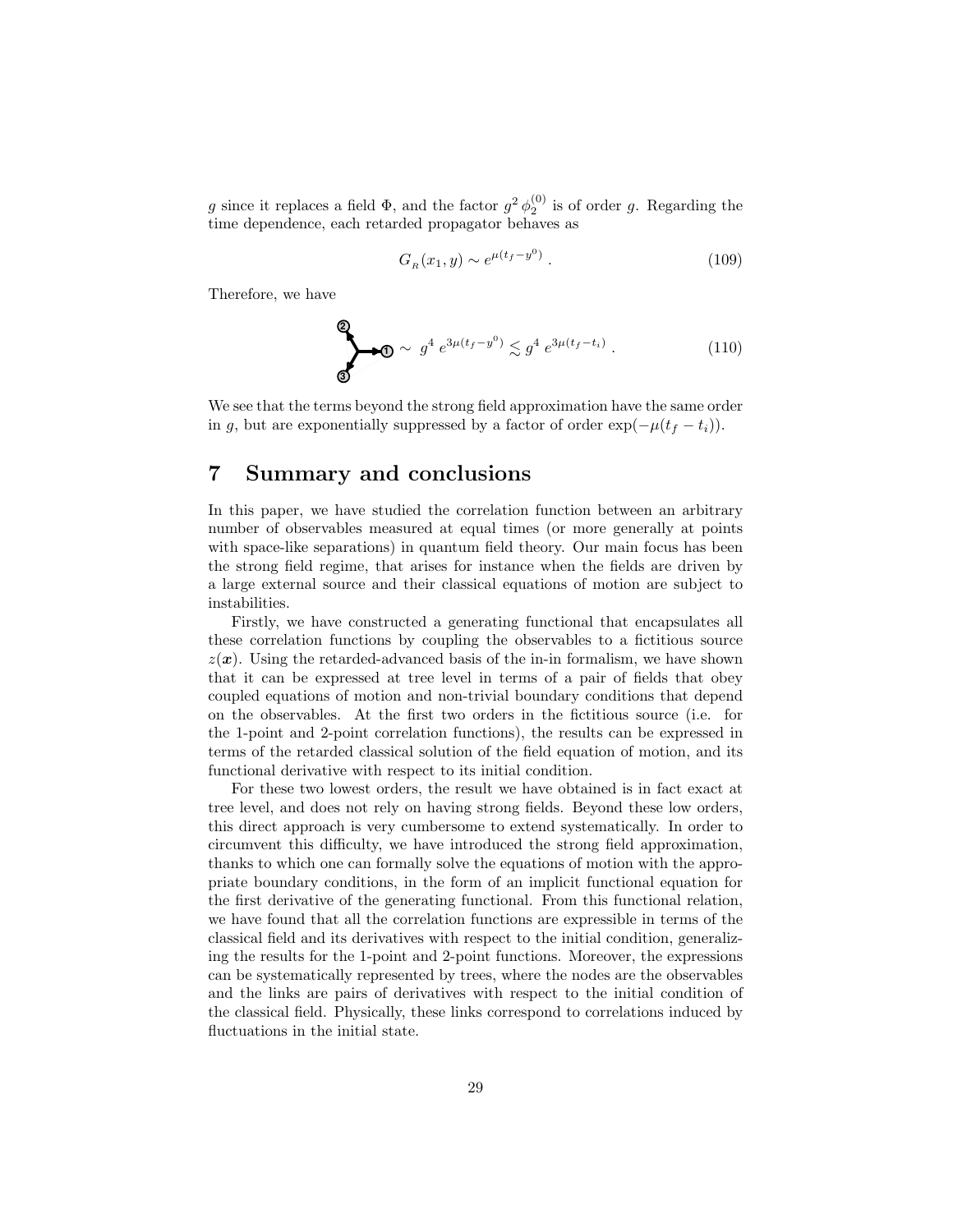In the last section, we departed from the strong field approximation and considered the tree-level 3-point correlation function in full. We found an additional tree-level term that does not exist in the strong field regime, corresponding to correlations created in the bulk by the interactions themselves. We expect that such terms (and more complicated ones) exist in all n-point tree-level correlation functions for any  $n \geq 3$ , beyond the strong field regime.

# Acknowledgements

I would like to thank F. Vernizzi and P. Creminelli for discussions on cosmological perturbations, and E. Guitter for very useful explanations on the combinatorics of trees. This work is support by the Agence Nationale de la Recherche project ANR-16-CE31-0019-01.

# A Some properties of the mode functions

In the section 4.3.2, we have introduced a basis of solutions for the linear space of solutions for a partial differential equation of the form

$$
\left[\Box_x + m^2 - \mathcal{L}_{\text{int}}''(\varphi(x))\right] a(x) = 0 , \qquad (111)
$$

where  $\varphi(x)$  is some real background field. This basis was defined as a set of solutions  ${a_{\pm \mathbf{k}}(x)}$  labeled by a momentum k, whose initial condition is a plane wave of positive (in the case of  $a_{+k}$ ) or negative (in the case of  $a_{-k}$ ) frequency:

$$
a_{\pm \mathbf{k}}(x) \underset{x^0 \to t_i}{\to} e^{\mp ik \cdot x} . \tag{112}
$$

Any solution of the equation (111) is a linear superposition of the functions  $a_{+\mathbf{k}}$ . Given a solution  $a(x)$ , let us define the following two components vectors

$$
|\boldsymbol{a}) \equiv \begin{pmatrix} a \\ \dot{a} \end{pmatrix} , \qquad (\boldsymbol{a}) \equiv i \begin{pmatrix} -\dot{a}^* & a^* \end{pmatrix} . \tag{113}
$$

Then, from two solutions  $a_1$  and  $a_2$  of eq. (111), we may define the following inner product

$$
(\mathbf{a}_1|\mathbf{a}_2) \equiv i \int d^3 \mathbf{x} \left[ a_1^*(x) \dot{a}_2(x) - \dot{a}_1^*(x) a_2(x) \right], \qquad (114)
$$

reminiscent of the Wronskian for solutions of ordinary differential equations. This product is Hermitian,

$$
(\bm{a}_2|\bm{a}_1) = (\bm{a}_1|\bm{a}_2)^*, \qquad (115)
$$

and constant in time:

$$
\partial_0(\boldsymbol{a}_1|\boldsymbol{a}_2)=0\,. \tag{116}
$$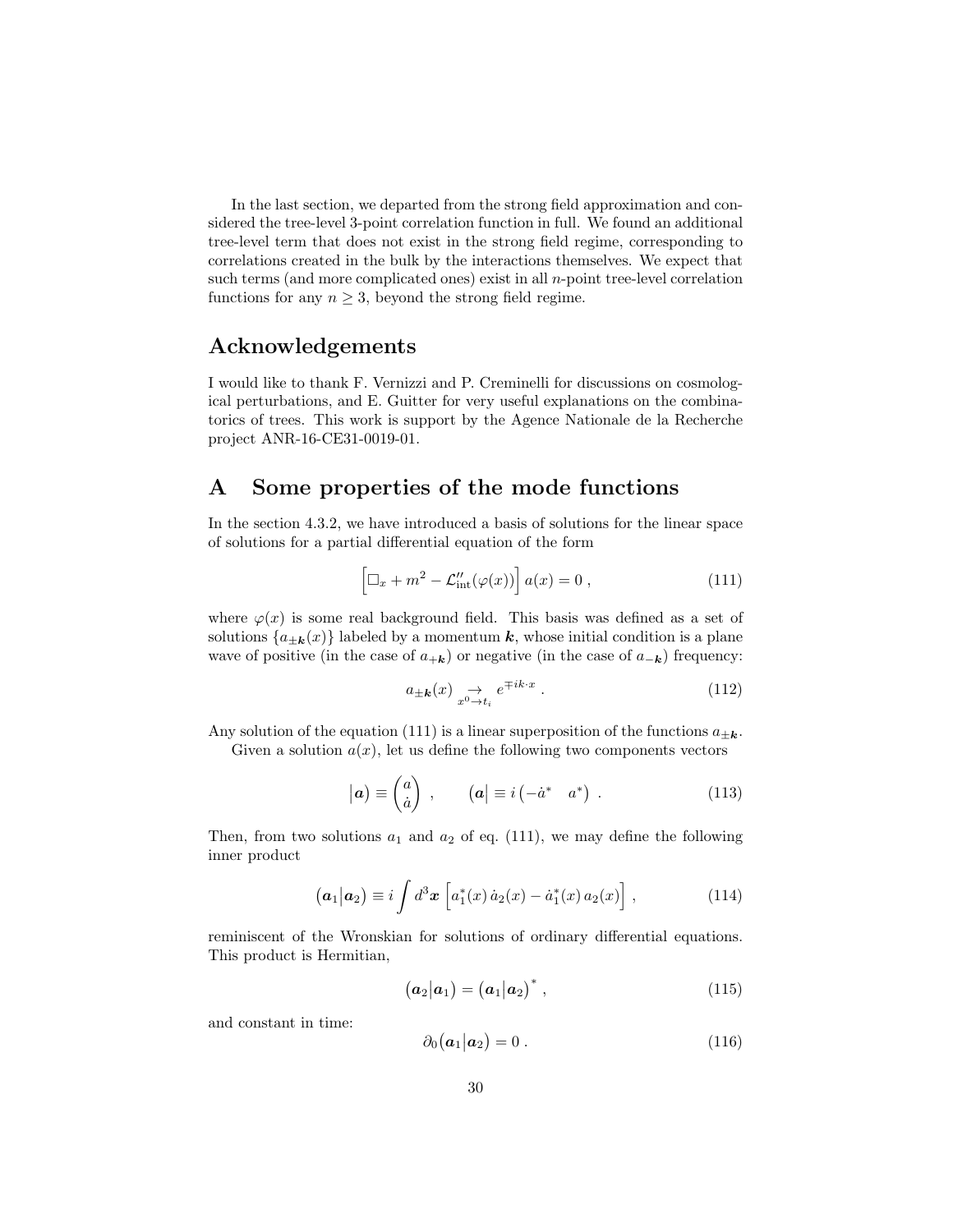Its value is therefore completely determined by the initial conditions for the solutions  $a_1$  and  $a_2$ . In the case of the solutions  $a_{\pm k}$  introduced above, an explicit calculation gives

$$
\begin{aligned}\n\left(\mathbf{a}_{+\mathbf{k}}|\mathbf{a}_{+\mathbf{k'}}\right) &= (2\pi)^3 2E_\mathbf{k} \,\delta(\mathbf{k} - \mathbf{k'}) ,\\
\left(\mathbf{a}_{-\mathbf{k}}|\mathbf{a}_{-\mathbf{k'}}\right) &= -(2\pi)^3 2E_\mathbf{k} \,\delta(\mathbf{k} - \mathbf{k'}) ,\\
\left(\mathbf{a}_{+\mathbf{k}}|\mathbf{a}_{-\mathbf{k'}}\right) &= 0 .\n\end{aligned} \tag{117}
$$

A generic solution a of eq. (111) can be decomposed as follows

$$
|\mathbf{a}) = \int \frac{\mathrm{d}^3 \mathbf{k}}{(2\pi)^3 2E_\mathbf{k}} \left[ \gamma_{+\mathbf{k}} \left| \mathbf{a}_{+\mathbf{k}} \right. \right) + \gamma_{-\mathbf{k}} \left| \mathbf{a}_{-\mathbf{k}} \right. \right], \tag{118}
$$

and from the inner products between the mode functions we readily see that the coefficients of this linear decomposition are given by

$$
\gamma_{+\mathbf{k}} = (\mathbf{a}_{+\mathbf{k}}|\mathbf{a}), \quad \gamma_{-\mathbf{k}} = -(\mathbf{a}_{-\mathbf{k}}|\mathbf{a}). \tag{119}
$$

Note that in the decomposition (118), the coefficients  $\gamma_{\pm k}$  are constant, and the time dependence is carried by the mode functions  $a_{\pm \mathbf{k}}$ . Therefore, we can write

$$
|\mathbf{a}) = \int \frac{\mathrm{d}^3 \mathbf{k}}{(2\pi)^3 2E_\mathbf{k}} \left[ |\mathbf{a}_{+\mathbf{k}}| (\mathbf{a}_{+\mathbf{k}}|\mathbf{a}) - |\mathbf{a}_{-\mathbf{k}}| (\mathbf{a}_{-\mathbf{k}}|\mathbf{a}) \right]. \tag{120}
$$

Since this is true for any solution  $a$ , the following relationship must in fact be true

$$
\int \frac{\mathrm{d}^3 \mathbf{k}}{(2\pi)^3 2E_{\mathbf{k}}} \left[ |\mathbf{a}_{+\mathbf{k}}| (\mathbf{a}_{+\mathbf{k}}| - |\mathbf{a}_{-\mathbf{k}}) (\mathbf{a}_{-\mathbf{k}}| \right] = \begin{pmatrix} 1 & 0 \\ 0 & 1 \end{pmatrix} . \tag{121}
$$

Reinstating coordinates, this identity reads

$$
\int_{k} \begin{pmatrix} a_{+\mathbf{k}}(x)\dot{a}_{-\mathbf{k}}(y) - a_{-\mathbf{k}}(x)\dot{a}_{+\mathbf{k}}(y) & a_{-\mathbf{k}}(x)a_{+\mathbf{k}}(y) - a_{+\mathbf{k}}(x)a_{-\mathbf{k}}(y) \\ \dot{a}_{+\mathbf{k}}(x)\dot{a}_{-\mathbf{k}}(y) - \dot{a}_{-\mathbf{k}}(x)\dot{a}_{+\mathbf{k}}(y) & \dot{a}_{-\mathbf{k}}(x)a_{+\mathbf{k}}(y) - \dot{a}_{+\mathbf{k}}(x)a_{-\mathbf{k}}(y) \end{pmatrix}
$$
\n
$$
= i \delta(\mathbf{x} - \mathbf{y}) \begin{pmatrix} 1 & 0 \\ 0 & 1 \end{pmatrix} . \tag{122}
$$

These identities are justification for eqs. (59) and (72).

# B In-in formalism for an initial coherent state

A coherent state can be defined from the perturbative in-vacuum as follows

$$
|\chi\rangle \equiv \mathcal{N}_{\chi} \, \exp\left\{ \int_{\mathbf{k}} \chi(\mathbf{k}) \, a_{\rm in}^{\dagger}(\mathbf{k}) \right\} |0_{\rm in}\rangle \,, \tag{123}
$$

where  $\chi(k)$  is a function of 3-momentum and  $\mathcal{N}_{\chi}$  a normalization constant adjusted so that  $\langle \chi | \chi \rangle = 1$ . From the canonical commutation relation

$$
\left[a_{\rm in}(\boldsymbol{p}), a_{\rm in}^\dagger(\boldsymbol{q})\right] = (2\pi)^3 2E_{\boldsymbol{p}} \,\delta(\boldsymbol{p} - \boldsymbol{q})\,,\tag{124}
$$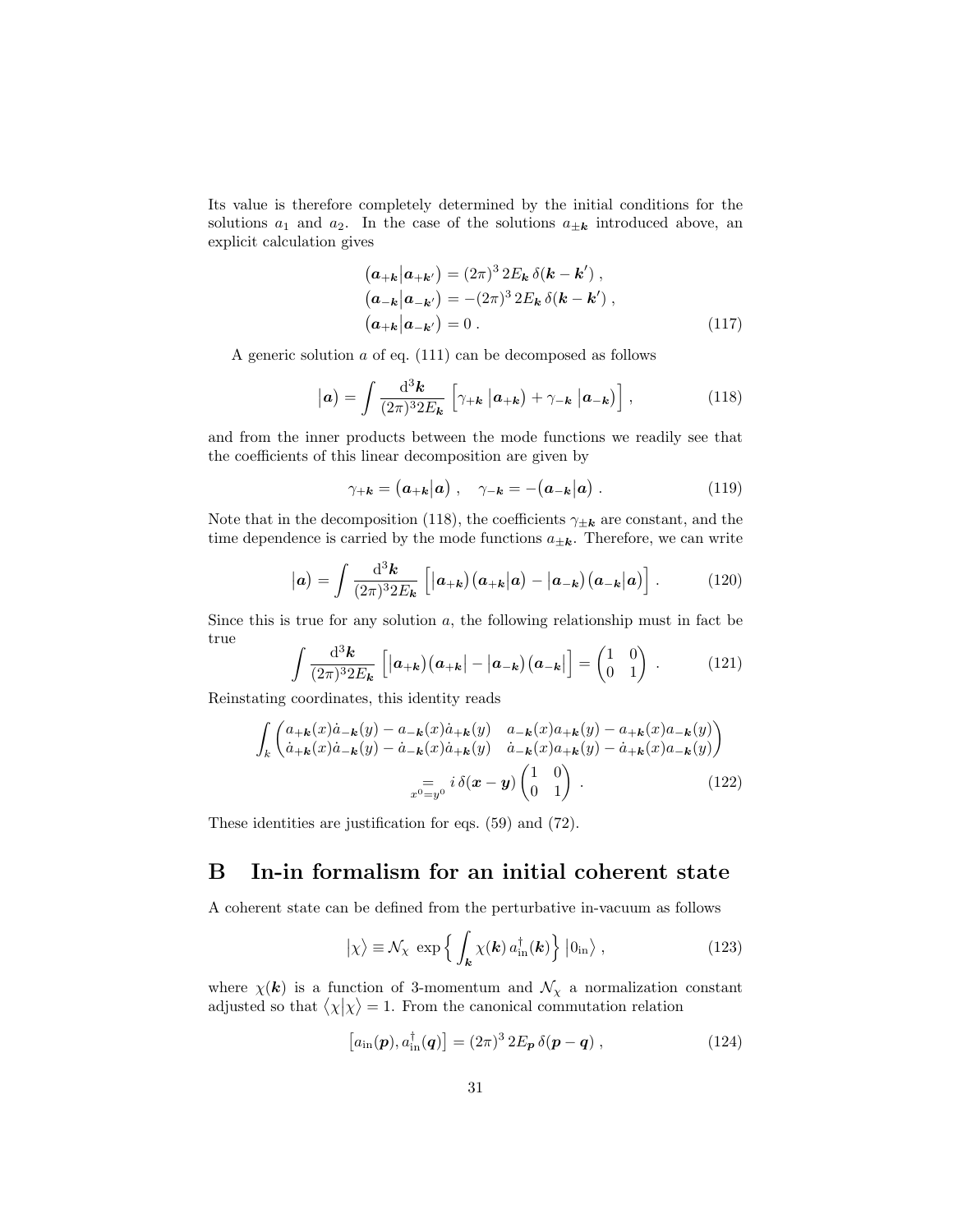it is easy to check the following

$$
a_{\rm in}(\mathbf{p}) | \chi \rangle = \chi(\mathbf{p}) | \chi \rangle ,
$$
  

$$
|\mathcal{N}_{\chi}|^{2} = \exp \left\{-\int_{\mathbf{k}} |\chi(\mathbf{k})|^{2}\right\}.
$$
 (125)

The first equation tells us that  $|\chi\rangle$  is an eigenstate of annihilation operators, which is another definition of coherent states, and the second one provides the value of the normalization constant.

Consider now the generating functional for the in-in formalism in this coherent state,

$$
Z_{\chi}[\eta] \equiv \langle \chi | P \exp i \int_{\mathcal{C}} d^4 x \eta(x) \phi(x) | \chi \rangle
$$
  
=  $\langle \chi | P \exp i \int_{\mathcal{C}} d^4 x \left[ \mathcal{L}_{\text{int}}(\phi_{\text{in}}(x)) + \eta(x) \phi_{\text{in}}(x) \right] | \chi \rangle$ , (126)

where  $\eta(x)$  is a fictitious source that lives on the closed-time contour C introduced after eq.  $(13)$ . The first step is to factor out the interactions as follows:

$$
Z_{\chi}[\eta] = \exp i \int_{\mathcal{C}} d^4 x \, \mathcal{L}_{\text{int}}\left(\frac{\delta}{i\delta\eta(x)}\right) \underbrace{\langle \chi | P \exp i \int_{\mathcal{C}} d^4 x \, \eta(x)\phi_{\text{in}}(x) | \chi \rangle}_{Z_{\chi_0}[\eta]}.
$$
 (127)

A first use of the Baker-Campbell-Hausdorff formula enables one to remove the path ordering, giving

$$
Z_{\chi 0}[\eta] = \langle \chi | \exp i \int_C d^4 x \ \eta(x) \phi_{\rm in}(x) | \chi \rangle
$$
  
 
$$
\times \exp \left\{ -\frac{1}{2} \int_C d^4 x d^4 y \ \eta(x) \eta(y) \ \theta_c(x^0 - y^0) \ [\phi_{\rm in}(x), \phi_{\rm in}(y)] \right\}, (128)
$$

where  $\theta_c(x^0 - y^0)$  generalizes the step function to the ordered contour C. Note that the factor on the second line is a commuting number and thus can be removed from the expectation value. A second application of the Baker-Campbell-Hausdorff formula allows to normal-order the first factor. Decomposing the in-field as follows,

$$
\phi_{\rm in}(x) \equiv \underbrace{\int_{\mathbf{k}} a_{\rm in}(\mathbf{k}) e^{-ik \cdot x}}_{\phi_{\rm in}^{(-)}(x)} + \underbrace{\int_{\mathbf{k}} a_{\rm in}^{\dagger}(\mathbf{k}) e^{+ik \cdot x}}_{\phi_{\rm in}^{(+)}(x)},
$$
\n(129)

we obtain

$$
Z_{\chi 0}[\eta] = \langle \chi | \exp \left\{ i \int_C \mathrm{d}^4 x \ \eta(x) \phi_{\mathrm{in}}^{(+)}(x) \right\} \exp \left\{ i \int_C \mathrm{d}^4 y \ \eta(y) \phi_{\mathrm{in}}^{(-)}(y) \right\} | \chi \rangle
$$
  
 
$$
\times \exp \left\{ + \frac{1}{2} \int_C \mathrm{d}^4 x \mathrm{d}^4 y \ \eta(x) \eta(y) \left[ \phi_{\mathrm{in}}^{(+)}(x), \phi_{\mathrm{in}}^{(-)}(y) \right] \right\}
$$
  
 
$$
\times \exp \left\{ - \frac{1}{2} \int_C \mathrm{d}^4 x \mathrm{d}^4 y \ \eta(x) \eta(y) \ \theta_c(x^0 - y^0) \left[ \phi_{\mathrm{in}}(x), \phi_{\mathrm{in}}(y) \right] \right\}. \tag{130}
$$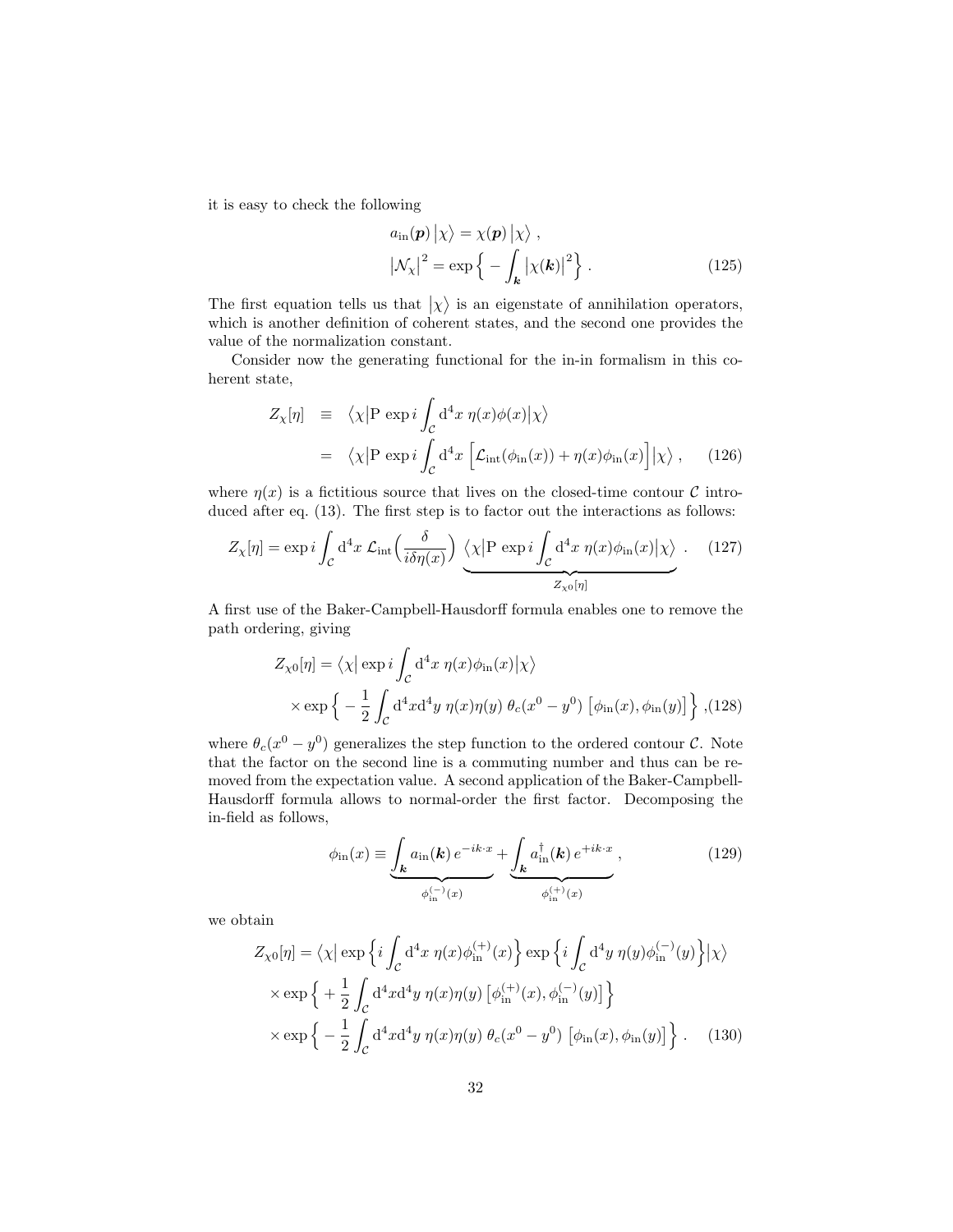The factor of the first line can be evaluated by using the fact that the coherent state is an eigenstate of annihilation operators:

$$
\langle \chi | \exp \left\{ i \int_C d^4 x \ \eta(x) \phi_{\rm in}^{(+)}(x) \right\} \exp \left\{ i \int_C d^4 y \ \eta(y) \phi_{\rm in}^{(-)}(y) \right\} | \chi \rangle
$$
  
= 
$$
\exp \left\{ i \int_C d^4 x \ \eta(x) \underbrace{\int_{\mathbf{k}} \left( \chi(\mathbf{k}) e^{-ik \cdot x} + \chi^*(\mathbf{k}) e^{+ik \cdot x} \right)}_{\Phi_\chi(x)} \right\}.
$$
 (131)

We denote  $\Phi_{\chi}(x)$  the field obtained by substituting the creation and annihilation operators of the in-field by  $\chi^*(\mathbf{k})$  and  $\chi(\mathbf{k})$  respectively. Note that this is no longer an operator, but a (real valued) commuting field. Moreover, because it is a linear superposition of plane waves, this field is a free field:

$$
\left(\Box_x + m^2\right)\Phi_\chi(x) = 0\,. \tag{132}
$$

The second and third factors of eq. (130) are commuting numbers, provided we do not attempt to disassemble the commutators. Using the decomposition of the in-field in terms of creation and annihilation operators, and the canonical commutation relation of the latter, we obtain

$$
\theta_c(x^0 - y^0) \left[ \phi_{\text{in}}(x), \phi_{\text{in}}(y) \right] - \left[ \phi_{\text{in}}^{(+)}(x), \phi_{\text{in}}^{(-)}(y) \right]
$$
  
= 
$$
\underbrace{\theta_c(x^0 - y^0) \int_{\mathbf{k}} e^{-ik \cdot (x - y)} + \theta_c(y^0 - x^0) \int_{\mathbf{k}} e^{+ik \cdot (x - y)}, \quad (133)}
$$
  
G\_c^0(x,y)

which is nothing but the usual bare path-ordered propagator  $G_c^0(x, y)$ . Collecting all the factors, the generating functional for path-ordered Green's functions in the in-in formalism with an initial coherent state reads

$$
Z_{\chi}[\eta] = \exp\left\{i \int_{\mathcal{C}} d^4 x \mathcal{L}_{\text{int}}\left(\frac{\delta}{i\delta\eta(x)}\right)\right\} \frac{\exp\left\{i \int_{\mathcal{C}} d^4 x \eta(x) \Phi_{\chi}(x)\right\}}{\exp\left\{-\frac{1}{2} \int_{\mathcal{C}} d^4 x d^4 y \eta(x) \eta(y) G_c^0(x, y)\right\}}.
$$
(134)

We see that it differs from the corresponding functional with the perturbative vacuum<sup>8</sup> as initial state only by the second factor, that we have underlined. This generating functional is also equal to<sup>9</sup>

$$
Z_{\chi}[\eta] = \exp\left\{i \int_{\mathcal{C}} d^4 x \ \eta(x) \Phi_{\chi}(x)\right\} \exp\left\{i \int_{\mathcal{C}} d^4 x \ \mathcal{L}_{\text{int}}\left(\Phi_{\chi}(x) + \frac{\delta}{i\delta\eta(x)}\right)\right\} \times \exp\left\{-\frac{1}{2} \int_{\mathcal{C}} d^4 x d^4 y \ \eta(x)\eta(y) \ G_{c}^0(x,y)\right\}.
$$
 (135)

<sup>8</sup>The vacuum initial state corresponds to the function  $\chi(\mathbf{k}) \equiv 0$ , i.e. to  $\Phi_{\chi}(x)$ . <sup>9</sup>In this transformation, we use the functional analogue of

$$
F(\partial_x) e^{\alpha x} G(x) = e^{\alpha x} F(\alpha + \partial_x) G(x) .
$$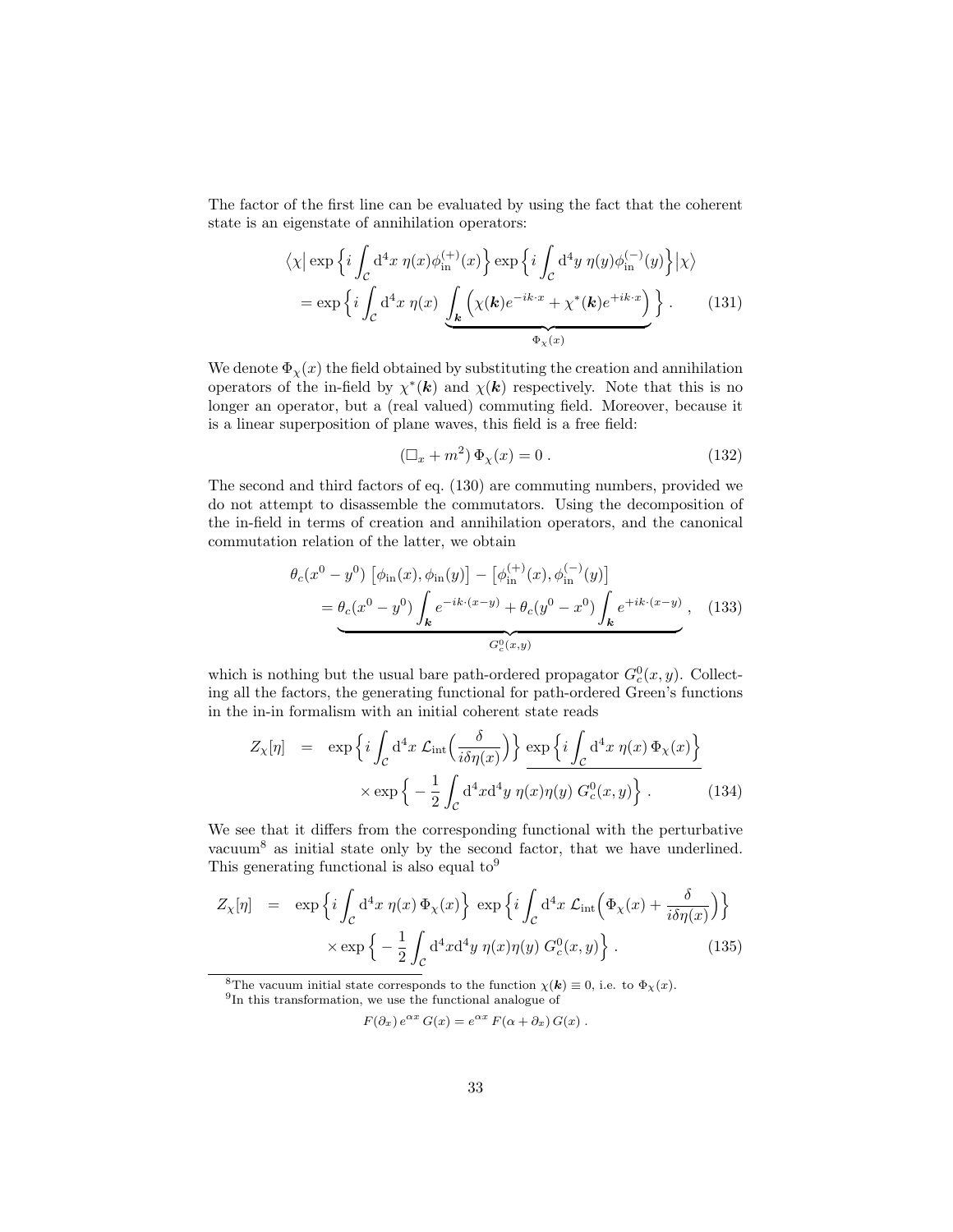The first factor amounts to shifting the fields by  $\Phi_{\chi}(x)$ . The simplest way to see this is to write

$$
\phi \equiv \Phi_{\chi} + \zeta \,. \tag{136}
$$

In the definition (126), this leads to

$$
Z_{\chi}[\eta] = \exp\left\{i \int_{\mathcal{C}} d^4 \eta(x) \,\Phi_{\chi}(x)\right\} \langle \chi | P \exp i \int_{\mathcal{C}} d^4 x \,\eta(x) \,\zeta(x) | \chi \rangle \,,\tag{137}
$$

where the second factor in the right hand side is the generating functional for correlators of  $\zeta$ . Comparing with eq. (135), we see that the generating functional for  $\zeta$  is identical to the vacuum one, except that the argument  $\phi$  of the interaction Lagrangian is replaced by  $\Phi_{\chi} + \zeta$ :

$$
\mathcal{L}_{\text{int}}(\phi) \quad \to \quad \mathcal{L}_{\text{int}}(\Phi_{\chi} + \zeta) \,. \tag{138}
$$

In other words, the field  $\zeta$  appears to be coupled to an external source and to a background field. Note that in the in-in formalism, the change  $\phi \to \Phi_{\chi} + \zeta$ applies equally to the fields  $\phi_{\pm}$  on both branches of the time contour. Therefore, for the fields  $\phi_{1,2}$  in the retarded-advanced basis, we have

$$
\phi_1 = \zeta_1 \quad , \qquad \phi_2 = \Phi_\chi + \zeta_2 \,, \tag{139}
$$

and the integral equations (28) that determine these fields at tree level become

$$
\zeta_{1}(x) = i \int_{\Omega} d^{4}y \, G_{12}^{0}(x, y) \, \frac{\partial \mathbf{L}_{int}(\zeta_{1}, \Phi_{\chi} + \zeta_{2})}{\partial \zeta_{2}(y)} \n+ \int_{t_{f}} d^{3}y \, G_{12}^{0}(x, y) \, z(y) \, \mathcal{O}'(\Phi_{\chi}(y) + \zeta_{2}(y)), \n\zeta_{2}(x) = i \int_{\Omega} d^{4}y \left\{ G_{21}^{0}(x, y) \frac{\partial \mathbf{L}_{int}(\zeta_{1}, \Phi_{\chi} + \zeta_{2})}{\partial \zeta_{1}(y)} + G_{22}^{0}(x, y) \frac{\partial \mathbf{L}_{int}(\zeta_{1}, \Phi_{\chi} + \zeta_{2})}{\partial \zeta_{2}(y)} \right\} \n+ \int_{t_{f}} d^{3}y \, G_{22}^{0}(x, y) \, z(y) \, \mathcal{O}'(\Phi_{\chi}(y) + \zeta_{2}(y)).
$$
\n(140)

Using  $\phi_2 = \Phi_\chi + \zeta_2$  and the fact that  $\Phi_\chi$  is a free field, we see that the equations of motion corresponding to these integral equations are the same as eqs. (34). The boundary conditions at the final time read:

$$
\zeta_1(t_f, \boldsymbol{x}) = 0 \quad , \qquad \partial_0 \zeta_1(t_f, \boldsymbol{x}) = i z(\boldsymbol{x}) \, \mathcal{O}'\big(\Phi_\chi(t_f, \boldsymbol{x}) + \zeta_2(t_f, \boldsymbol{x})\big) \;, \qquad (141)
$$

while at the initial time we have the following relationship

$$
\widetilde{\zeta}_2^{(+)}(\mathbf{k}) = -\frac{1}{2}\widetilde{\zeta}_1^{(+)}(\mathbf{k}), \quad \widetilde{\zeta}_2^{(-)}(\mathbf{k}) = \frac{1}{2}\widetilde{\zeta}_1^{(-)}(\mathbf{k})
$$
\n(142)

among the Fourier coefficients. The derivation of the main result (78) for a vacuum initial state can be reproduced almost identically for a coherent initial state, leading to

$$
\mathcal{D}[\boldsymbol{x}_1; z] = \exp\left\{ \int d^3 \boldsymbol{u} \ z(\boldsymbol{u}) \ \mathcal{D}[\boldsymbol{u}; z] \otimes \right\} \mathcal{O}(\Phi(t_f, \boldsymbol{x}_1)) \Big|_{\Phi_{\text{ini}} \equiv \Phi_{\chi}}, \qquad (143)
$$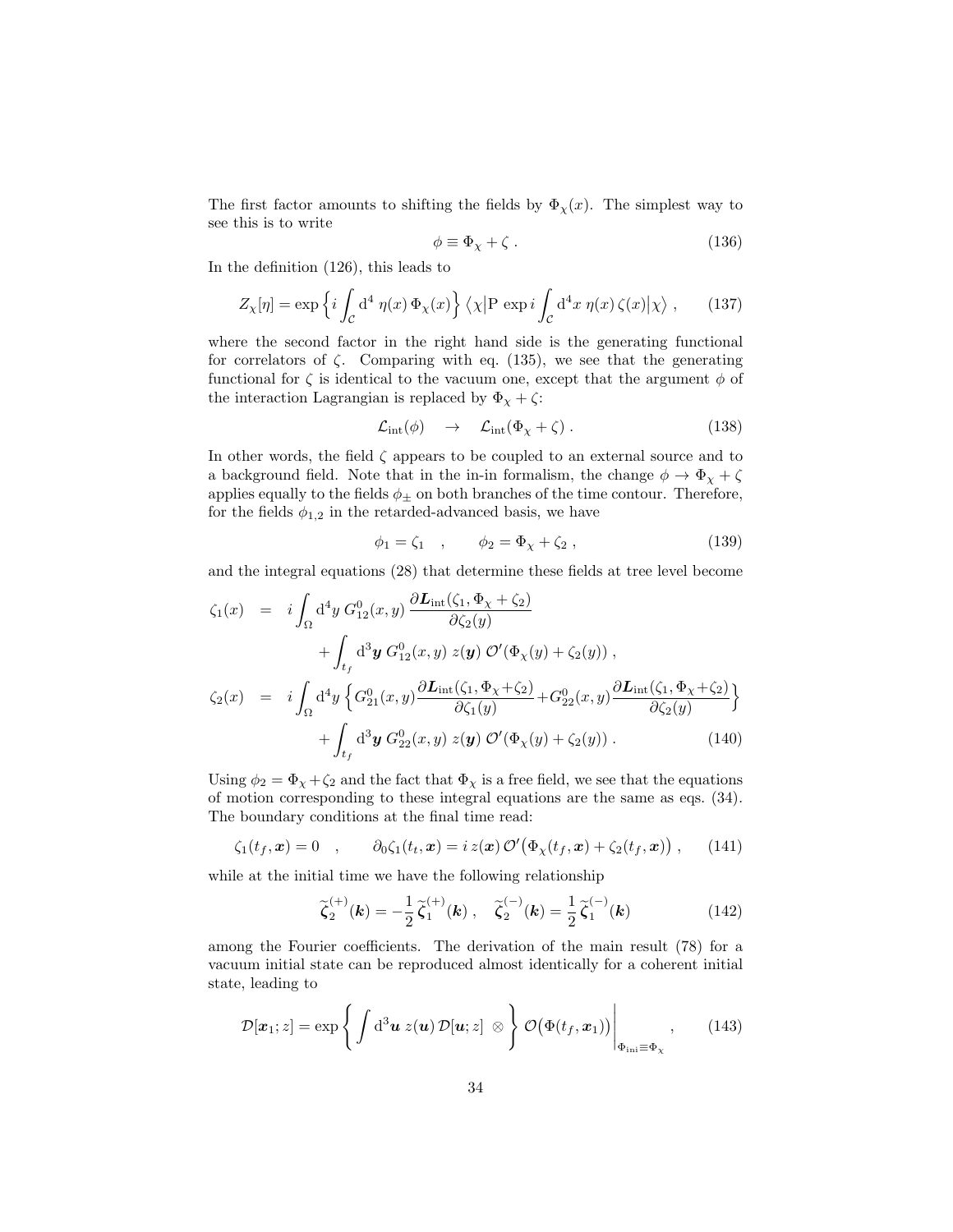the only difference being that the initial value of the classical field  $\Phi$  is set to  $\Phi_{\chi}$ instead of zero after the derivatives with respect to  $\Phi_{\text{ini}}$  have been performed.

# C In-in formalism for a Gaussian mixed state

Let us consider in this section a mixed initial state described by the following density matrix

$$
\rho \equiv \exp\left\{-\int_{\mathbf{k}} \beta_{\mathbf{k}} E_{\mathbf{k}} a_{\text{in}}^{\dagger}(\mathbf{k}) a_{\text{in}}(\mathbf{k})\right\}.
$$
 (144)

In this definition,  $\beta_k$  has the same function as an inverse temperature (by allowing it to be momentum dependent we can also consider out-of-equilibrium systems). The expectation value in the pure initial state of eq. (9) is replaced by a trace

$$
\langle 0_{\rm in} | \cdots | 0_{\rm in} \rangle \quad \rightarrow \quad \frac{\text{Tr}\left(\rho \cdots\right)}{\text{Tr}\left(\rho\right)} \,. \tag{145}
$$

How to handle this type of initial state is well known from quantum field theory at finite temperature. The perturbative rules are identical to those exposed in the figure 1, but the propagators of eqs. (14) should be replaced by

$$
G_{-+}^{0}(x,y) = \int_{\mathbf{k}} \left( (1+f_{\mathbf{k}}) e^{-ik \cdot (x-y)} + f_{\mathbf{k}} e^{ik \cdot (x-y)} \right),
$$
  
\n
$$
G_{+-}^{0}(x,y) = \int_{\mathbf{k}} \left( f_{\mathbf{k}} e^{-ik \cdot (x-y)} + (1+f_{\mathbf{k}}) e^{ik \cdot (x-y)} \right),
$$
  
\n
$$
G_{++}^{0}(x,y) = \theta(x^{0} - y^{0}) G_{-+}^{0}(x,y) + \theta(y^{0} - x^{0}) G_{+-}^{0}(x,y),
$$
  
\n
$$
G_{--}^{0}(x,y) = \theta(x^{0} - y^{0}) G_{+-}^{0}(x,y) + \theta(y^{0} - x^{0}) G_{-+}^{0}(x,y), \quad (146)
$$

where we have defined

$$
f_{\mathbf{k}} \equiv \frac{1}{e^{\beta_{\mathbf{k}}E_{\mathbf{k}}} - 1} \,. \tag{147}
$$

In the retarded-advanced basis, the propagators  $G_{12}^0$  and  $G_{21}^0$  are unmodified, but the propagator  $G_{22}^0$  becomes  $f_{\mathbf{k}}$ -dependent. The integral equations (28) are unaltered (but they acquire a hidden dependence on  $f_{\mathbf{k}}$  through  $G_{22}^0$ ), and consequently the equations of motion (34) are unchanged. The boundary conditions (41) at the final time remain the same, but those at the initial time (45) are modified into

$$
\widetilde{\phi}_2^{(+)}(\mathbf{k}) = -\left(\frac{1}{2} + f_{\mathbf{k}}\right) \widetilde{\phi}_1^{(+)}(\mathbf{k}), \quad \widetilde{\phi}_2^{(-)}(\mathbf{k}) = \left(\frac{1}{2} + f_{\mathbf{k}}\right) \widetilde{\phi}_1^{(-)}(\mathbf{k}). \tag{148}
$$

In other words, the factor  $\frac{1}{2}$  of eqs. (45), that can be interpreted as the zero point occupation of the vacuum, is now replaced by the total occupation number  $\frac{1}{2} + f_{\mathbf{k}}$  of the mixed initial state under consideration. We see from eqs. (148) that a large occupation number enhances  $\phi_2$  with respect to  $\phi_1$ . This is another situation where the strong field approximation introduced in the section 5 is applicable.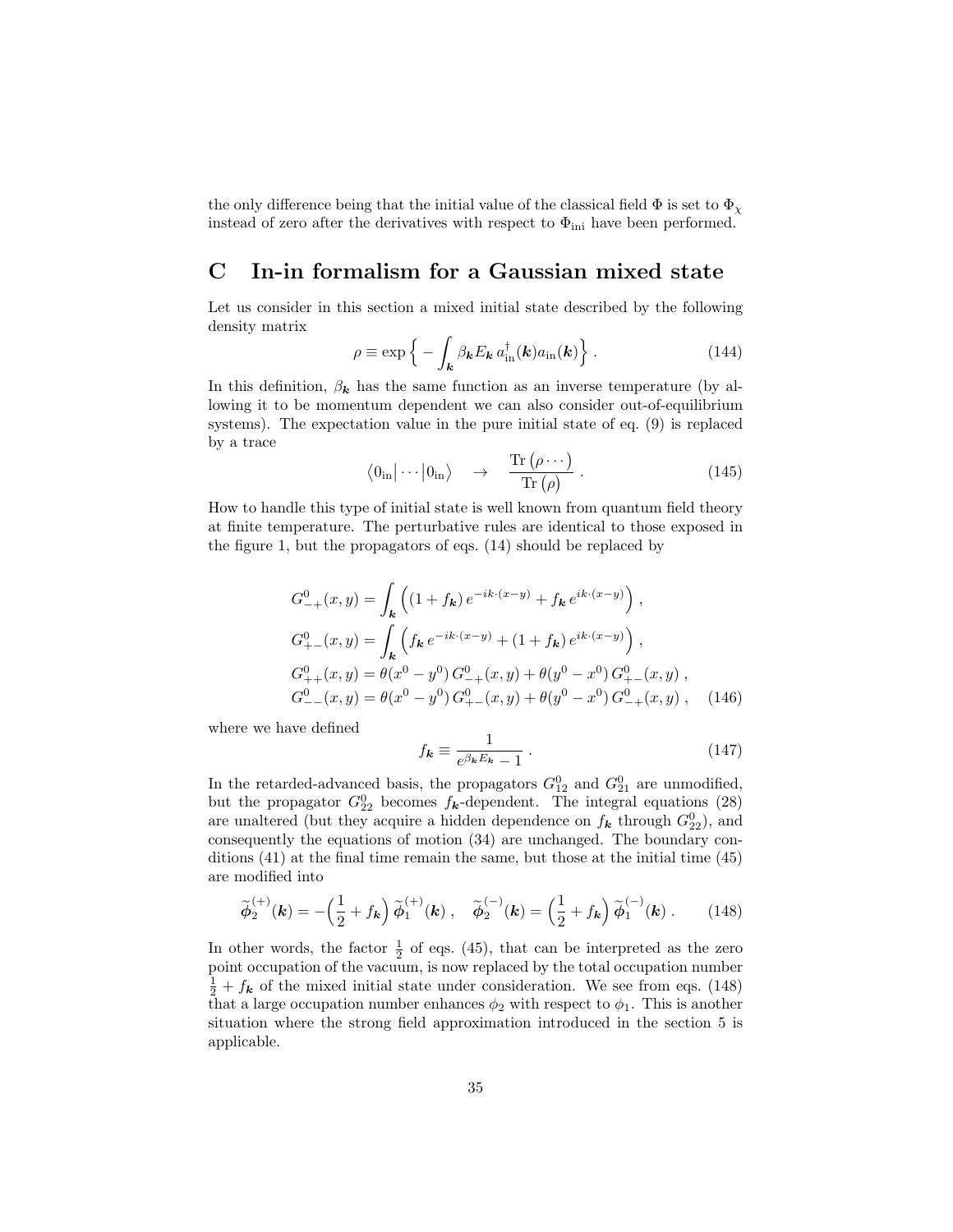# References

- [1] V. F. Mukhanov, H. A. Feldman, and R. H. Brandenberger, "Theory of cosmological perturbations. Part 1. Classical perturbations. Part 2. Quantum theory of perturbations. Part 3. Extensions," Phys. Rept. 215 (1992) 203–333.
- [2] S. Weinberg, "Quantum contributions to cosmological correlations," Phys.  $Rev. D72 (2005) 043514$ ,  $arXiv:hep-th/0506236 [hep-th].$
- [3] F. Gelis, E. Iancu, J. Jalilian-Marian, and R. Venugopalan, "The Color Glass Condensate," Ann. Rev. Nucl. Part. Sci. 60 (2010) 463–489, arXiv:1002.0333 [hep-ph].
- [4] F. Gelis, "Color Glass Condensate and Glasma," Int. J. Mod. Phys. A28 (2013) 1330001, arXiv:1211.3327 [hep-ph].
- [5] J. Schwinger, "Brownian Motion of a Quantum Oscillator," J. Math. Phys. 2 (1961) 407.
- [6] P. M. Bakshi and K. T. Mahanthappa, "Expectation value formalism in quantum field theory. 1.," J. Math. Phys. 4 (1963) 1–11.
- [7] P. M. Bakshi and K. T. Mahanthappa, "Expectation value formalism in quantum field theory. 2.," J. Math. Phys. 4 (1963) 12–16.
- [8] L. V. Keldysh, "Diagram technique for nonequilibrium processes," Zh. Eksp. Teor. Fiz. 47 (1964) 1515–1527. [Sov. Phys. JETP20,1018(1965)].
- [9] K.-c. Chou, Z.-b. Su, B.-l. Hao, and L. Yu, "Equilibrium and Nonequilibrium Formalisms Made Unified," Phys. Rept. 118 (1985) 1.
- [10] R. D. Jordan, "Effective Field Equations for Expectation Values," Phys. Rev. D33 (1986) 444–454.
- [11] F. Gelis and R. Venugopalan, "Particle production in field theories coupled to strong external sources," Nucl. Phys. A776 (2006) 135–171, arXiv:hep-ph/0601209 [hep-ph].
- [12] F. Gelis and R. Venugopalan, "Particle production in field theories coupled to strong external sources. II. Generating functions," Nucl. Phys. A779 (2006) 177–196, arXiv:hep-ph/0605246 [hep-ph].
- [13] F. Gelis, T. Lappi, and R. Venugopalan, "High energy factorization in nucleus-nucleus collisions," Phys. Rev. D78 (2008) 054019, arXiv:0804.2630 [hep-ph].
- [14] F. Gelis, T. Lappi, and R. Venugopalan, "High energy factorization in nucleus-nucleus collisions. II. Multigluon correlations," Phys. Rev. D78 (2008) 054020, arXiv:0807.1306 [hep-ph].